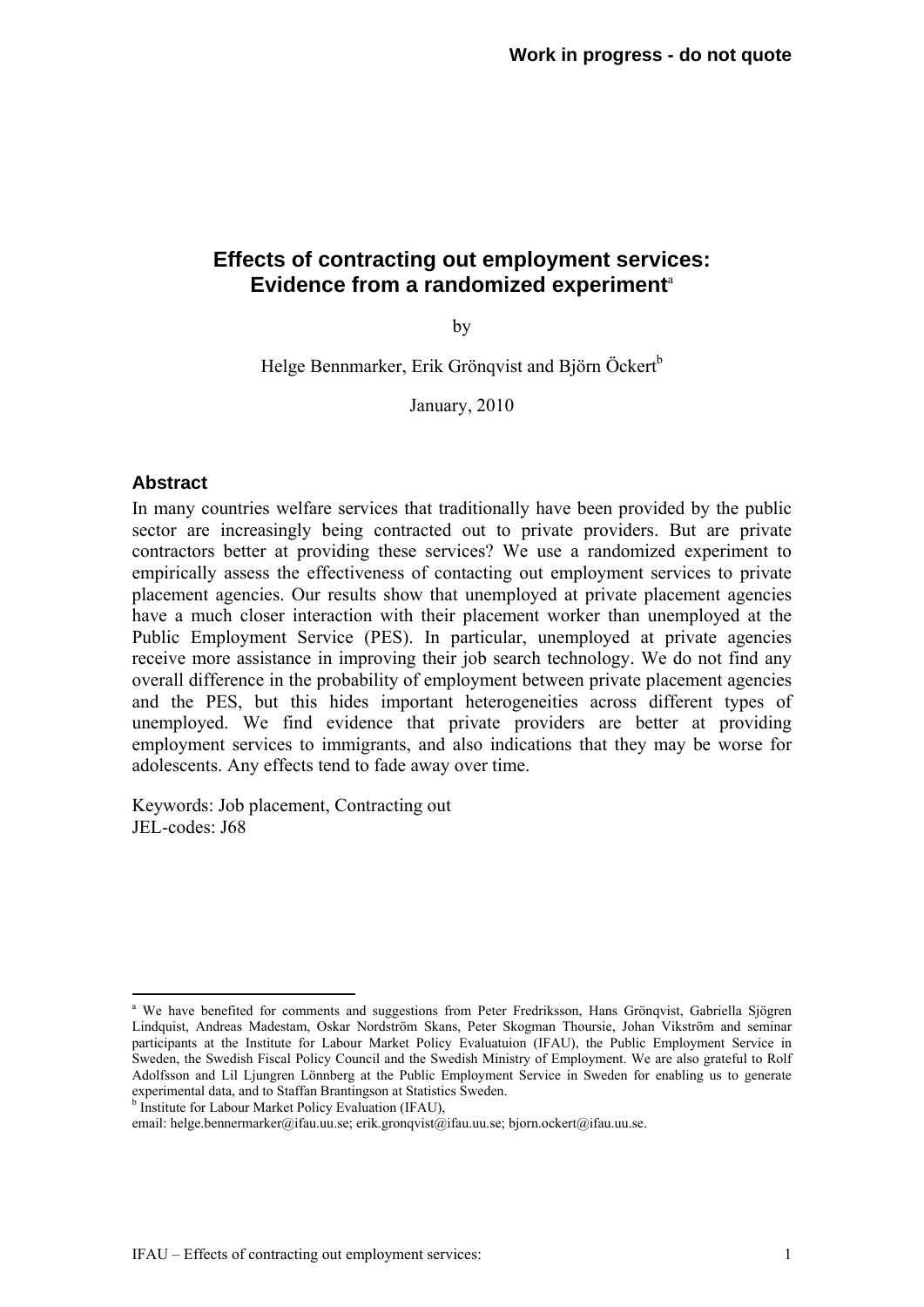# **Table of contents**

| $\overline{2}$           |    |
|--------------------------|----|
| 2.1                      |    |
| 2.2                      |    |
| 2.3                      |    |
| $\overline{3}$           |    |
| 3.1                      |    |
| 3.2                      |    |
| 3.3                      |    |
| $\overline{\mathcal{A}}$ |    |
| 4.1                      |    |
| 4.2                      |    |
| 5                        | 35 |
|                          | 37 |
|                          |    |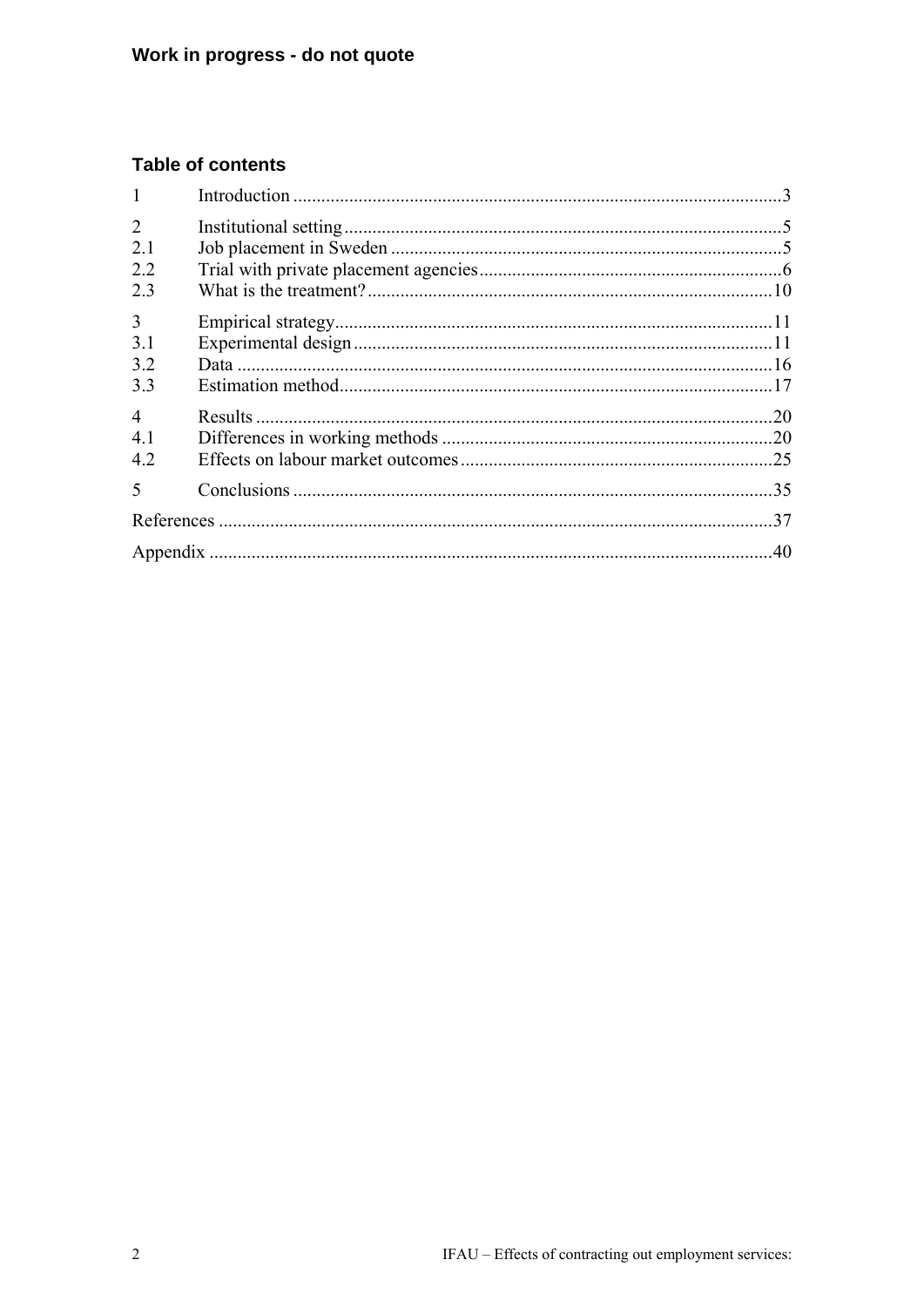# **1 Introduction**

Are private contractors better at providing welfare services than are public providers? In many OECD countries welfare services (schools, health care, social assistance, and employment services) that traditionally have been provided by the public sector are increasingly being contracted out to private providers. The motivation for contracting out is that private entrepreneurs—having residual rights of the asset—have stronger incentives to invest in cost saving technologies and quality improving innovations, as discussed in the framework of Grossman and Hart (1986), Hart and Moore (1990) and Hart (1995). But private contractors may have too strong incentives to reduce costs, which can impair on the quality of the services provided (Shleifer 1998, Hart, Shleifer and Vishney 1997). Specifically, the scope for private provision is larger if opportunities to save costs by deteriorating non-contractible quality are limited; if innovations are a salient feature of the industry; and if there is a substantial reputation building and competition among producers that force them to uphold quality.

A contrasting line of arguments suggest that many public sector activities can be viewed as mission-oriented where employees are highly motivated and subscribing to the mission; it may thus be less costly to provide incentives in the public domain (see Besley and Ghatak 2005). All in all, the ex-ante case for contracting out thus differ across services and have to be assessed empirically ex-post.

In this paper we empirically assess the case for contacting out job placement. Even if private placement services are present in many countries<sup>1</sup>, evidence of its effectiveness is still scarce. Winterhager (2006) and Bernard and Wolff (2008) find small negative, or no, general effects of contracting out placement services to private providers in Germany, whereas Winterhager, Heinze and Spermann (2006) find positive effects for individuals utilizing job placement vouchers at private placement agencies in Germany. Evaluations of the British Employment zones indicate positive effects from contracting out reintegration services for long-term unemployed in certain deprived areas (Hasluck, Elias and Green 2003). A potential worry in these observational studies is that there

<sup>&</sup>lt;sup>1</sup> Australia and the Netherlands have gone as far as privatizing employment services, while private placement agencies provide services alongside the PES in Britain, Germany and Denmark (See for example Struyven and Steurs 2005; Bruttel 2005; Jahn and Ochel 2007; Bredgaard and Larsen 2007; Finn 2008; and Wright 2008).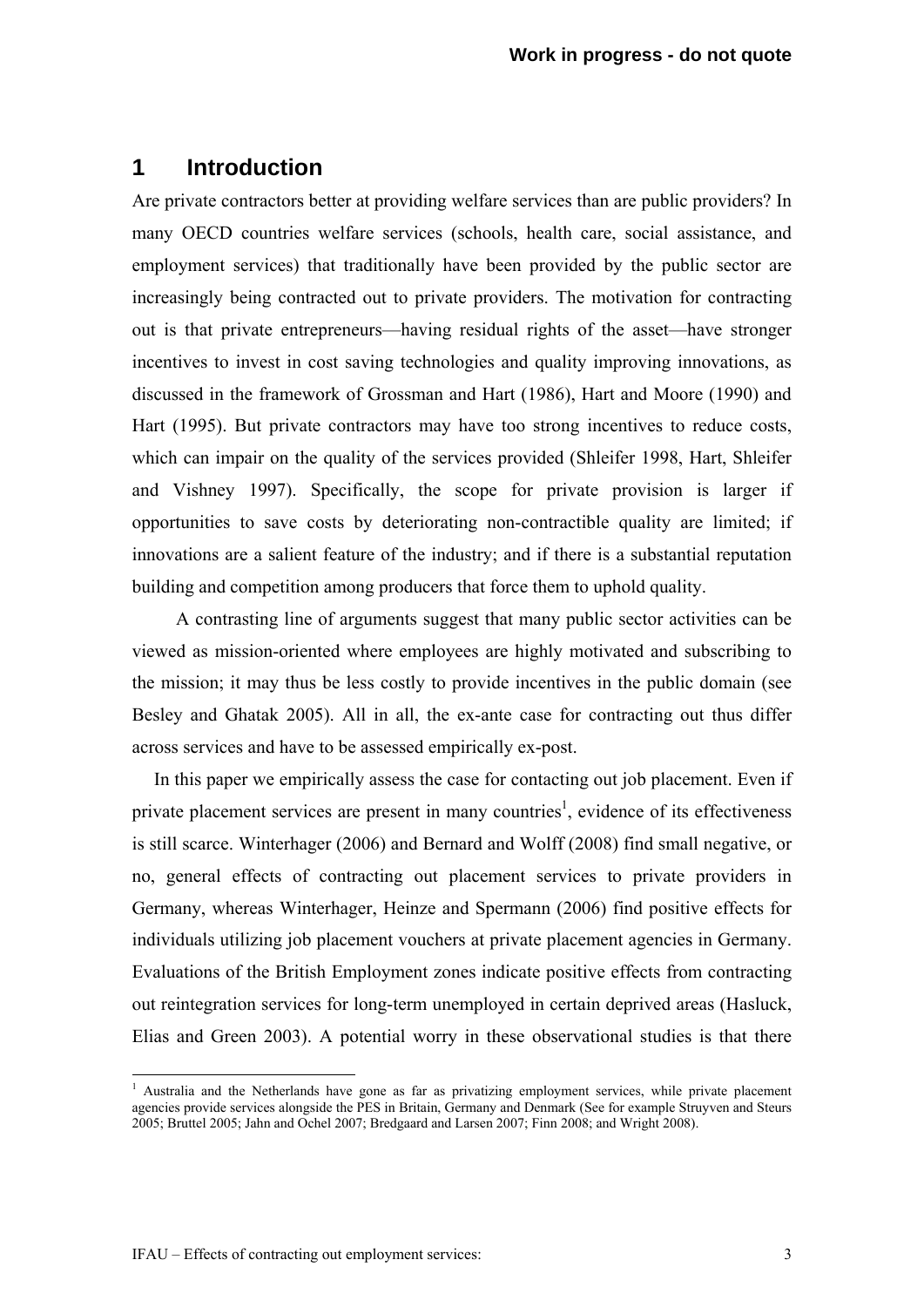#### **Work in progress - do not quote**

may be remaining differences across individuals at different providers of employment services.

We add to existing research by using experimental data to estimate if private providers are more efficient at placing unemployed; if private providers use different technologies; and if private providers generate a higher satisfaction among their clients.

By providing empirical evidence in a setting with strong incentive based contracts and a well defined service, where the extent of non-contractible quality is limited; where there is a substantial competition for contracts; and where performance may have consequences for future procurement, we also contribute to the more general discussion on when a government should provide a service in-house and when it should contract out provision (See for example Dewenter and Malatesta 2001, Duggan 2004 and Aizer, Currie and Moretti 2007, Lindqvist 2008 and Bloom et al 2006 for work on private versus public in other settings)

In 2007 the Swedish centre-right government gave the Public Employment Service (PES) instructions to more actively use private contractors as an alternative to in-house provision (Regeringen 2007). As a result the PES, in July 2007, launched a scheme where private contractors were commissioned to match *hard-to-place* unemployed to jobs on the regular labor market. Target groups were immigrants, adolescents and disabled, and the trial ran for 3 or 6 months.<sup>2</sup> The trial was setup as an experimental intervention where we randomly assigned almost 5,000 unemployed to either a private placement agency or to the PES. Specifically, those assigned to a private placement agency were given an option to switch from the PES to the private provider during the trial period. The contracted private placement agencies faced high-powered incentives as they were remunerated largely based on successful placements (60 percent of the full payment), as compared with no similar financial motivation for the PES. Even if the PES are benchmarked internally based on certain indicators (e.g. placement rates and customer satisfaction) their incentives are arguably weaker.

Our results indicate that unemployed at private placement agencies have a much closer interaction and are more content with their placement worker than are the

The intervention was 6 months for disabled and foreign born individuals and 3 months for adolescents.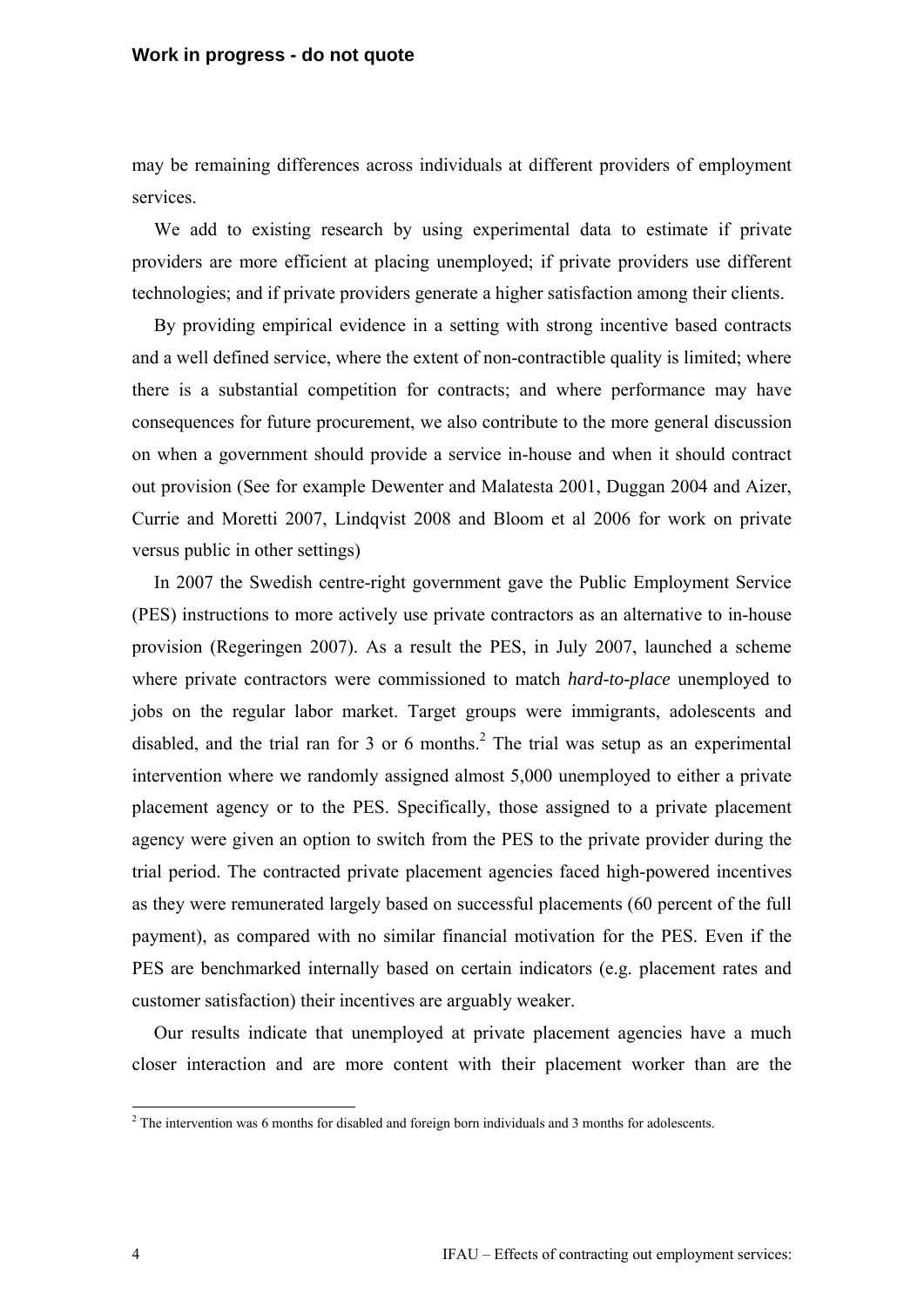unemployed at PES. In particular, unemployed at private agencies receive more assistance in improving their job search technology. We do not find any overall difference in the probability of employment between private placement agencies and the PES. Our results show that private providers are better at providing employment services to immigrants; in fact, immigrants get significantly higher wage earnings up to 12 months after randomization. There are also indications that private contractors are worse at providing such services to adolescents.

The rest of the paper is organized as follows. In section two we describe the institutional setting of the trial with private placement services and give a brief background to employment services on the Swedish labor market. Section three describes the experimental design for allocating individuals to private providers and our estimation strategies. Section four present the results and section five concludes.

# **2 Institutional setting**

### **2.1 Job placement in Sweden**

The PES in Sweden plays a central role for Swedish labor market policy. In addition to matching jobseekers and employers and general labor market counseling to jobseekers, case workers also assigns unemployed to labor market programs and administer labor market related rehabilitation for those with reduced work capacity (e.g. disabled). The PES also plays an important role for the control function in the unemployment insurance by monitoring that claimants fulfill the requirements in the insurance of actively searching for jobs. This control function gives the PES some leverage towards the unemployed to be active in their job search, and to accept program assignments and job offers (Sibbmark 2008).

The role for private providers in implementing Swedish labor market policy has traditionally been limited, and restricted to labor market training where private providers have been used since the late 1980's (Olofsson and Wadensjö, 2009 p57). In fact, the PES had a monopoly on employment services on the Swedish labor market until 1992 when commercial temping and recruiting agencies were allowed to operate. These commercial agencies are still regulated and, for example, not allowed to charge jobseekers for matching services.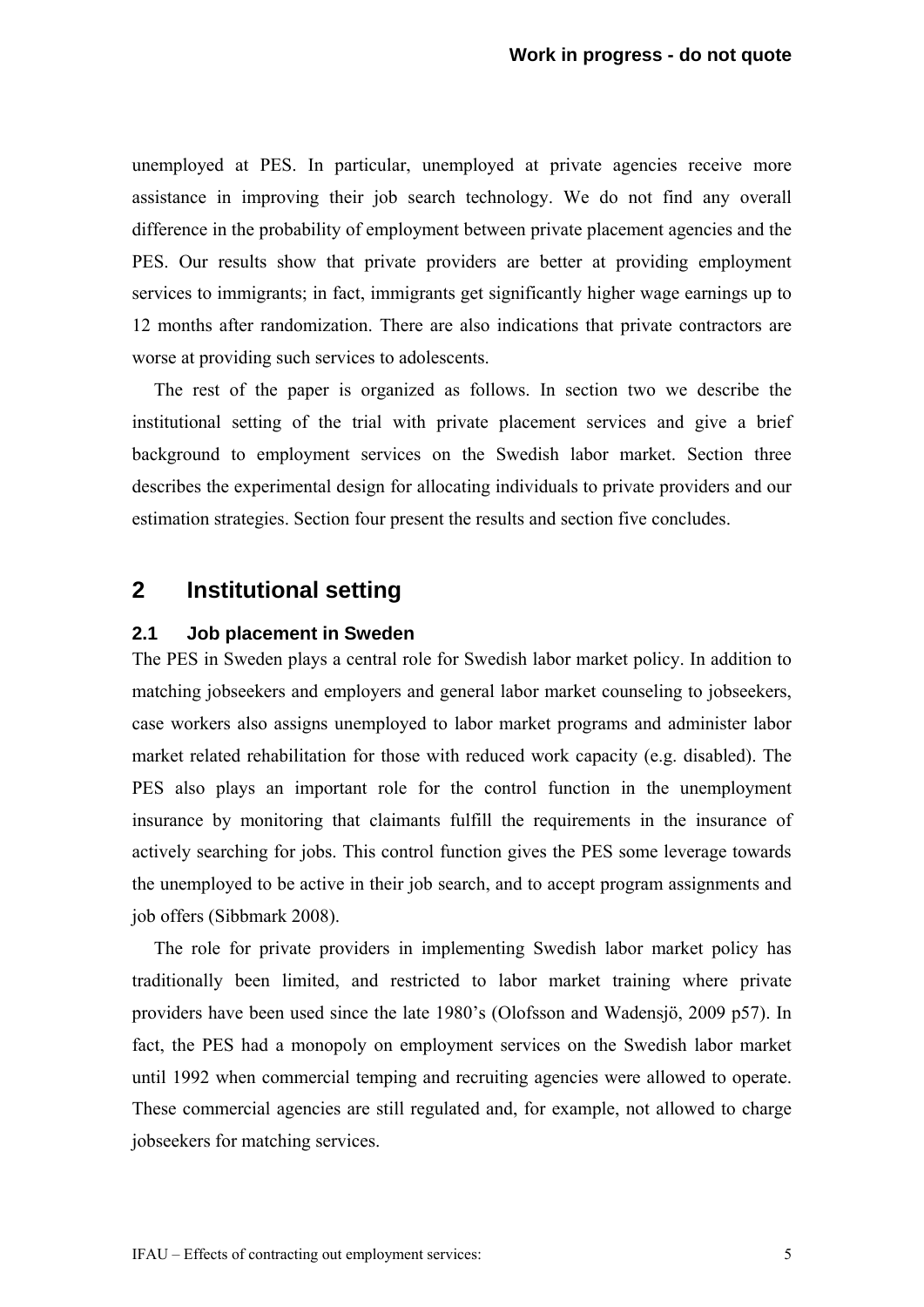# **2.2 Trial with private placement agencies**

In 2007, the centre-right government gave the PES instructions to more actively use private contractors to place unemployed in order to improve the matching between job seekers and employers (Regeringen 2007). The idea was that private placement agencies could utilize improved technologies and offer more personalized services. As a consequence of this instruction the PES launched a trial scheme with private placement agencies in July 2007. Within the trial, the covered target groups were randomly assigned either to a private placement agency, to fill contracted slots, or to the PES (in section 3.1 we describe the random assignment in more detail).

### *Commission*

In Early 2007, the PES posted a call for tenders to procure placement services from private contractors. The procurement included contracts in three different regional labor markets (Malmö metropolitan area, Norrköping and Sundsvall/Timrå/Härnösand) for three specific target groups with difficulties to reintegrate into the labor market. The groups covered by the procurement were:

- 1 *Disabled with impaired working capacity*.
- 2 *Immigrants with an unemployment spell of at least six months (excluding individuals under age 25)*; and
- 3 *Adolescents under 25 years with an unemployment spell of at least three months*;

The call for tender encompassed placement services for *matchable* individuals during a period of six months for disabled and immigrants, and three months for adolescents. The individuals covered by the procurement were matchable in that they had professions, educations and experience that were in demand on the labor market. That is, they were assessed not to be in need of any labor market program to find employment. Individuals in these groups were thus judged to be ready for the labor market, but suffering from difficulties in marketing their skill profiles.

In the procurement, commissioned private placement agencies were contracted to find the assigned job seekers a full-time employment—or employment to the assessed level of work capacity for disabled—on the regular labor market with a duration of at least three months. The private providers were essentially allowed to choose their own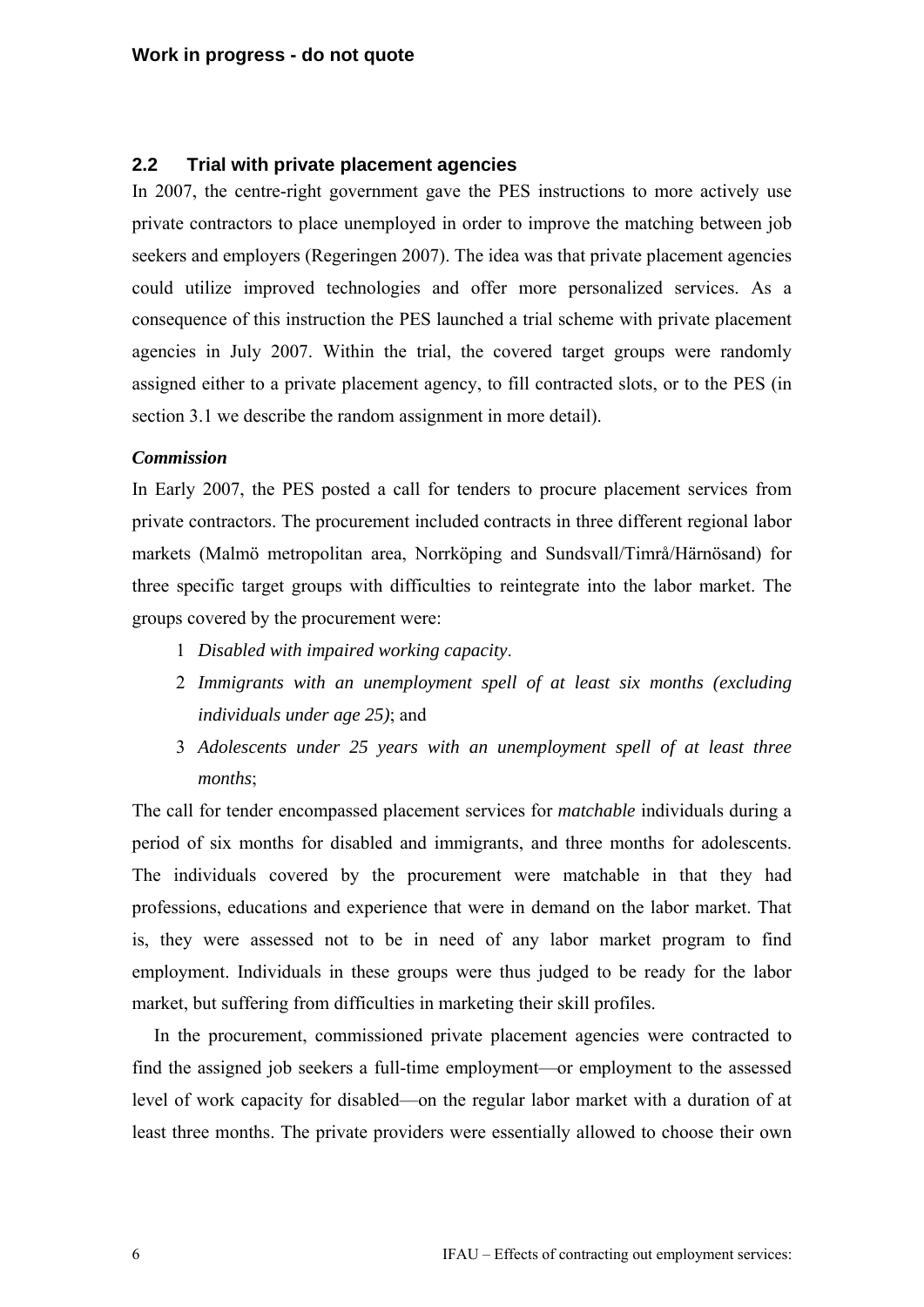technology to place the unemployed, but did not get paid for hiring them in-house and operating as a temping firm. Also, unemployed assigned to private placement agencies did not have access to the set of regular labor market programs during the contracted period.<sup>3</sup> Contractors could not refuse anyone assigned to them, so there was no room for contractors to cherry pick easy cases.

The contracted providers also took over parts of the control function in the unemployment insurance from the PES; that is, if an individual did not fulfill the requirements in the insurance of being actively searching for jobs, the provider had to report this violation to the PES who would then initiate sanctions in the unemployment insurance. In this respect, the private providers had the same type of leverage towards the unemployed as the PES.

#### *Assignment of contracted slots*

1

Unemployed covered by the procurement were randomly allocated to the contracted private placement agencies in six waves: starting on July 10, 2007, and with the last wave in January 28, 2008. This means that the unemployed in the last wave were serviced by private placement agencies until July 2008, had they not yet transited into employment. As this trial scheme was cast in the second half 2007, with fairly low unemployment, it turned out to be difficult to fill the procured slots. Starting with the second wave of assignment (August 15, 2007) the required length of the unemployment spell for adolescents and foreign born was therefore reduced to 30 days.<sup>4</sup>

In total 669 unemployed individuals—within the three target groups—were allocated to a private placement agency. *Table 1* describes how individuals are allocated across the regional trial sites and across target groups. Adolescents are the largest group with

<sup>&</sup>lt;sup>3</sup> There are some exceptions to this: Disabled could make use of programs involving technical aids and personal assistance at the workplace if the private provider and the PES agreed on this (Stöd till hjälpmedel på arbetsplatsen, Stöd till personligt biträde på arbetsplatsen); All groups could get a certain wage subsidy if they were eligible to this program (Nystartsjobb); Individuals for whom the unemployment insurance was exhausted were transferred into a different benefit scheme (Jobb- och utvecklingsgarantin).<br><sup>4</sup> In the last wave of assignment on January 28, 2008, the required length of unemployment spell in order to be

covered was raised to 50 days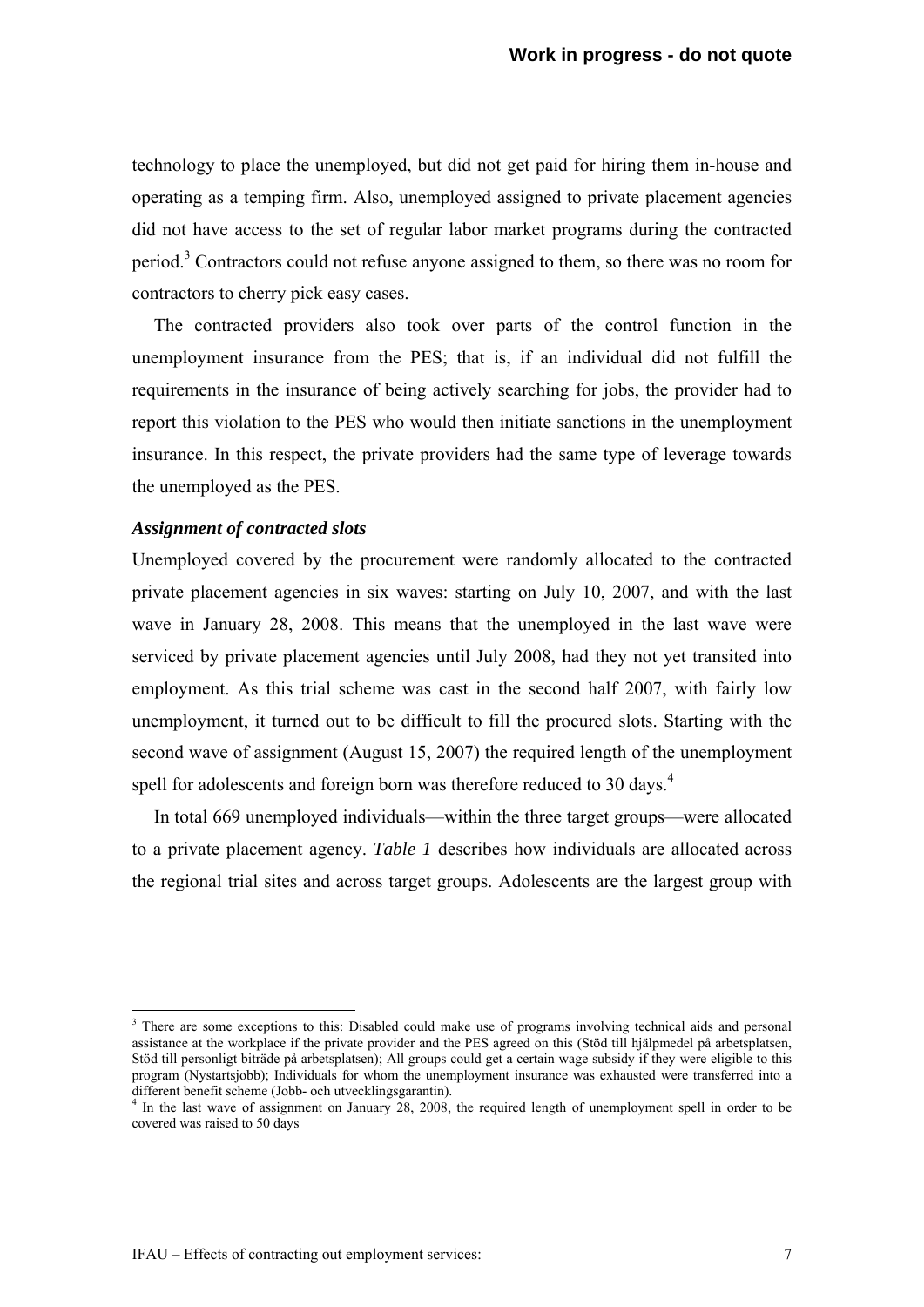around 50 percent of the contracted slots, whereas 30 and 20 percent of the slots were assigned to immigrants and disabled, respectively.<sup>5</sup>

|             | <b>Regional trial sites</b> |            |           |       |
|-------------|-----------------------------|------------|-----------|-------|
|             | Malmö                       | Norrköping | Sundsvall | Total |
| Adolescents | 102                         | 13         | 128       | 343   |
| Immigrants  |                             | 67         | 139       | 206   |
| Disabled    |                             | 49         | 71        | 120   |
| Total       | 102                         | 229        | 338       | 669   |

Table 1. Recruitment to private placement by site and target group

### *Competition for contracts*

At each regional site two competing providers were procured for each contracted target group. The procurement procedure encompassed to stages. In the first stage, bidders had to document their proficiency (e.g. their experience from similar assignments and the competence of their personnel) and firms fulfilling certain quality criteria were invited to submit a full tender. In the second stage, the tender had to include a detailed description of working methods as well as a price. The quality of firms submitting the full tender was then rated according to the general quality of their working methods; their focus towards employers; time interacting with job seekers; and their degree of innovation. The bids were finally selected on both quality (60 percent) and the price (40 percent).

In the first round 38 firms submitted bids, of which eight to ten (depending on target group) were invited to submit a full tender. This two stage procedure was constructed in order to ensure a substantial degree of competition both along the dimensions of price and quality.

The providers awarded a contract did not have any prior experience in the exact services procured, since these were previously provided by the PES. Still, the awarded firms did have experience in job placement services, reintegration services, rehabilitation, and labor market training; for example provided at large lay-offs, firm closures or for individuals being on long-term sick leave as covered by—and financed

<sup>&</sup>lt;sup>5</sup> The reason for the large share of adolescents is that the procurement for disabled and immigrants in Malmö was appealed by a firm not receiving any contract, and subsequently withdrawn from the procurement by the PES.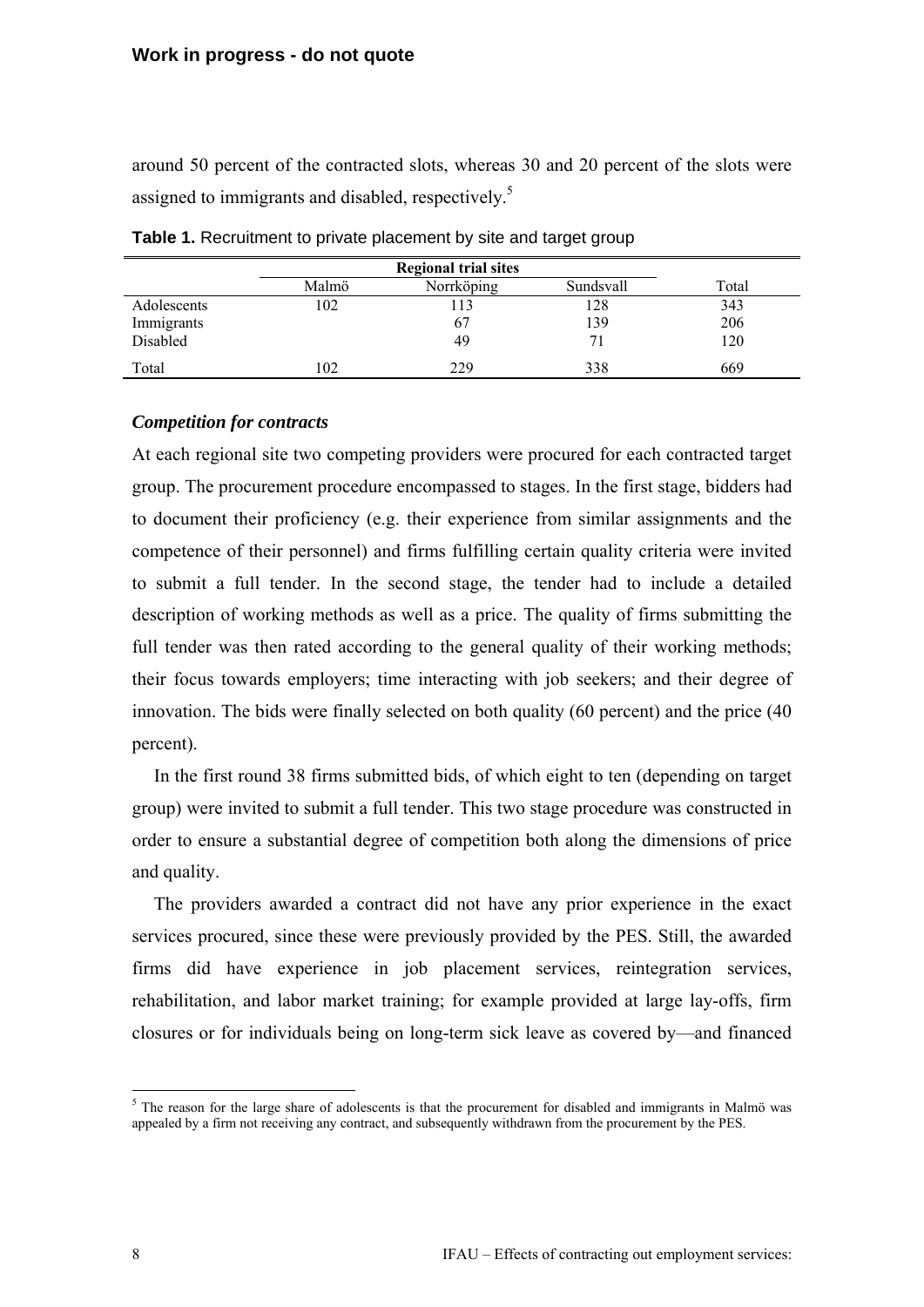through—collective agreements between trade unions and employers. Their experience of the groups covered by the procurement may, however, have been limited.

#### *Incentives from contracts*

The private placement agencies were remunerated largely based on successful placements. The contracts stated a price per unemployed which was decided through the procurement; this price differed both across target groups and across providers.<sup>6</sup> The contractors were paid 40 percent of this sum when an unemployed got assigned to them; 30 percent was payable when the unemployed had signed an employment contract for full time employment with a duration of at least three months and had started the employment; and the last 30 percent was payable when the job seeker had stayed at his employment for three months.

While the private contractors faced strong economic incentives to find successful matches, the PES did not meet such financial incentives. Still, each branch of the PES is benchmarked based on a number of key indicators, including measures of customer satisfaction (both jobseekers and employers); measures of placement rates; indicators of wellbeing among personnel; and budgetary indicators. Although the PES is benchmarked internally their incentives are arguably weaker than those of the private providers.

A general worry when contracting out services is that the incentives faced by the agent—as induced by the contract—does not correspond to the intentions of the principal. However, in the present setting the contracted outcome—full-time employment on the regular labor market with a duration of at least three months—is well defined (observable and verifiable) and encapsulates many aspects of quality. Hence, even if there are additional aspects of the service such as the quality of the match, there is a limited scope for providers to reduce costs in a way that deteriorates the quality of the service.

The trial with private placement agencies in 2007 was the first episode of competition in employment services in Sweden. Even if this particular trial was in itself

 6 For disabled/Adolescents/Immigrants the contracted price ranges between 30,000/12,200/20,280 SEK and 42,000/25,000/35,000 SEK.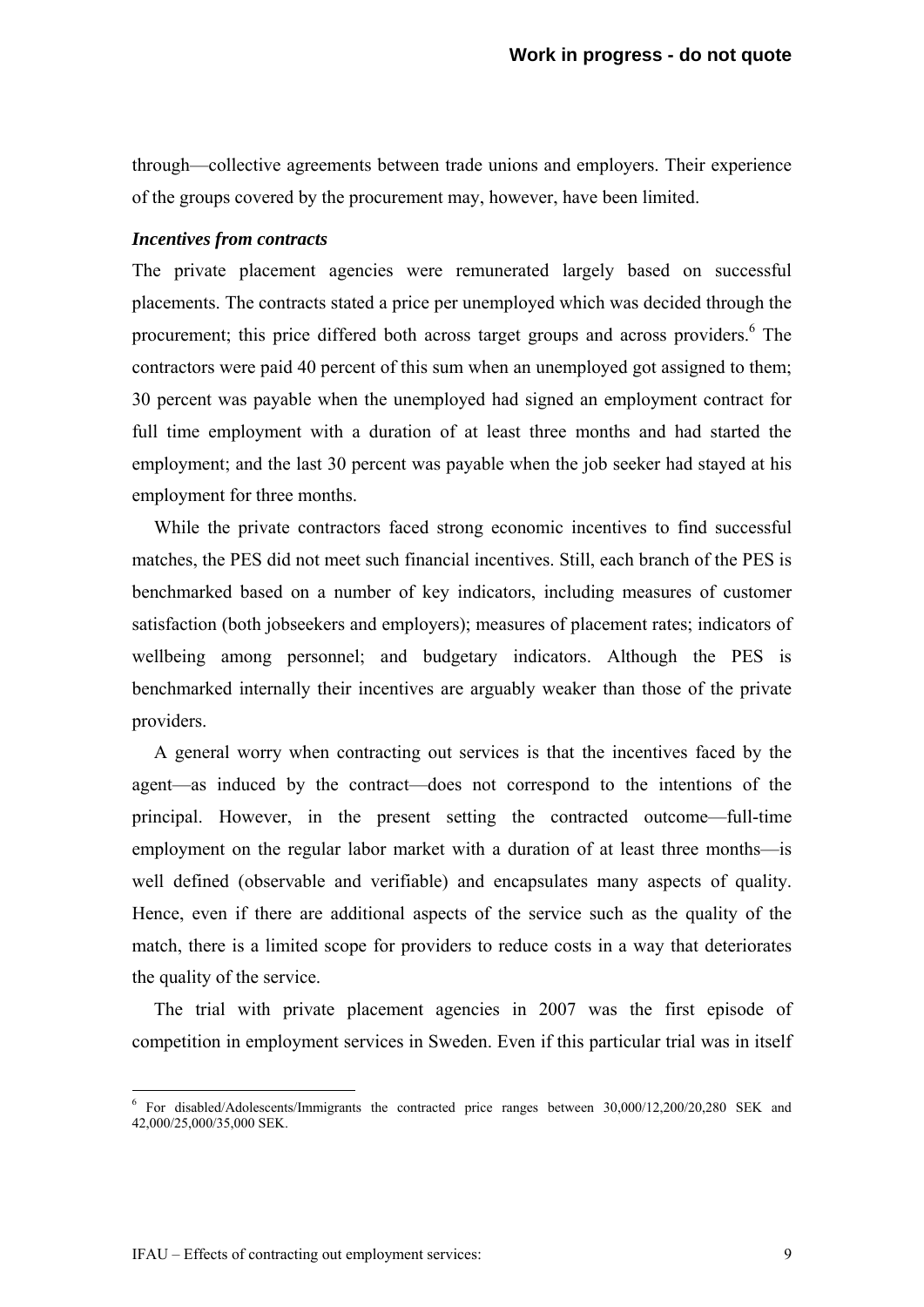limited in time and scope, it could be viewed, at the time, as a platform for larger scale privatization of employment services. In fact, the centre-right government expressed a political will when instructing the PES in 2007 to more actively use private entrepreneurs when providing employment services (Regeringen  $2007$ ).<sup>7</sup> The trial scheme could therefore be seen as a storefront, and thereby giving the contractors additional incentives to provide high quality and efficient services in the hope of being awarded future contracts. Now, the trial may also have given the PES incentives to prove their efficiency, when facing the treat of a larger scale contracting out of their services.

### **2.3 What is the treatment?**

Even if our evaluation will capture the net impact the receiving placement services from a private agency, as compared to the PES, it can be instructive to consider what components this net effect consists of.

First of all, there could be an effect from changing from a public to a private provider, since ownership in itself can provide motivation.<sup>8</sup> A related issue is that private and public providers within this trial scheme have different incentives; where private placement agencies face substantial financial incentives. It can be conceptually difficult to separate the effects of ownership from those of monetary incentives induced by contracts. An additional incentive effect may also come from private providers hoping to be awarded additional contracts in future procurement.

The procedure with a two stage procurement process, ensuring competition both in quality and price, can also have an effect on outcomes. As noted by Winterhager (2006), if the first stage in a procurement is used to screen for a minimum level of quality, and tenders in the second stage are only selected on the lowest price, there is a considerable risk that firms awarded commission are those that combine a low price with low

<u>.</u>

 $<sup>7</sup>$  The instructions to the PES in 2008 (Regeringen 2008) expressed an even clearer political will by requiring the PES</sup> to use private providers as an *integral part* of its operations, and by setting up ambitious quantitative goals on the market penetration of private placement agencies.<br><sup>8</sup> In the framework of Grossman and Hart (1986), Hart and Moore (1990) and Hart (1995) this motivation comes

from private providers having residual control rights of the asset.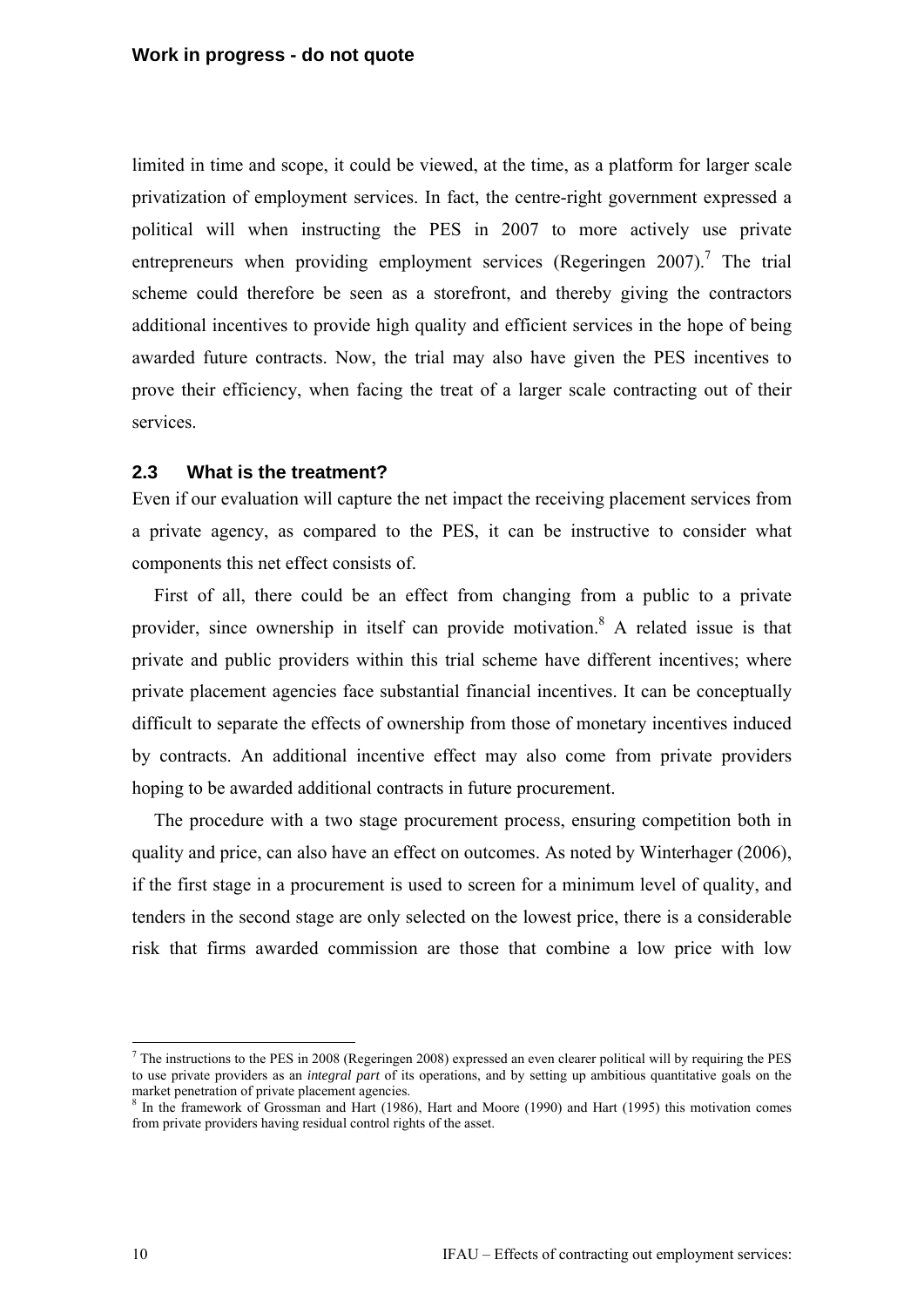quality.<sup>9</sup> This was, indeed, not the case in the present setting as both quality and price were explicitly taken into account. But with a different procurement strategy different types of providers may have been awarded contracts.

We will also capture differences that are due to the fact the PES have a long experience in reintegrating these particular groups of unemployed, whereas the private contractors have less experience in traditional job placement services. It worth noting, however, that private contractors do have experience in providing similar services, albeit in other contexts and to different groups of unemployed.

All in all, the estimated treatment effects will capture all technology differences between public and private providers generated by these differences in ownership, incentives, procurement procedure and experience.

# **3 Empirical strategy**

To assess the effects of private placement services we utilize a randomized experiment. In this section we describe the experiment, the data collection and the econometric strategy used to estimate the effectiveness of private provision.

### **3.1 Experimental design**

The problem when assessing the effect of an intervention is that individuals who are being assigned to, or self-selecting into, a program may be different from those not affected by the intervention; e.g. by having a different capacity to benefit from the program or having different general prospects on the labor market. Importantly, they are typically different in dimensions that are unobservable to the researcher. The ideal way to identify the effects of an intervention is to utilize an experimental approach where the random assignment balances individual characteristics across those treated and nontreated.

The introduction of the trial scheme with private placement service gave us an opportunity to set up an experiment—together with the central administration of the PES—in order to evaluate the effectiveness of contracting out placement services. In the

Winterhager (2006) argues that in the German setting with private job placement services he is studying, providers with low quality and price were awarded contracts.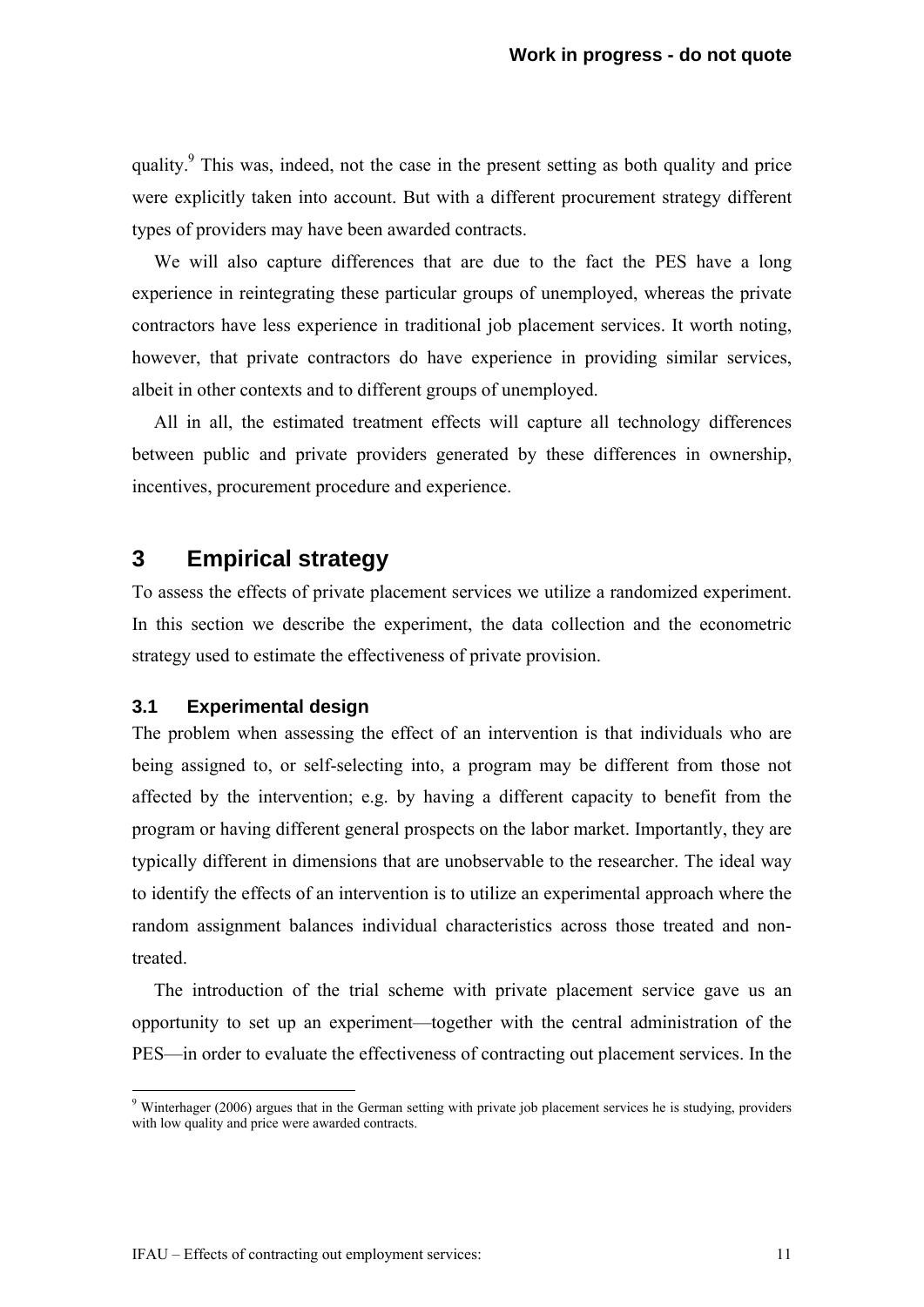experimental intervention, unemployed were randomized into an experimental group and a control group; those assigned to the experimental group were then given a choice to switch from the PES to a private placement agency.

### *Randomization procedure*

The experiment was staged in six experimental waves: starting on July 10, 2007, and with the last wave in January 28, 2008. At each of the six experimental waves, the individuals in the stock of unemployed—within the target groups at each regional site were either randomized to a specific private provider, or to the control group at the PES. The experimental variation generated is thus within each target group-region-wave cluster; in total we have 33 sub experiments to be used in the analysis.<sup>10</sup>

The number of individuals subjected to the randomization at each wave was determined by the available stock of unemployed within each target group (at each regional site) and the number of available slots at the private placement agencies.<sup>11</sup> Those unemployed who were subjected to randomization in a specific wave (either assigned as controls or to the experimental group) did not belong to the sampling frame in subsequent waves. In total, the experimental intervention include 4,804 individuals, of whom 2,410 were randomized to the experimental group.

*Table 2* shows how individuals subjected to the intervention are distributed across regional sites, targets groups, as well as the relative size of the experimental waves. The largest regional trial site was Norrköping followed by Sundsvall/Timrå/Härnösand and Malmö, and the largest target group in the randomization was adolescents. The experiment was initiated in July 2007, but the second wave in August 2007 was largest, essentially sampling the whole stock of available unemployed—52 percent of the individuals included in the experiment. During the fall 2007 and early 2008 four additional randomizations took place to fill the remainder of the procured slots.

1

 $^{10}$  Note that the randomization did not cover all target groups at all regional sites for all six waves of the experiment.<br><sup>11</sup> It should be noted that local caseworkers at the PES had no opportunity to manipulate who private providers. The randomization of individuals was carried out by the central administration of the PES at each wave of the experiment, and was based on random numbers generated from birth dates which were provided by us. After each randomization the central administration of the PES contacted the local branch and gave the list on whom to call for information meetings.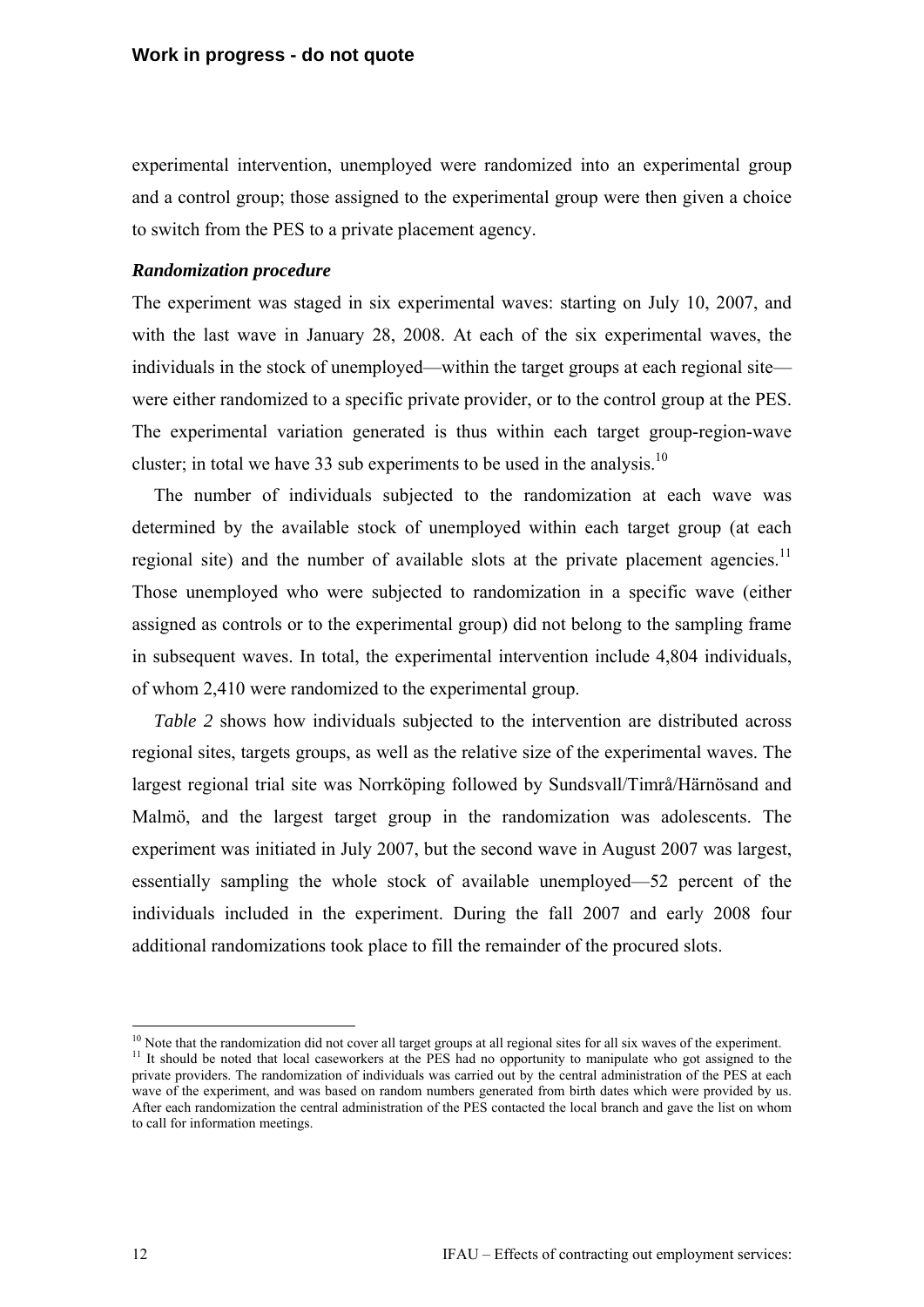|                             | Experimental group | Control group |
|-----------------------------|--------------------|---------------|
| <b>Regional trial sites</b> |                    |               |
| Malmö                       | 0.251              | 0.249         |
| Sundsvall                   | 0.293              | 0.294         |
| Norrköping                  | 0.456              | 0.457         |
| Target group                | 1.000              | 1.000         |
| Adolescents                 | 0.606              | 0.606         |
| Immigrants                  | 0.266              | 0.267         |
| Disabled                    | 0.128              | 0.127         |
| <b>Experimental wave</b>    | 1.000              | 1.000         |
| July 10, 2007               | 0.103              | 0.104         |
| August 15, 2007             | 0.515              | 0.518         |
| September 17, 2007          | 0.077              | 0.078         |
| October 15, 2007            | 0.192              | 0.191         |
| November 26, 2007           | 0.038              | 0.038         |
| January 28, 2008            | 0.075              | 0.072         |
|                             | 1.000              | 1.000         |
| Observations                | 2,410              | 2,394         |

#### **Table 2.** Sample description

After each randomization all individuals assigned to the experimental group were contacted by postal mail, where they were informed that they had an opportunity to switch to a private placement agency. In the letter they were also called to an information meeting at the PES (sometimes the meeting was located at the private placement agency). At this meeting the PES gave general information about the trial scheme; including rules and rights, and the private provider informed about their philosophy and working methods.

At the end of the meeting individuals had to decide on whether to take the opportunity to switch from the PES and instead receive job placement services from the private provider for a period of 6 months (3 months for adolescents). Participation in the trial was voluntary, but individuals declining the offer had to state a reason. Those who took the option could however not discontinue their participation during the 6 (3) month intervention, and private providers could not refuse anyone assigned to them.

#### *Outcome of the randomization*

To check if our random assignment was successful in balancing the experimental and control group, we compare them with respect to an array of observable and predetermined background characteristics; see *Table 3*. We find that the experimental and control groups are similar with respect to gender, age, non-Nordic citizenship and the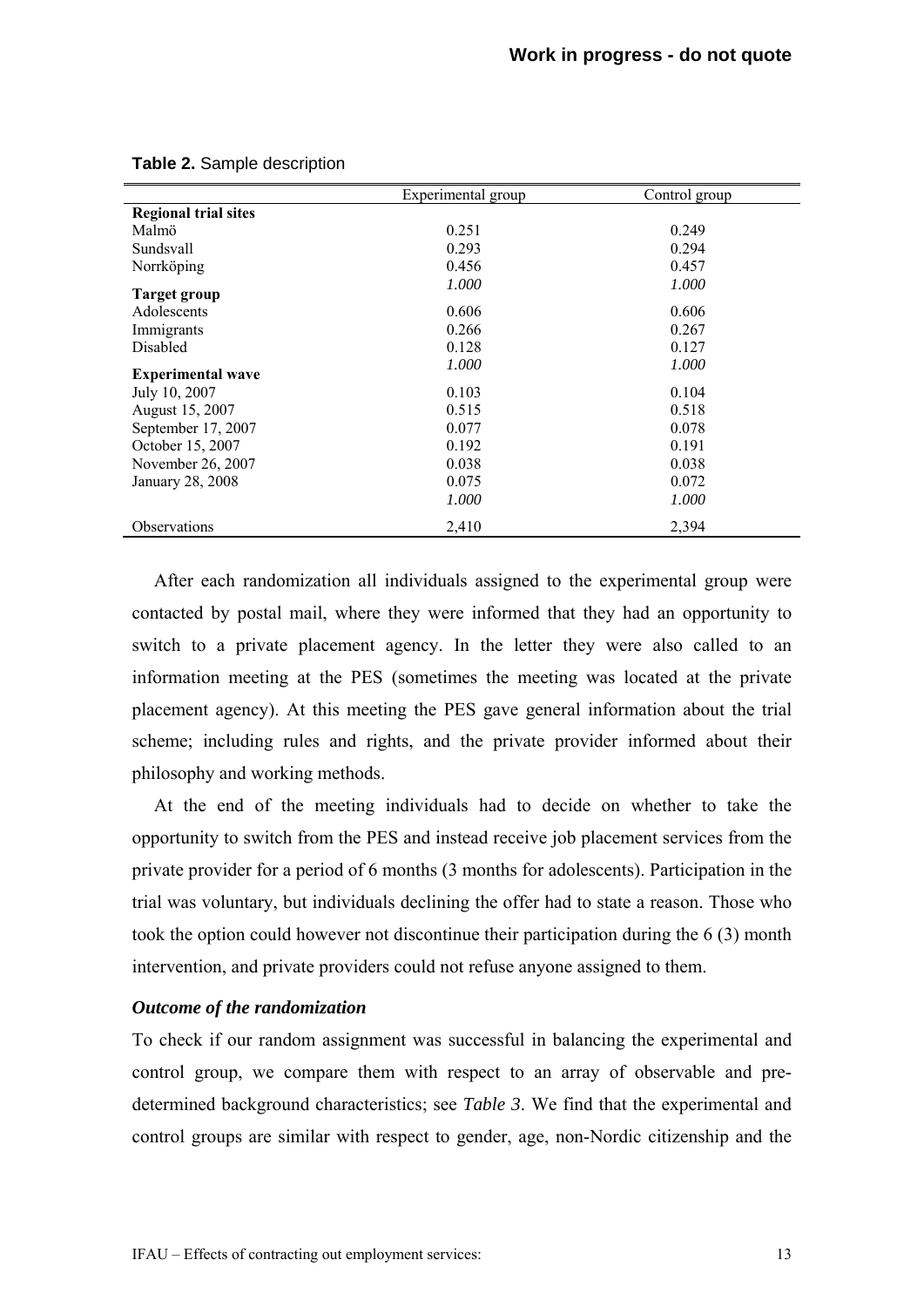length of their unemployment spell; they are on average around 29 years with three and a half months of unemployment, and only a quarter are long-term unemployed. Longterm unemployment is defined as 3 months for those less than 25 year of age and as 6 months for those at, or over, 25. In both groups 39 percent carry benefits from the unemployment insurance, and they have similar job search profiles with respect to fulltime work and geographical search areas. The groups are also similar with respect to educational attainment; around 62 percent have high school education, while only 12 to 13 percent carry a university degree. Turning to income the year before the intervention, we find that the share with a zero income is similar in the experimental and control groups, but the pre-study income is 4,700 SEK higher in the experimental group (To be revised….).

Even if the income difference is significant, the overall picture is that the experimental intervention has generated a good balance between the groups. In the analysis we will also control for all these background characteristics. It should be noted, however, that the level of pre-study income is not significant when included as a control in the analysis (see column 4 in *Table A2* in the Appendix) (To be revised…)

|                                | Experimental group | Control group | Difference |
|--------------------------------|--------------------|---------------|------------|
| Male                           | 0.520              | 0.533         | $-0.013$   |
| Age                            | 29.1               | 29.1          | 0.000      |
| Unemployed (months)            | 3.5                | 3.6           | $-0.100$   |
| Long term unemployed           | 0.254              | 0.258         | $-0.004$   |
| Education compulsory           | 0.241              | 0.257         | $-0.016$   |
| Education upper sec            | 0.626              | 0.623         | 0.003      |
| <b>Education University</b>    | 0.133              | 0.120         | 0.013      |
| Pre-study income               | 47547              | 44539         | 3008       |
| Pre-study income>0             | 0.701              | 0.697         | 0.004      |
| Non-Nordic citizen             | 0.133              | 0.133         | 0.000      |
| Unemployment insurance         | 0.393              | 0.386         | 0.007      |
| Searching full time employment | 0.961              | 0.960         | 0.001      |
| Extended search area           | 0.380              | 0.370         | 0.010      |
| <b>Observations</b>            | 2410               | 2394          |            |

**Table 3.** Balance of the experiment (se till att karaktäristika matchar x-variablerna; ändra pre-study income). Skriv att andra kovariater (12) i skattning istf Pre-study income.

### *Compliance*

The compliance in the experiment turned out to be relatively low; only 28 of those randomized to the experimental group chose to switch from the PES to a private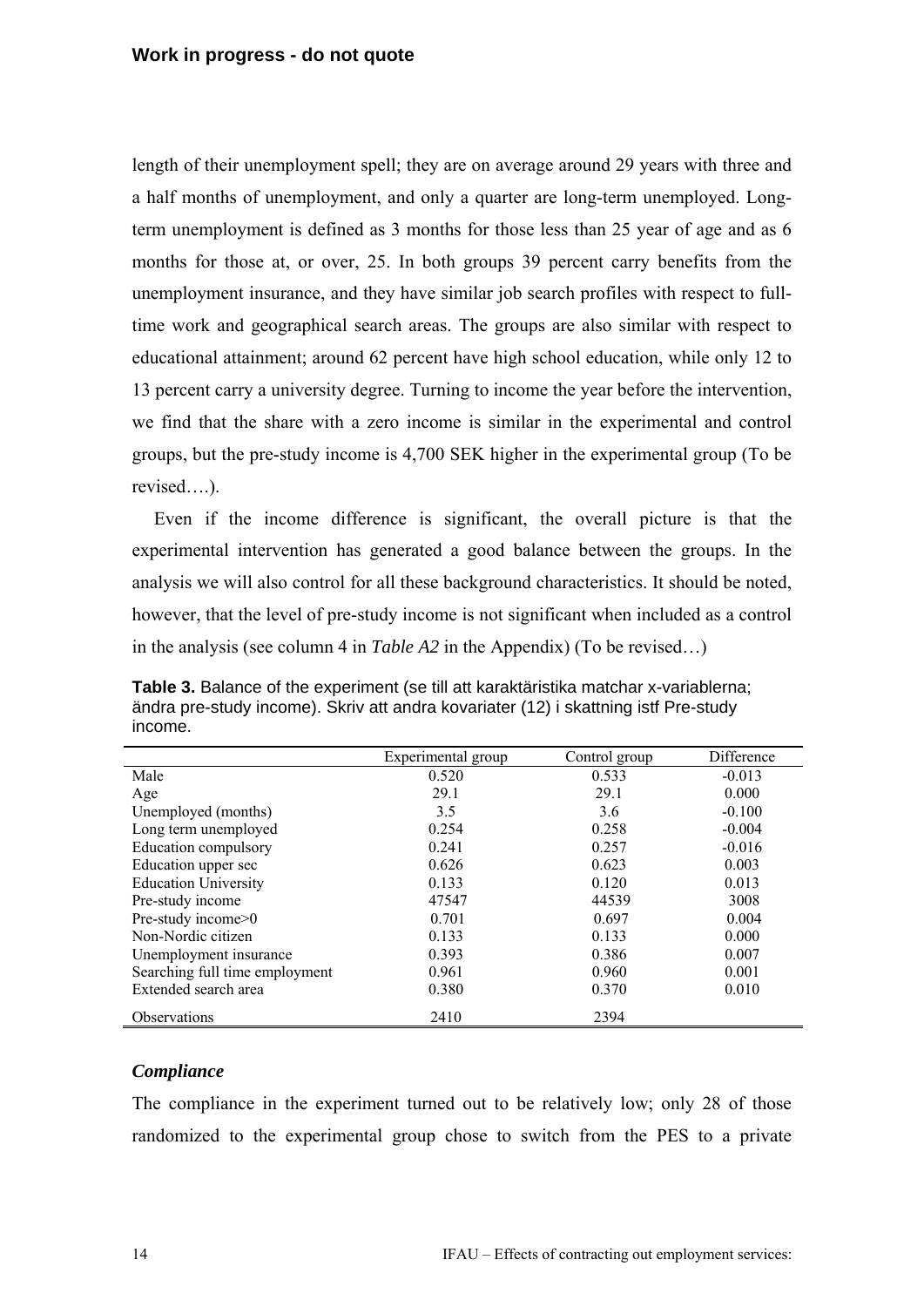placement agency. As seen in *Table 4* the low compliance rate is the result of a selection process in two subsequent stages; only half of the unemployed who were called to the information meeting actually attended the meeting (51 percent), and amongst those present only about a half took the opportunity to switch to a private provider (54 percent).

The low attendance at the meetings may in part be due to the PES's unemployment register not being fully updated for all individuals who have recently left unemployment,<sup>12</sup> and in part due to a relatively low share of unemployed being eligible for benefits from the unemployment insurance in the target groups. Individuals on unemployment insurance could get sanctions in their unemployment benefits for not attending the meeting, but as only 39 percent of the individuals in the experiment received unemployment benefits this leverage was only partially binding. This is particularly true for adolescents—where only 23 percent are covered by the unemployment insurance—who had the lowest attendance at the information meeting.

Of individuals attending the meeting, adolescents were most inclined to participate (58 percent) whereas immigrants were most likely to decline the opportunity. In the control group, on the other hand, compliance was 100 percent.

|                 | Experimental group | Attended meeting | Participated    |
|-----------------|--------------------|------------------|-----------------|
| Adolescents     | 1460               | 587 (0.40)       | 343 (0.39) FEL  |
| Immigrants      | 642                | 424 (0.66)       | 206(0.32)       |
| <b>Disabled</b> | 308                | 223(0.72)        | $120(0.23)$ FEL |
| Total           | 2410               | 1234 (0.51)      | 669 (0.28)      |

**Table 4.** Compliance in the experimental group

The compliers did not fully represent the population of the target groups. Older individuals and individuals with a longer unemployment spell are more likely to take the opportunity to switch from the PES to a private job placement agency, and so are also women. All in all, we do not find any strong selection on observable characteristics into treatment among those randomized into the experimental group (See the first stage regressions in *Table A2* column 2 in the Appendix).

1

 $12$  For a discussion on misclassification in Swedish unemployment registers see Bring and Carling (2000) and Bennmarker et al. (2000).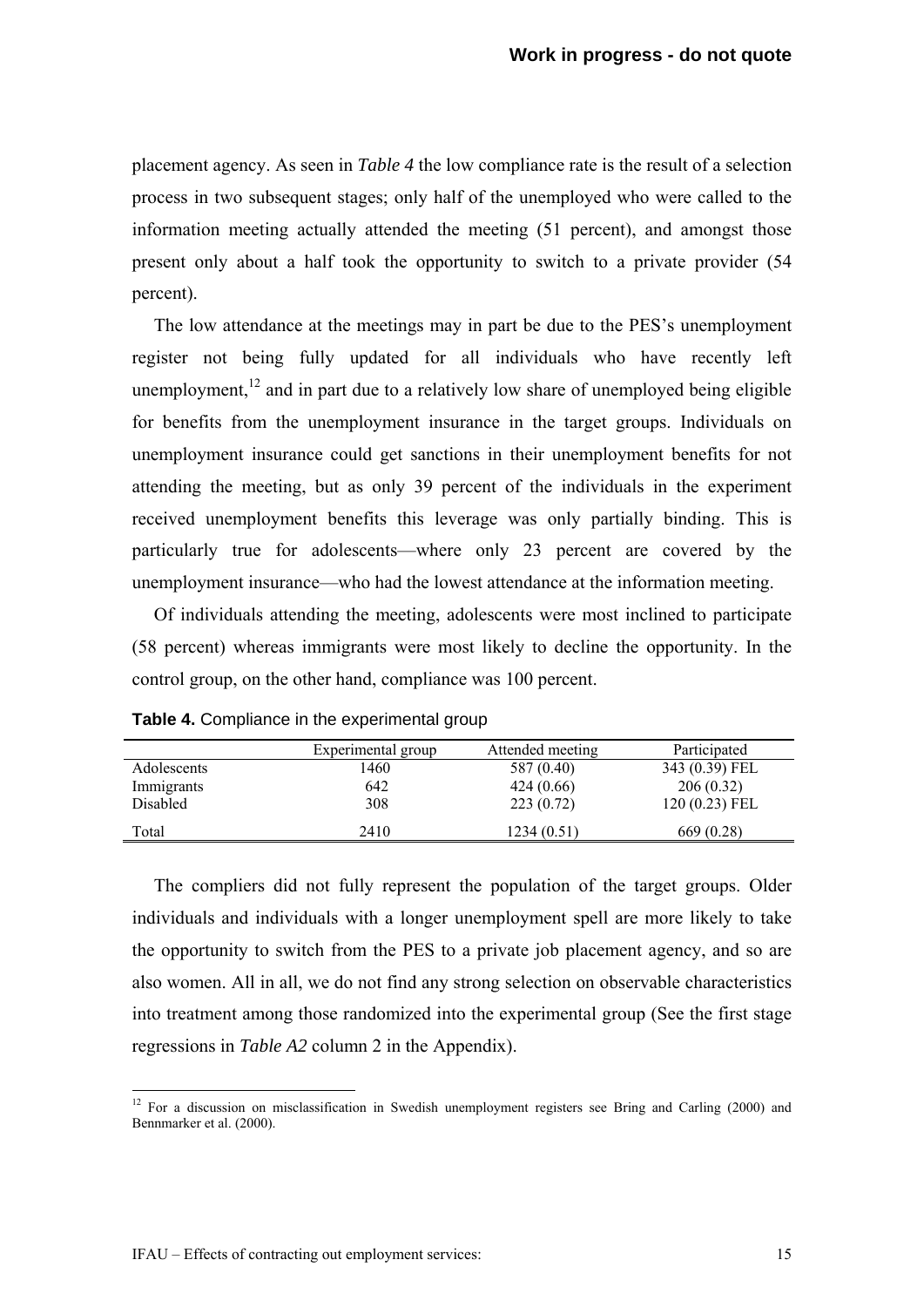### **3.2 Data**

Our analysis is based on a combination of four different sources of data: administrative data from the PES, billing data from the private providers; earnings data from the tax authorities and data from two surveys.

For each wave of the experiment we first collect information from the PES's unemployment register, at the time of the randomization, for all individuals subjected to the randomization. This includes information on region; target group; whether the individual is a control or belongs to the experimental group; as well as the background characteristics described in *Table 3* (above). In addition, we have collected information on participation in the trial scheme—i.e. whether the individual switched to a private provider—directly from the billing of the assignment fee. We expect this billing data to be of high quality and exhaustive as the private providers have strong incentives to make sure they receive their payments.

We use two different data sources for outcomes; both survey information and also wage income data that employers are mandated to report to the tax authorities.<sup>13</sup> Specifically, employers have to report the annual wage sum paid to each employee, and the months for which the wage is paid for income tax declaration purposes. For every individual in the experiment we have thus been able to collect yearly wage earnings 2006 to 2008 paid by each employer, and in addition the first and last month every year that the employer pays wage to the individual. Using this information we calculate an average monthly wage for each individual, as well as an employment indicator monthby-month. $^{14}$ 

We have also administered two surveys to the individuals included in the experiment.<sup>15</sup> The first survey was collected either one or three months after individuals

<u>.</u>

<sup>&</sup>lt;sup>13</sup> We do not use information on employment status from the PES's unemployment register. The reason is that we do not trust the unemployment register for outcomes in the (post) intervention period since private providers have much stronger incentives to report employment (than have the PES).<br><sup>14</sup> The employment indicator is defined as having a monthly wage earning larger than 5,000 SEK. We have used a

cut-off larger than zero in order to reduce noise caused by for example delayed holiday payments or over time compensation. REVIDERA!!!!!

<sup>&</sup>lt;sup>15</sup> For the first survey there was an administrative error making it impossible for us to link some survey responses to individuals in the experiment; the same survey identification number was used twice, to an individual in the experimental group and to a control. Fortunately the error was random, but it effectively reduced the response rate to 60 percent.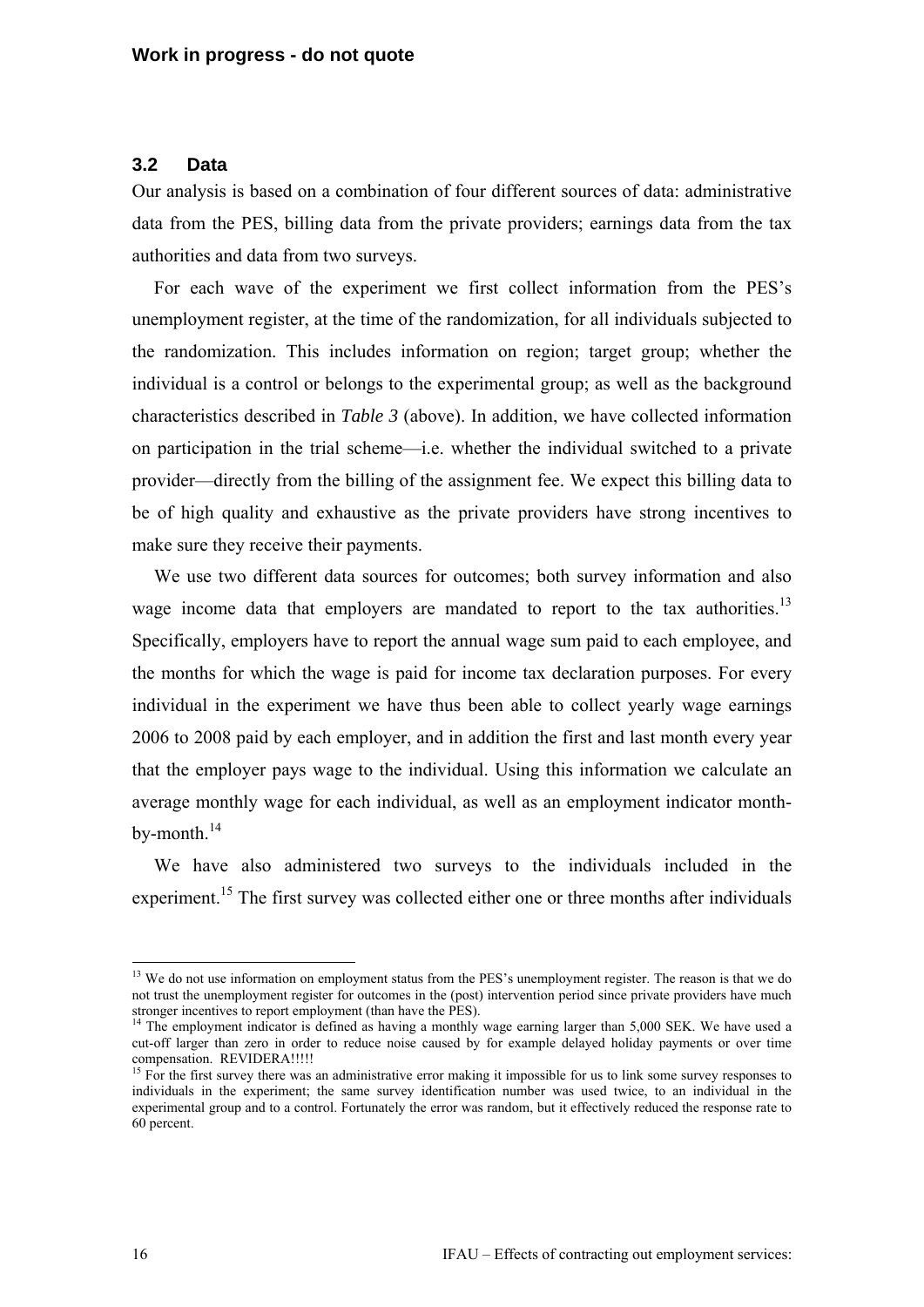were subjected to randomization.<sup>16</sup> The first survey is mainly focused at intermediate outcomes capturing differences in working methods, also collects information on short run employment outcomes.

The second survey was administered three months after the longest *potential* treatment at a private placement agency; which means nine (six) months after randomization for immigrants and disabled (adolescents). This survey collects information on employment outcomes and general life satisfaction.

The response rate is over 60 percent in the first survey and over 70 percent in the second, with the same response rate in both the experimental and the control groups. Similarly we do not find any systematic differences in observable characteristics between responders in the experimental and the control groups. Descriptive statistics of all outcome variables are available in *Table A1* in the Appendix

# **3.3 Estimation method**

In the experiment, compliance to treatment was voluntary for individuals who were randomized into the experimental group; that is, some unemployed individuals were randomly given an offer to switch from the PES to a private provider. Any differences in outcomes between the experimental group and the control group therefore reflect the intention-to-treat effect. (*Table A1* in the Appendix displays the unconditional intentionto-treat effects.)

To estimate the treatment effects of receiving job placement services from a private contractor (rather that the intention-to-treat effect of being offered such services) we use the random assignment as an instrument for going to a private provider. In essence, we scale the reduced form estimates of being offered private placement services with the share of unemployed who accepted the offer (compliers). Our identifying assumptions are that the random assignment of offers is really random and that there is no direct effect of being offered treatment on the outcome, other than through its effect on the probability to take the treatment; i.e. that the assignment is ignorable and monotonic (see for example Angrist, Imbens and Rubin 1996).

<u>.</u>

<sup>&</sup>lt;sup>16</sup> Adolescents are surveyed after one month, whereas half of the immigrants and disabled were randomly surveyed after one and three months respectively. To increase power in our analysis we have disregarded the timing of the first survey and use the information as composite measures of the first part of the intervention period.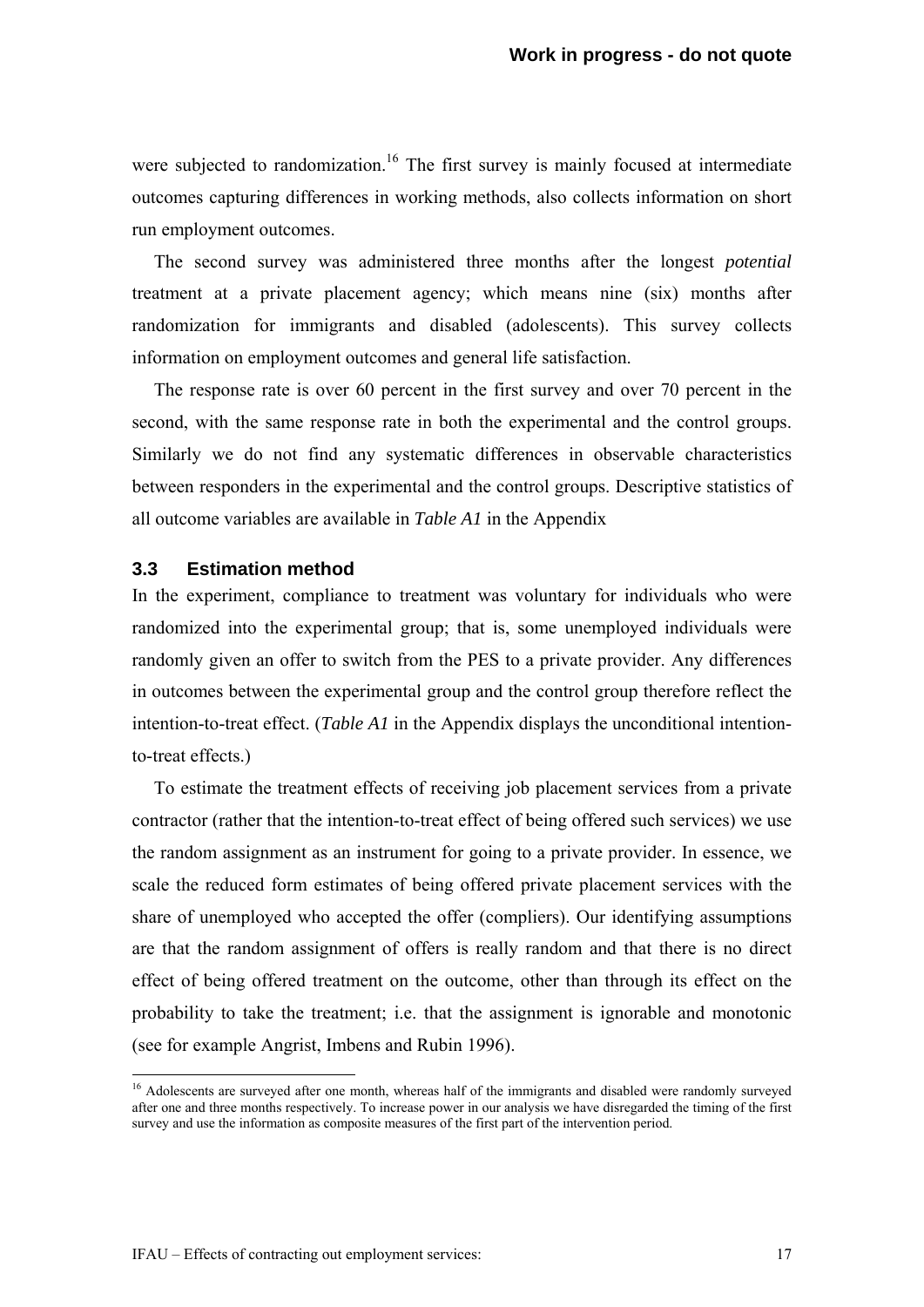That the treatment offers were really randomly assigned is indicated in Table 3 showing the balance of the experiment<sup>17</sup>, whereas the strength of the instrument is indicated by the fact that the compliance is 28 percent in the experimental group and 100 percent in the control group (See also the first stage regressions in *Table A2* column 2 in the Appendix). Since no-one in the control group received treatment, the monotonicity assumption, i.e. that no-one counter act their assignment, is fulfilled.

We therefore estimate the following IV-model capturing the treatment effect of private placement services, for unemployed choosing to switch a private job placement agency when given the opportunity,

$$
Y_{ij} = \alpha + \delta Private_{ij} + \mathbf{X}_{ij}\boldsymbol{\beta} + \lambda_j + \varepsilon_{ij}
$$
  
Private<sub>ij</sub> =  $\alpha + \phi Z_{ij} + \mathbf{X}_{ij}\boldsymbol{\beta} + \lambda_j + e_{ij}$ ,

where  $Y_{ii}$  is the outcome of individual i in sub-experiment j in the outcome equation. *Private<sub>ii</sub>* is the indicator of being treated by private placement agencies, which is endogenous due to non-compliance. In order to ensure balance among treated and nontreated we instrument treatment status with the initial random assignment of the option of getting treatment,  $Z_{ii}$ . To further ensure balance and to reduce residual variance we control for a vector,  $\mathbf{X}_{ij}$ , of background characteristics described in Table 3.<sup>18</sup> For similar reasons we also utilize the within sub-experiment variation by including fixed effects,  $\lambda_i$ , for each *region-target group-wave* cluster  $i^{19}$  Hence,  $\delta$  captures the effect of

1

<sup>&</sup>lt;sup>17</sup> A possible concern is that sanctions in the unemployment insurance for those not attending the information meeting could have had direct effects on the outcome. First, with only 39 percent of the unemployed in the target groups having qualified for unemployment insurance, the threat of sanctions were only partially binding. Second, only 2-3 percent of the claimants received sanctions in the unemployment insurance during the 2007-2008 period (Riksrevisionen, 2009).Therefore we do not believe potential sanctions to have had any direct effects on unemployment.

<sup>&</sup>lt;sup>18</sup> Column 4 of *Table A2* in the Appendix display employment effects of private placement services 6/9 months after randomization with, and without, a vector,  $\mathbf{X}_{ii}$ , of background characteristics. The estimated effect becomes slightly larger in size, but is essentially the same, when including the covariates.

<sup>&</sup>lt;sup>19</sup> In the econometric specifications we use 39 fixed effects (To be revised..), rather than 33 as in the number of subexperiments. The reason for this is that from the second wave of the experiment the requirement on the length of the unemployment spell to be included in the sampling frame was reduced. This had the consequence that some individuals who were not in the sampling frame in the first wave of the randomization were randomized in the later waves. In the randomization procedure used by PES everyone with random numbers below a certain threshold were allocated to the experimental group, and everyone above to the control group, but with problems in filling the contracted slots this threshold number was increased. From the second wave of the experiment, individuals subject to randomization consisted of both newly unemployed individuals with short unemployment spells flowing into the target groups and individuals with longer unemployment spells who were unemployed at an earlier wave of the randomization but not within the sampling frame at that point. As a consequence of the changed threshold number in the randomization, individuals with longer unemployment spells were overrepresented in the experimental group. In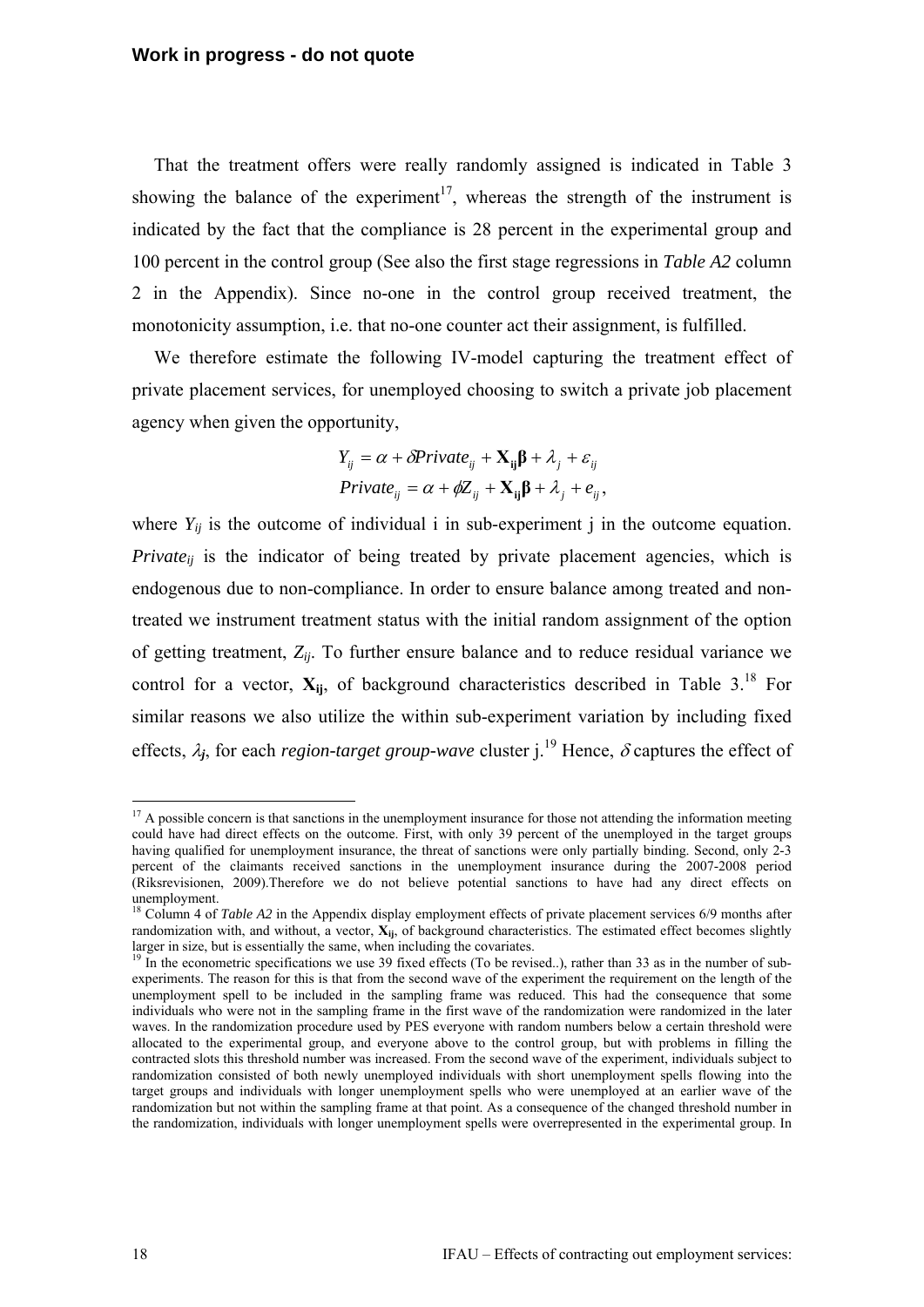private placement services for individuals choosing to participate when being randomly assigned an offer.

### *Benefits of experimental variation*

The benefits of using an experimental approach—rather than relying on selection on observables—can be appreciated from *Table A2* in the Appendix. Here we assess the effects of private placement services on having employment 6/9 months after randomization (3 months after the end of the intervention). Looking first at the OLS estimates in column 1 (lower panel), where we compare unemployed who are under treatment at private placement agencies with all those at the PES—the control group plus the non-compliers—and controlling for a rich set of covariates,  $X_{ij}$ , we find a positive and significant estimate. This would indicate that being under treatment at a private job placement agency increases the probability of having a job 6/9 months after randomization with 4.5 percentage points. Comparing the lower panel estimates where we control for  $X_{ii}$  with the upper panel without covariates, we see that the point estimate is slightly reduced but stay essentially the same, thus indicating that selection on observables to private providers would not be a problem. Still we see from the firststage estimates of the IV (column 2 of *Table A2*) that individuals selecting to go to private providers are in fact not fully representative. (To be revised, new:  $Y & A2$ )

When we instead exploit the experimental variation to identify the effect of private employment services, we find negative and insignificant effects (See the IV-estimates in column 4). In our setting with full compliance in the control group, both the IV-estimate and the OLS-estimate should be equivalent to the average effect of treatment on the treated (Angrist and Imbens 1992).] Hence, the benefits of our identification strategy are obvious; had we tried to identify effects by conditioning on observables (e.g. a matching approach) instead of running an experiment, we would have risked drawing erroneous conclusions about the effectiveness of private employment services.

order to handle this problem we have defined separate experiments (clusters) for individuals being "stock" and "flow" sampled from the second wave of the randomization and onwards.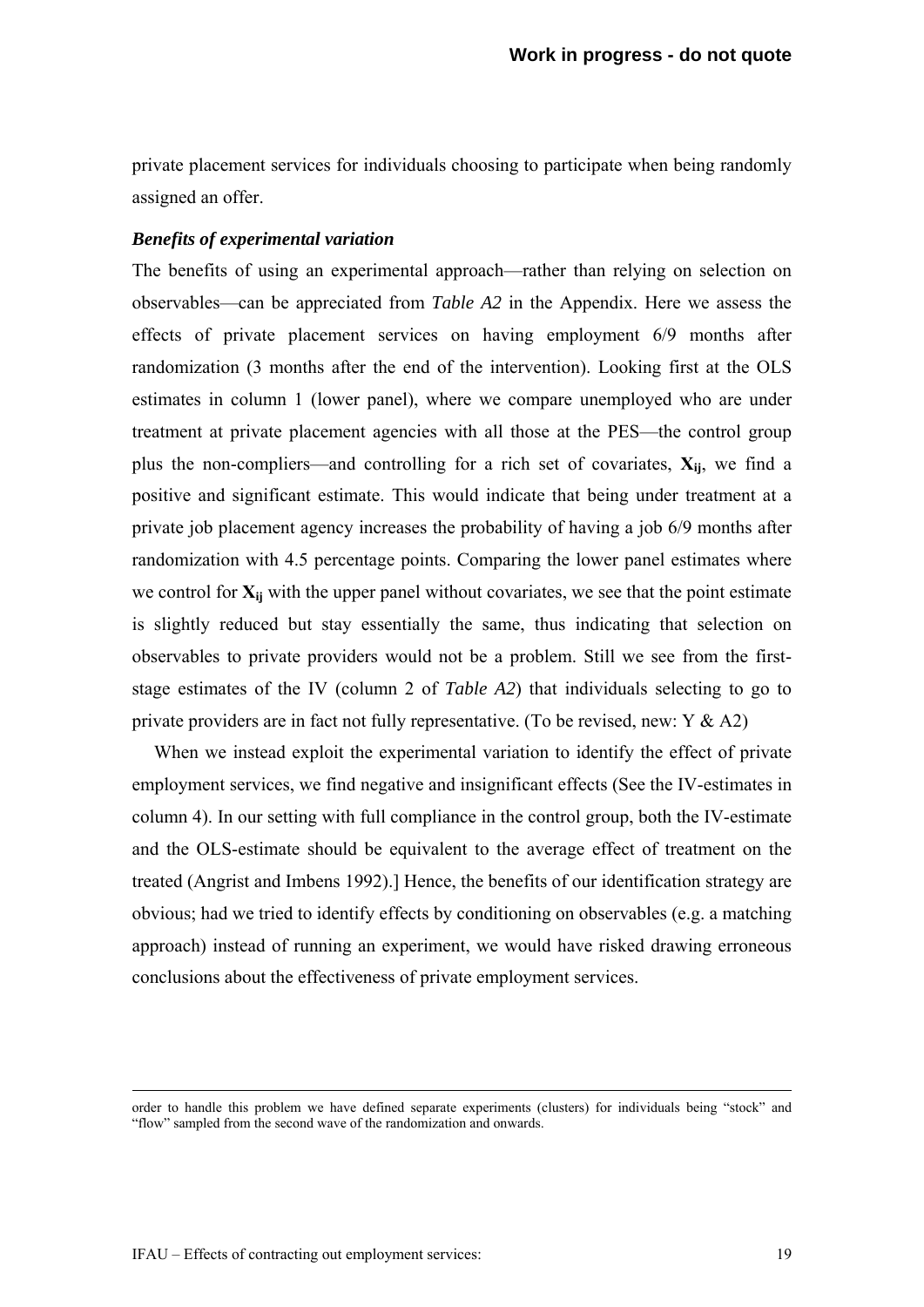# **4 Results**

The motivation for contracting out job placement services to private providers is that private providers may prove more effective in matching unemployed to vacancies. These benefits may emanate from private contractors having an opportunity to be more flexible in methods; not having to adhere to regularities in the routines of the PES, or from them having different skill sets stemming from other types of experiences. In addition, they may also have stronger innate incentives to innovate the market, being claimants of residual profits.

In this section we will first analyze differences in the technology of delivering jobs to unemployed. That is, using survey information—collected one or three months after randomization—we describe differences between private job placement agencies and the PES in how the unemployed spend their time, how they search for jobs and how they interact with their case worker.

We will also present estimates on the effects of private placement services on various labour market outcomes and on personal well-being.

#### **4.1 Differences in working methods**

The general picture, when assessing differences in delivering placement services, is that private job placement agencies appear to use a more labor intense technology. Unemployed at private providers spend more time with their case officer where they get more information on vacancies and receive more help in improving their job search strategies. They are also more satisfied with their case worker. In addition, they are more frequent at attending job fairs. Adolescents, in particular, appear to have a higher job search intensity when being at private providers—initiating more contacts with employers, applying for more jobs and attending more job interviews—while adolescents at the PES spend more time in job training at employers.

In *Figure 1* we describe the number hours spent in different activities during a typical week as a job seeker at either a private job placement agency or the PES. For the PES the figure displays values for the control group. For private placement services the figure displays IV-estimates of the effects of going to a private provider added to the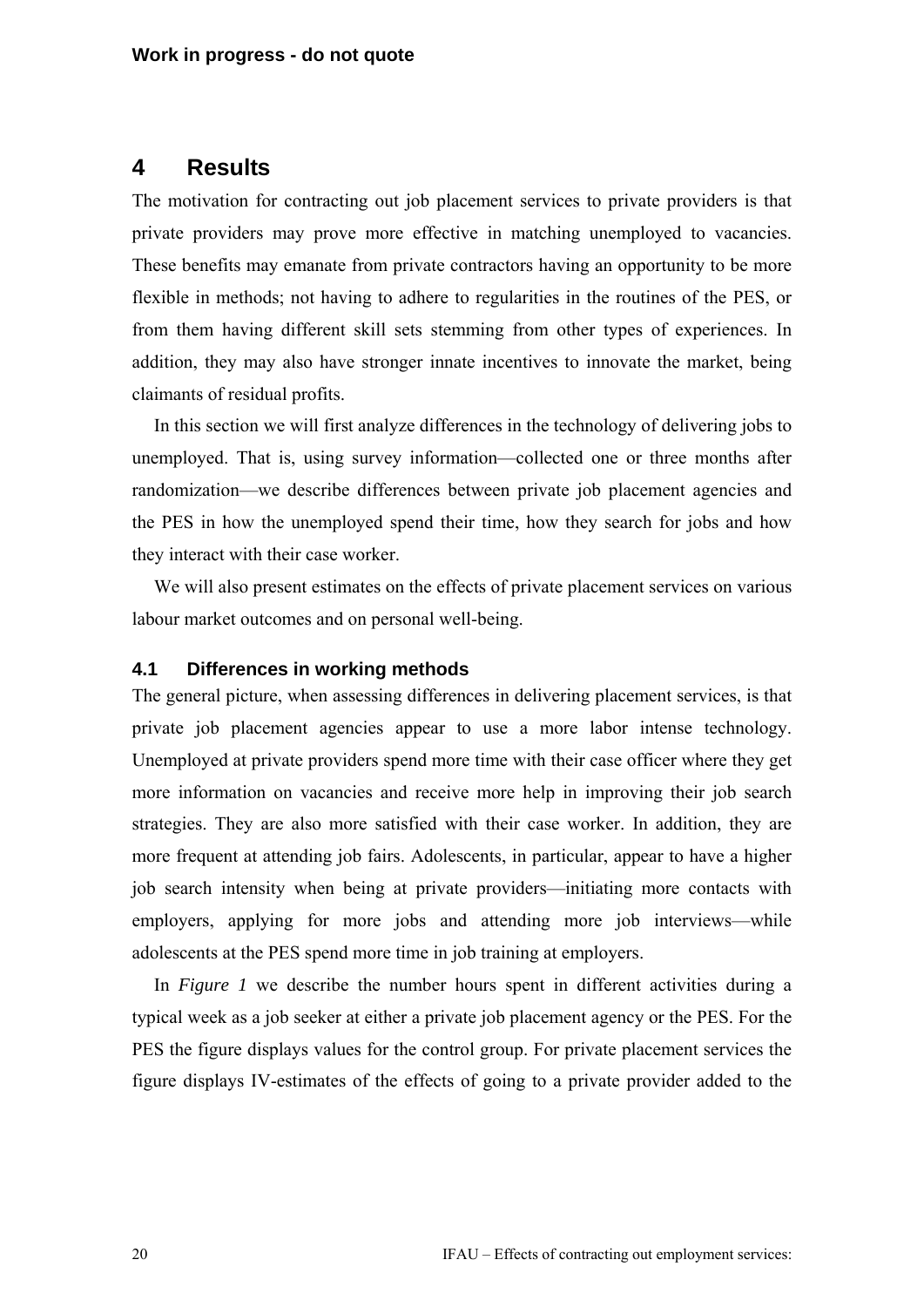values for the control group. For all individuals surveyed the number of hours per week adds up to 40, representing activities during a normal (8 hour) working day.

In the first pair of bars we see that unemployed at the private placement agencies spent, on average, 1 hour and 40 minutes per week with their case worker, as compared to only about 20 minutes for those at the PES; the difference around 1 hour and 20 minutes being statistically significant. This implies that private placement agencies are substantially more labor intense in delivering placement services.





*Note:* For the public employment services the figure displays values for the control group. For private placement services the figure displays IV-estimates of the effects of going to a private provider added to the values for the control group. The figure is based on survey information on the number hours spent in different activities last week. (Note är möjligen överflödig)

*Figure 1* also indicates that unemployed at private providers spend more time searching for job every week. This includes getting instructions on how to search a job effectively (e.g. writing a CV and preparing for interviews). The unemployed at private providers spend almost 11 hours searching jobs, while those at the PES spend around eight and a half hours a week searching for jobs. Another striking difference is that the PES uses job training at employers and internships to a larger extent. While these differences in weekly hours spent on searching jobs, and in job training, are suggestive they do not reach statistical significance. What is notable in *Figure 1* though is that all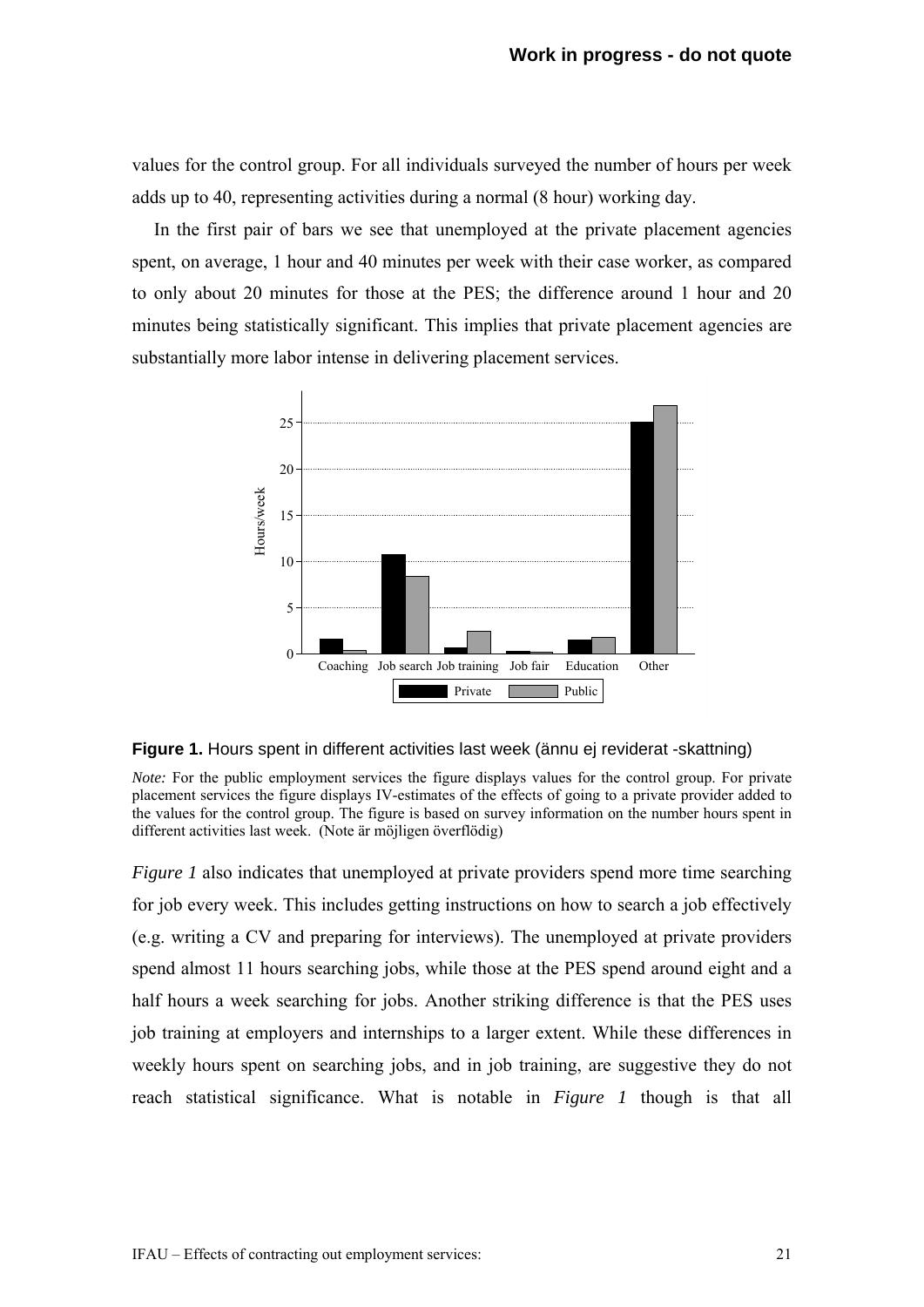unemployed—both at private providers and at the PES—devote most of their time to something else; i.e. activities not related to finding a job.

As seen in *Figure 1* unemployed at private providers spent substantially more time with their case officer every week. The results in *Table 5* corroborate this finding. When we ask if the unemployed met their case worker last week, we find that those at a private provider had a 48 percentage point higher probability of meeting the case worker. This high interaction with the case worker is present for all three target groups included in the experiment. As only 35 percent of the unemployed at the PES on average meets with their case worker in a given week; this difference amount to an increase of 140 percent. An important issue for the question of the efficiency of private job placement agencies is the content and quality of these meetings. Columns 2 and 3 show that such meetings allegedly helps unemployed at private providers to improve their job search strategy and provide them with information with (on?) available vacancies. This is particularly true for immigrants; a group with potentially weaker connection to norms and networks on the Swedish labor market.

|                      |                             | Case worker provided | Sufficient help from   |
|----------------------|-----------------------------|----------------------|------------------------|
| In contact with case | Case worker helped to       | information of       | case workers to find a |
| worker last week     | improve job search          | vacancies            | iob                    |
|                      | Panel A: All                |                      |                        |
| $0.482***$           | $0.335***$                  | $0.274***$           | $0.341***$             |
| (0.0586)             | (0.0373)                    | (0.0443)             | (0.0613)               |
|                      | <b>Panel B: Disabled</b>    |                      |                        |
| $0.397***$           | $0.303***$                  | $0.196**$            | $0.541***$             |
| (0.150)              | (0.0881)                    | (0.0977)             | (0.167)                |
|                      | <b>Panel C: Immigrants</b>  |                      |                        |
| $0.486***$           | $0.504***$                  | $0.421***$           | $0.322***$             |
| (0.0948)             | (0.0689)                    | (0.0792)             | (0.0987)               |
|                      | <b>Panel D: Adolescents</b> |                      |                        |
| $0.490***$           | $0.222***$                  | $0.184***$           | $0.251***$             |
| (0.0884)             | (0.0532)                    | (0.0661)             | (0.0910)               |

**Table 5.** Effects of private placement services on contacts with case worker (revised)

*Note*: The table shows the IV-estimates of the effect of private job placement services (as compared to the public employment services). Each cell show the effect from a separate regression, with different outcomes across columns and different (sub)samples across lines. All models include fixed effects for each sub experiment and controls for background characteristics described in *Table 3*. Pre-study income was controlled for with using 12 variables measuring monthly income one year prior to randomization. Robust standard errors are in parentheses,  $\frac{*}{s}$   $\frac{**}{s}$  indicates that the estimate is significantly different from zero at the 10/5/1 percent level of confidence.

Unemployed at private providers are also much more satisfied with the service received, as seen in column 4 of *Table 5*. On average, the share that says that they have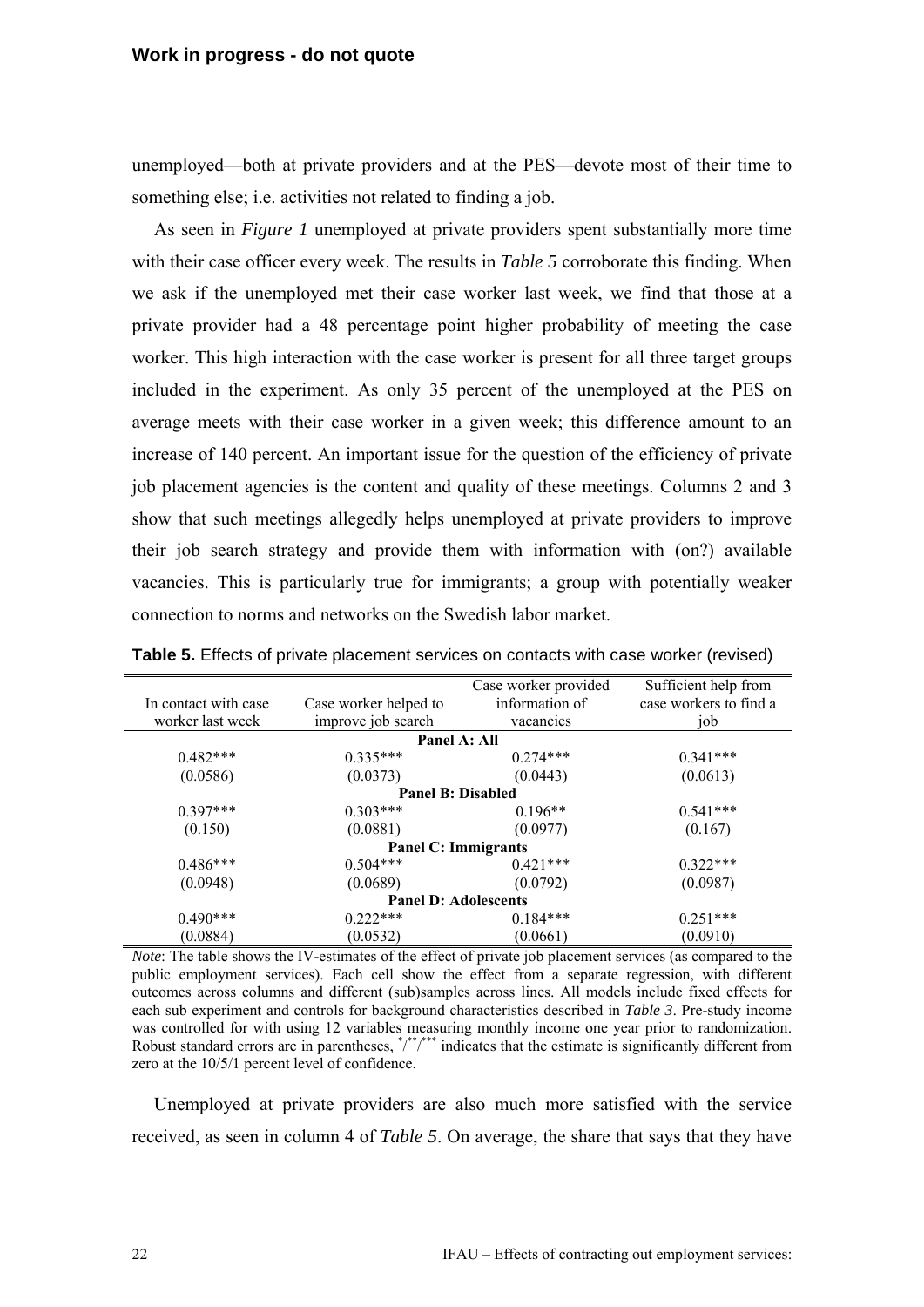received sufficient help to find a job is 0.34 higher; which amounts to an increase of 83 percent. It is in particular disabled, a group that is possibly furthest away from the labor market, who state that they have receive sufficient help.,

*Figure 1* suggests that unemployed at private job placement agencies spend less time, during a normal week, on job training or internships than the unemployed at the PES. In *Table 6* this is supported by survey questions asking on job search activities during the last month. However, the lower probability of participating in job training for those at the private providers emanates entirely from adolescents. Immigrants and disabled are not less likely to attend job training. One potential explanation for this result is that the PES have positive experience from such activities for adolescents, and therefore have specific programs, or other types of working methods, for adolescents geared at providing job training.

Rather than using job training, as a way for unemployed to interact with employers and demonstrate their skills, private providers use activities like job fairs and job markets. *Table 6* shows that immigrants and disabled at private job placement agencies are much more likely to attend such events. It is notable, though, that adolescents at private providers did not visit job fairs more often than those at the PES.

Consistent with *Figure 1*, we also find that unemployed at private providers were more frequent in participating in various types of job search training. For example, this can be workshops where the unemployed receives instructions on writing application letters or are subjected to mock job interviews. The average difference of 35 percentage points is large, (43 percent), and effects are present for all subgroups.

| Job search training | Job training                | Job fair   |
|---------------------|-----------------------------|------------|
|                     | Panel A: All                |            |
| $0.347***$          | $-0.0467$                   | $0.103**$  |
| (0.0545)            | (0.0378)                    | (0.0469)   |
|                     | <b>Panel B: Disabled</b>    |            |
| $0.557***$          | 0.0440                      | 0.171      |
| (0.132)             | (0.0912)                    | (0.108)    |
|                     | <b>Panel C: Immigrants</b>  |            |
| $0.461***$          | 0.0488                      | $0.228***$ |
| (0.0907)            | (0.0554)                    | (0.0858)   |
|                     | <b>Panel D: Adolescents</b> |            |
| $0.221***$          | $-0.128**$                  | $-0.0268$  |
| (0.0826)            | (0.0607)                    | (0.0678)   |

**Table 6.** Effects of private placement services on job search activities the last 30 days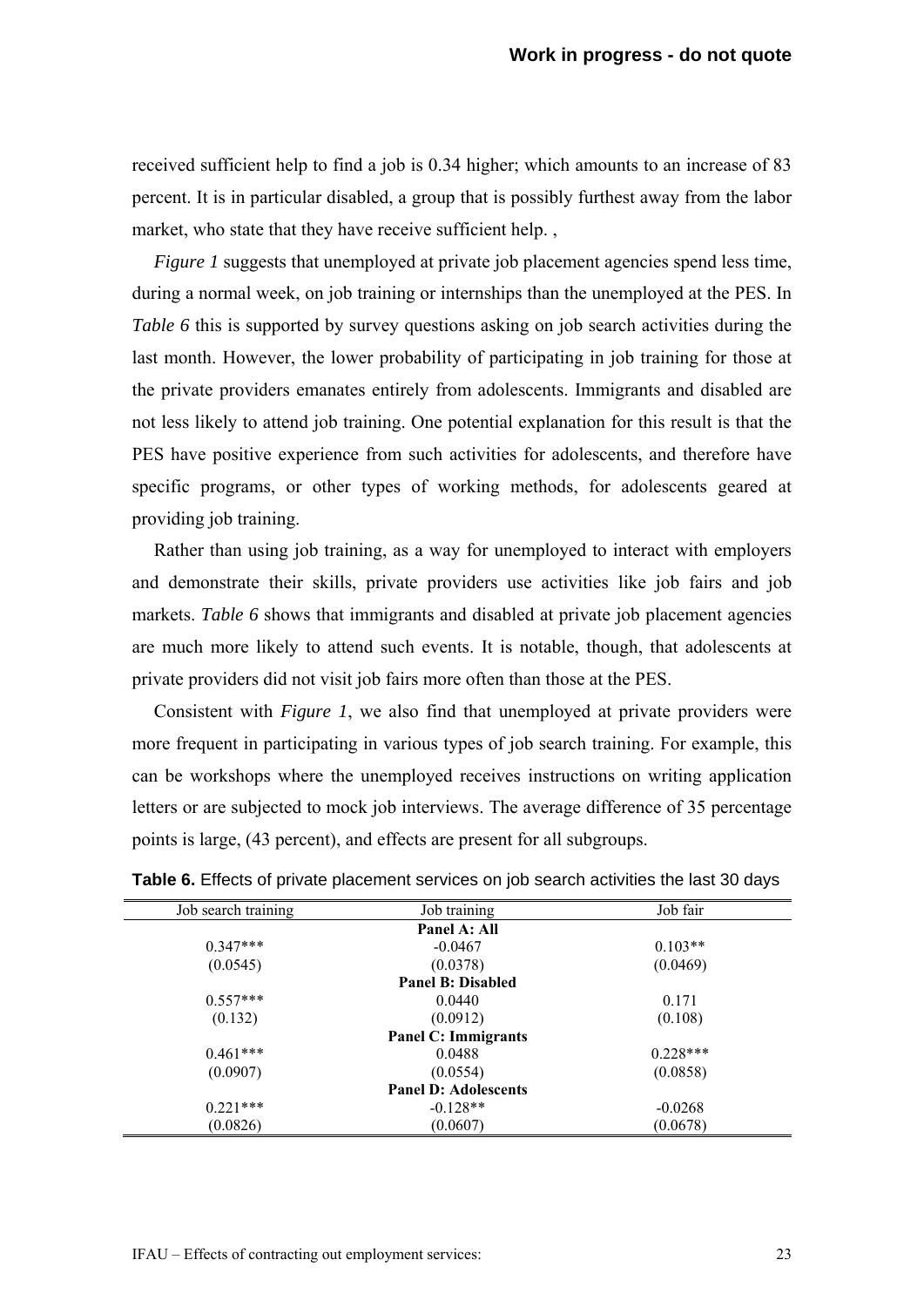*Note*: The table shows the IV-estimates of the effect of private job placement services (as compared to the public employment services). Each cell show the effect from a separate regression, with different outcomes across columns and different (sub)samples across lines. All models include fixed effects for each sub experiment and controls for background characteristics described in *Table 3*. Robust standard errors are in parentheses,  $\sqrt{*}$ <sup>\*\*</sup>/\*\*\* indicates that the estimate is significantly different from zero at the 10/5/1 percent level of confidence.

While unemployed at private providers have a more frequent interaction with their case worker—where the emphasis is on improving job search techniques and creating contact surfaces with employers—we also look at whether this resulted in a higher job search intensity. When we ask about job search intensity during the previous month, *Table 7*, we find that being exposed to the working methods of a (?) private provider may cause adolescents to become more motivated in their job search. In particular, adolescents at private job placement agencies initiated more contacts with prospective employers, applied for more jobs, and were called to more interviews, than had they been treated at the PES. This effect is however only present for adolescents; We find no strong evidence that immigrants or the disabled at private providers applied for more jobs or initiated more contacts with prospective employer, as effects are not statistically significant. The point estimates, though, suggests that also immigrants and disabled may have been more active in initiating contacts with employers.

| Number of self initiated    | Number of jobs | Number of unannounced    | Number of jobs |  |  |
|-----------------------------|----------------|--------------------------|----------------|--|--|
| contacts with employers     | applied        | job applied              | interviews     |  |  |
|                             |                | Panel A: All             |                |  |  |
| $1.576**$                   | 1.999          | 0.753                    | $0.534***$     |  |  |
| (0.690)                     | (1.303)        | (0.704)                  | (0.176)        |  |  |
|                             |                | <b>Panel B: Disabled</b> |                |  |  |
| 1.493                       | 0.931          | 1.367                    | 0.639          |  |  |
| (1.868)                     | (3.208)        | (1.476)                  | (0.463)        |  |  |
| <b>Panel C: Immigrants</b>  |                |                          |                |  |  |
| 0.686                       | 0.158          | $-0.295$                 | $-0.0645$      |  |  |
| (0.899)                     | (2.172)        | (1.186)                  | (0.349)        |  |  |
| <b>Panel D: Adolescents</b> |                |                          |                |  |  |
| $2.220*$                    | $4.258**$      | 1.402                    | $0.983***$     |  |  |
| (1.204)                     | (2.079)        | (1.118)                  | (0.243)        |  |  |

|  | Table 7. Effects of private placement services on job search intensity the last 30 days |  |
|--|-----------------------------------------------------------------------------------------|--|
|--|-----------------------------------------------------------------------------------------|--|

*Note*: The table shows the IV-estimates of the effect of private job placement services (as compared to the public employment services). Each cell show the effect from a separate regression, with different outcomes across columns and different (sub)samples across lines. All models include fixed effects for each sub experiment and controls for background characteristics described in *Table 3*. Robust standard errors are in parentheses,  $\sqrt{*}$ <sup>\*\*</sup>/<sup>\*\*\*</sup> indicates that the estimate is significantly different from zero at the 10/5/1 percent level of confidence.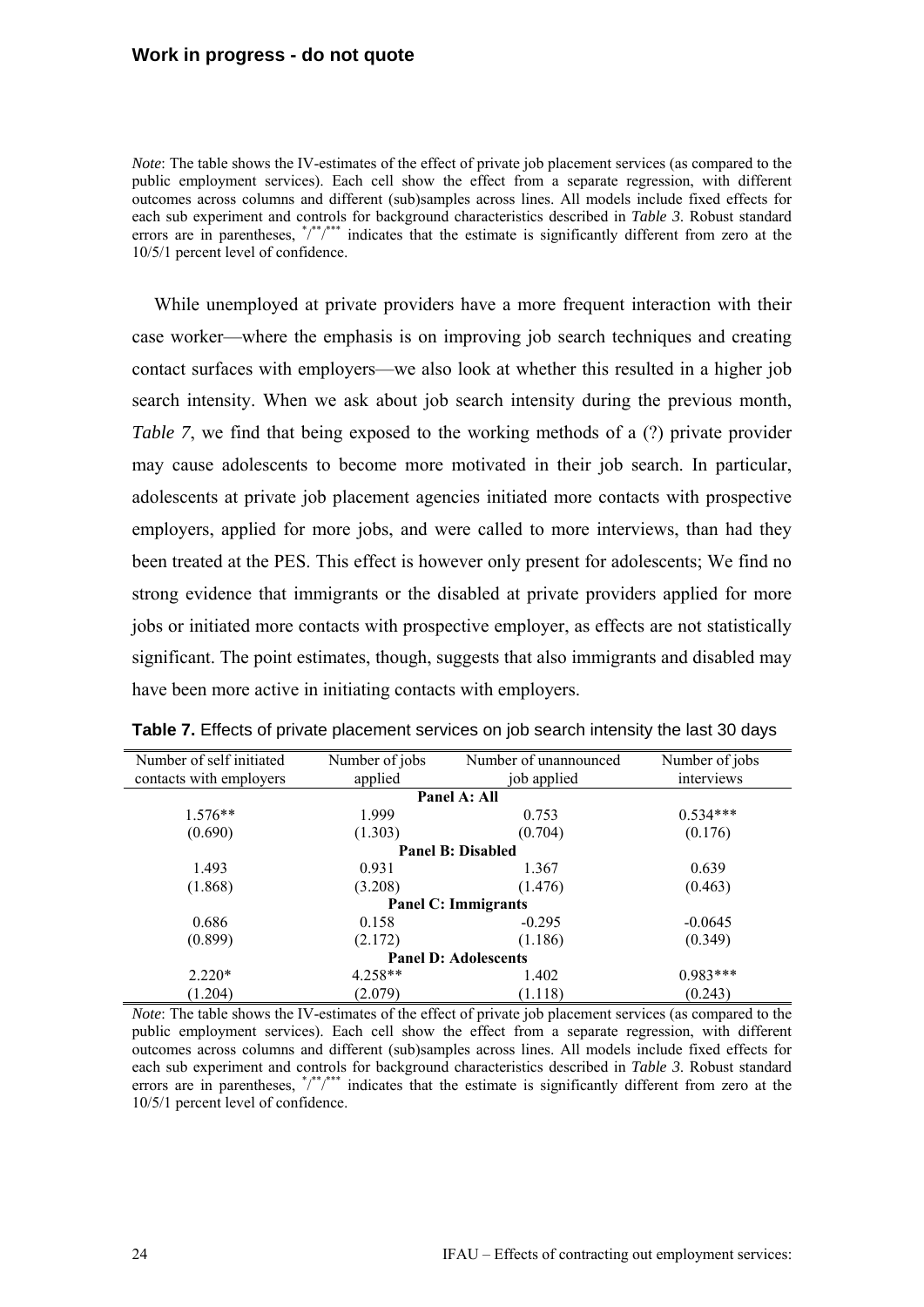# **4.2 Effects on labour market outcomes**

Private job placement agencies rely in part on different working methods than the PES; as private providers have a stronger emphasis on improving job search technology, trying motivating job seekers to search more intensively. The crucial question is whether private providers also improve the labor market prospects of unemployed relative to the PES. There are essentially two margins that can be affected. Private providers may influence both the chances of finding a job—reducing the time to employment—and how well the job fits the person's skill profile, i.e. the quality of the match. Since the private contractors are remunerated largely based on successful placements, a potential worry is that they may save effort by placing unemployed at jobs where the matching quality is lower.

We will assess effects both on the prospects of finding a job and on three proxy measures of matching quality; hours worked; job satisfaction, and monthly wage earnings. Our results do not indicate any overall effect of private employment services on the prospects of finding a job. There are however important heterogeneities across the target groups; in particular, immigrants at private providers worked more during the first six first months after randomization. When using wage earnings as a broader measure of labor market prospects—capturing employment as well as hours worked and matching quality—we find that immigrants at private providers have higher earnings up to 12 months after randomization. We also find some support for private providers having a negative effect on earnings and hours worked for adolescents.

#### *Employment*

In *Table 8* we present effects of receiving job placement services from private providers on employment. As an indicator of employment status we use the incidence of having earnings. Specifically, we use taxation data from employers with monthly information on whether the individual has received income. We estimate the employment effect at different points in time after randomization. To be more exact, we measure the effect as the number of months with earnings exceeding SEK 5,000 (To be revised..) within 3/6/9/12 months after randomization. The first column shows the effect of private job placement on employment prospects 1 to 3 months after randomization; on average unemployed at private provides have worked 0.075 months more during the three first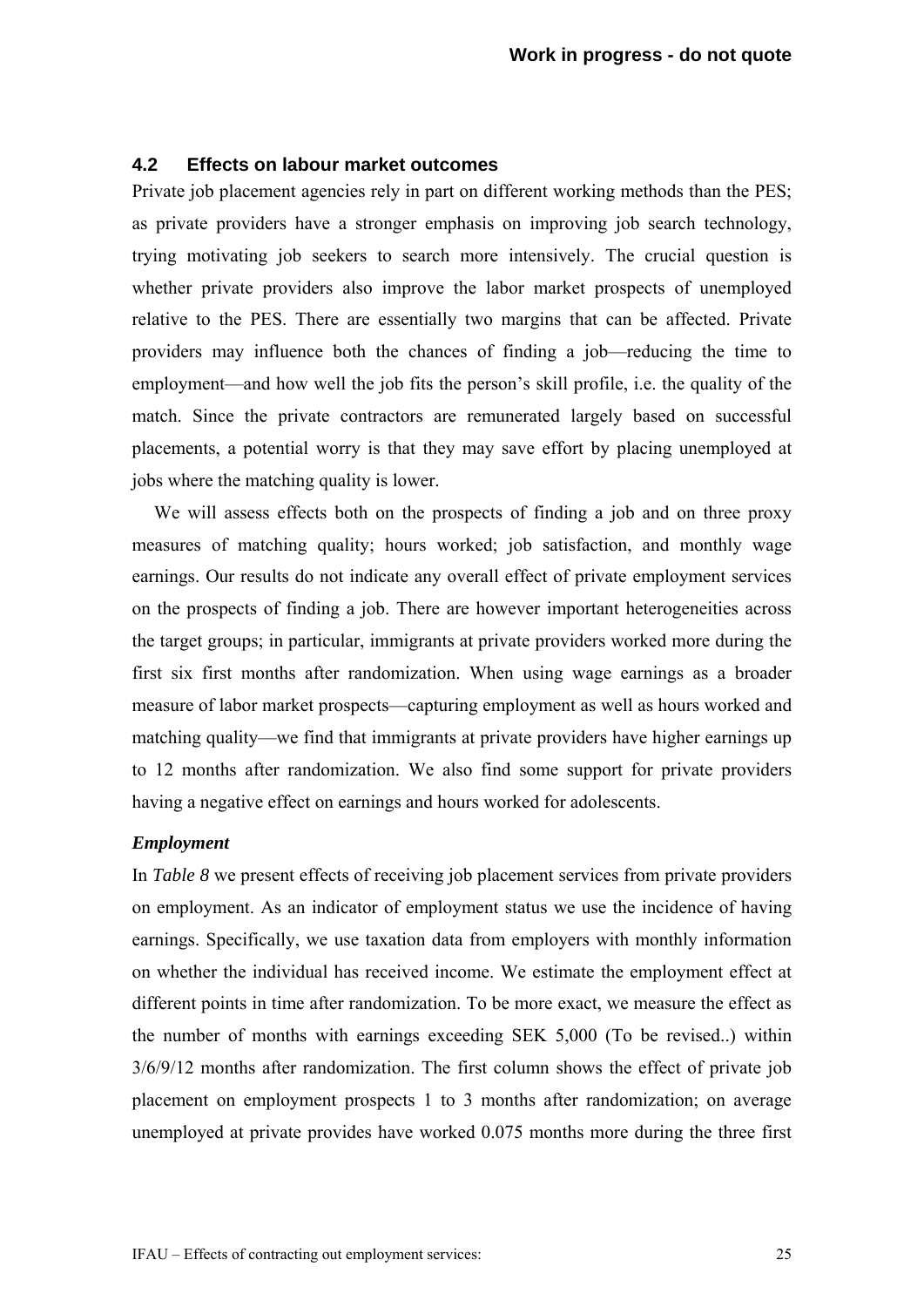months after randomization, than had they been at the PES. This effect is not significant, and neither are the effects for any of the subgroups. (To be revised..) Three months may be too early to expect any employment effect.

The second column displays employment effects during the first six months after randomization, which was the longest period an unemployed under treatment could spend at a private provider (3 months for adolescents). The results show that the average difference between public and private employment services is small; unemployed at a private job placement agency had on average worked 0.14 months more during the six first months, but this effect is not statistically significant. However, these small average effects hide interesting differences across subgroups. While the point estimate for adolescents is negative, the effect is in fact positive and marginally significant for immigrants. Immigrants at private providers worked 0.7 months more the first half year after randomization. This pattern is similar also nine months after randomization. There is still an indication that adolescents at private providers are doing worse, and the effect for immigrants is still large and positive but does no longer reach statistical significance (p=0.103). In the longer run, up to a year after randomization, any differences in employment effects across public and private employment services tend to decline in size. (To be revised..)

| Employment                  | Employment                 | Employment               | Employment    |  |  |  |
|-----------------------------|----------------------------|--------------------------|---------------|--|--|--|
| 1-3 months                  | 1-6 months                 | 1-9 months               | $1-12$ months |  |  |  |
|                             |                            | Panel A: All             |               |  |  |  |
| 0.0481                      | 0.142                      | 0.155                    | 0.108         |  |  |  |
| (0.104)                     | (0.202)                    | (0.308)                  | (0.428)       |  |  |  |
|                             |                            | <b>Panel B: Disabled</b> |               |  |  |  |
| 0.132                       | 0.317                      | 0.418                    | 0.268         |  |  |  |
| (0.170)                     | (0.349)                    | (0.556)                  | (0.773)       |  |  |  |
|                             | <b>Panel C: Immigrants</b> |                          |               |  |  |  |
| $0.419***$                  | $0.963***$                 | $1.241***$               | $1.312**$     |  |  |  |
| (0.146)                     | (0.299)                    | (0.470)                  | (0.653)       |  |  |  |
| <b>Panel D: Adolescents</b> |                            |                          |               |  |  |  |
| $-0.209$                    | $-0.418$                   | $-0.591$                 | $-0.862$      |  |  |  |
| (0.171)                     | (0.328)                    | (0.493)                  | (0.710)       |  |  |  |

**Table 8.** Employment effects of private placement services summed over different numbers of months after randomization (cutoff D=9700,I=9400, A=5700)

*Note*: The table shows the IV-estimates of the effect of private job placement services (as compared to the public employment services). The outcome variable is the number of months with a wage earning above 9,700 (9,400; 5700) SEK for the disabled (Immigrants; Adolescents). These numbers correspond to the median monthly income, excluding zeros, one year after randomization. Each cell show the effect from a separate regression, with different outcomes across columns and different (sub)samples across lines. All models include fixed effects for each sub experiment and controls for background characteristics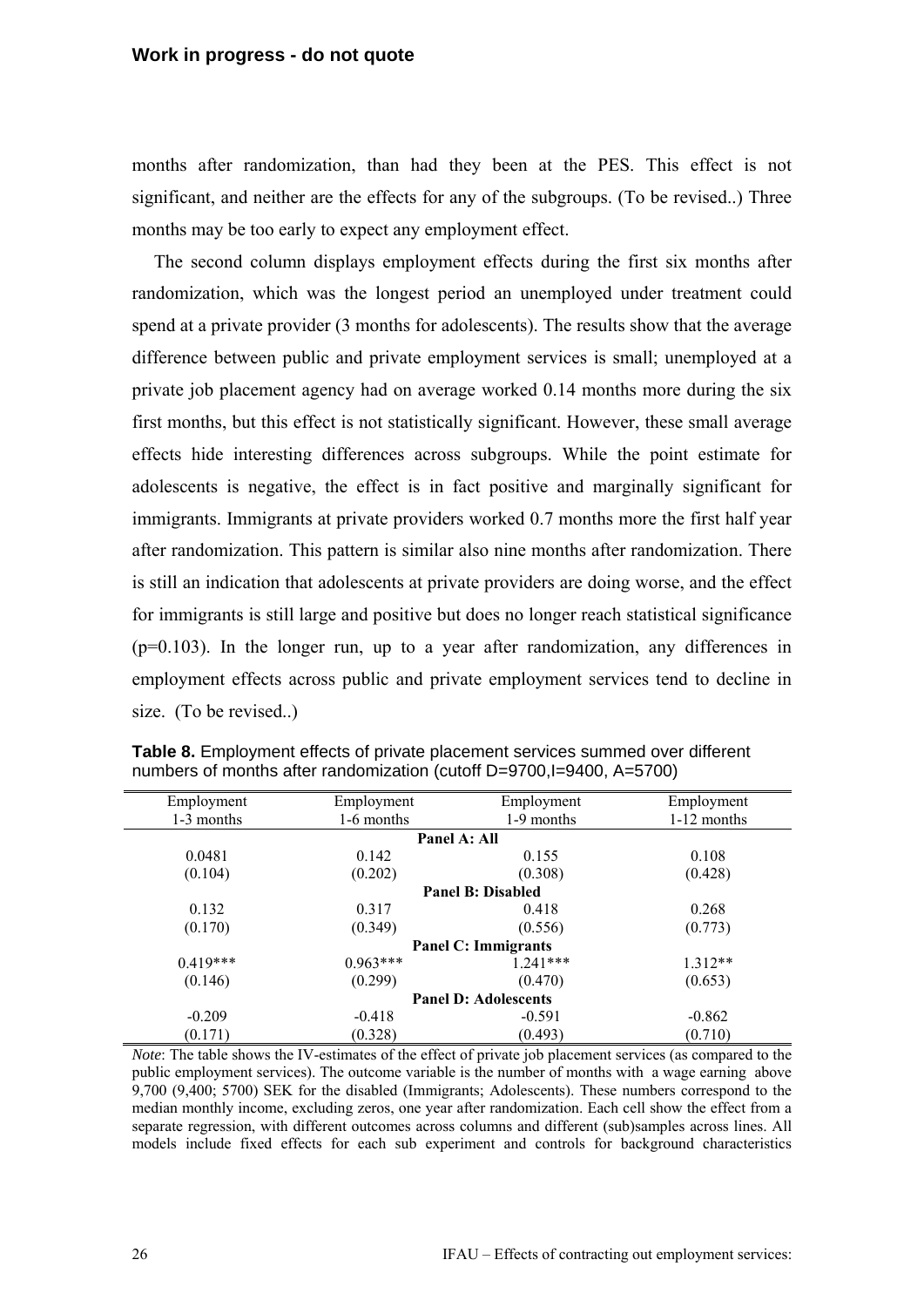described in *Table 3*. Robust standard errors are in parentheses,  $\sqrt{*}$ ,  $\sqrt{*}$  indicates that the estimate is significantly different from zero at the 10/5/1 percent level of confidence.

| Employment                  | Employment                 | Employment               | Employment    |  |  |  |
|-----------------------------|----------------------------|--------------------------|---------------|--|--|--|
| 1-3 months                  | 1-6 months                 | 1-9 months               | $1-12$ months |  |  |  |
|                             |                            | Panel A: All             |               |  |  |  |
| 0.0896                      | 0.165                      | 0.148                    | 0.0938        |  |  |  |
| (0.112)                     | (0.214)                    | (0.322)                  | (0.445)       |  |  |  |
|                             |                            | <b>Panel B: Disabled</b> |               |  |  |  |
| 0.307                       | 0.547                      | 0.711                    | 0.566         |  |  |  |
| (0.216)                     | (0.420)                    | (0.639)                  | (0.861)       |  |  |  |
|                             | <b>Panel C: Immigrants</b> |                          |               |  |  |  |
| $0.369**$                   | $0.811**$                  | $1.047**$                | 1.067         |  |  |  |
| (0.167)                     | (0.332)                    | (0.511)                  | (0.699)       |  |  |  |
| <b>Panel D: Adolescents</b> |                            |                          |               |  |  |  |
| $-0.160$                    | $-0.356$                   | $-0.579$                 | $-0.844$      |  |  |  |
| (0.175)                     | (0.335)                    | (0.500)                  | (0.719)       |  |  |  |

Alternativ. Employment effects of private placement services summed over different numbers of months after randomization (cutoff=5000 SEK)

In order to be more elaborate on how employment effects evolve over time, and whether there are any important differences in patterns across the target groups, we presents also detailed results graphically. In *Figure 2* we display the employment effect—month-by-month—of obtaining job placement services at a private provider instead of the PES. Effects are displayed for the period 1 month before randomization until 13 months after the randomization, where month 0 represents the month of the randomization. (Detta ska revideras p.g.a. att vi numera kontrollerar för inkomst fram till en månad före randomisering) The solid line represents the probability of finding a job in a specific month, and the dotted lines indicate the 95percent confidence interval. Panel A displays the overall employment effects of placement services at private providers; we see here that effects are small and insignificant throughout the whole follow-up period 13 months from randomization.

Panels B-D show the effects for the different target groups separately. For disabled we do not find any employment effect from being at a private provider. As seen in Panel B, one should, however, be careful in interpreting results for disabled as point estimates are positive and substantial in size but fairly imprecisely estimated.

For immigrants there appears to be a positive employment effect from being at a private provider peaking around six months after the randomization; in fact, the estimate at month 6 after randomization is significant. Over a longer follow-up period the size of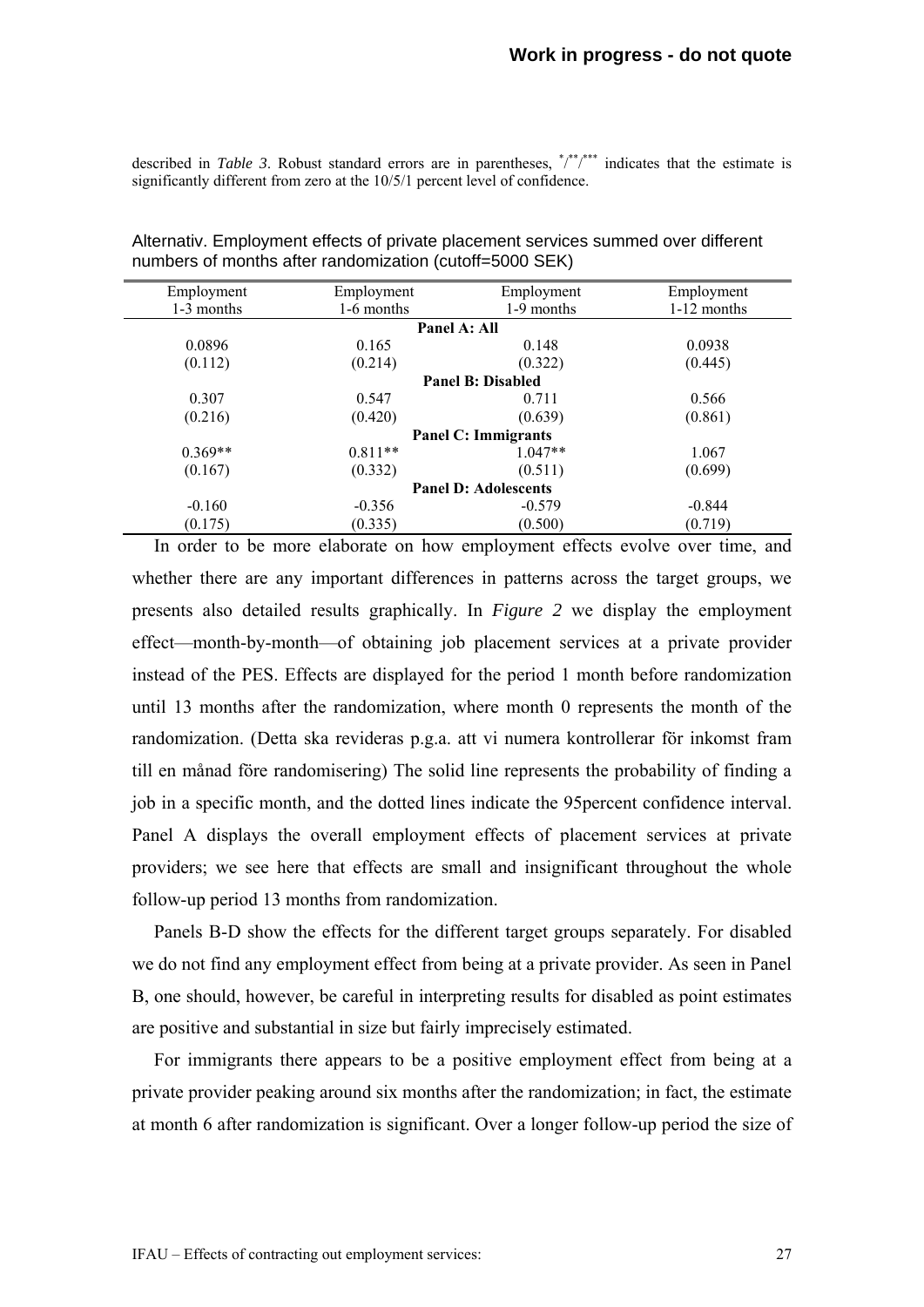the estimated effects declines. The pattern with potentially negative employment effects for adolescents is visible in Panel D, where point estimates show a consistent negative pattern between the second and the eighth month after randomization. These effects never reach statistical significance though.



#### **Figure 2.** Employment effects of private placement services at different months after randomization (to be revised due to new x-variables and possibly new Y-variable)

*Note*: The solid line shows IV-estimates of the month-by-month effect of private job placement services (as compared to the public employment services), while the dotted line show the 95 percent confidence intervals using robust standard errors. The outcome variable is positive wage earnings. All models include fixed effects for each sub experiment and controls for background characteristics described in *Table 3*.

In the analyses above employment status is defined as having wage earnings exceeding 5,000 SEK. (Maybe revise) As a corroborating support for this information, we have also estimated employment effects based on survey information; see *Table A4* in the Appendix. In the two surveys, respondents where asked about their employment status at 1/3 months and at 6/9 months after randomization. Although these estimates are insignificant, the point estimates are in line with the results in *Figure 2*.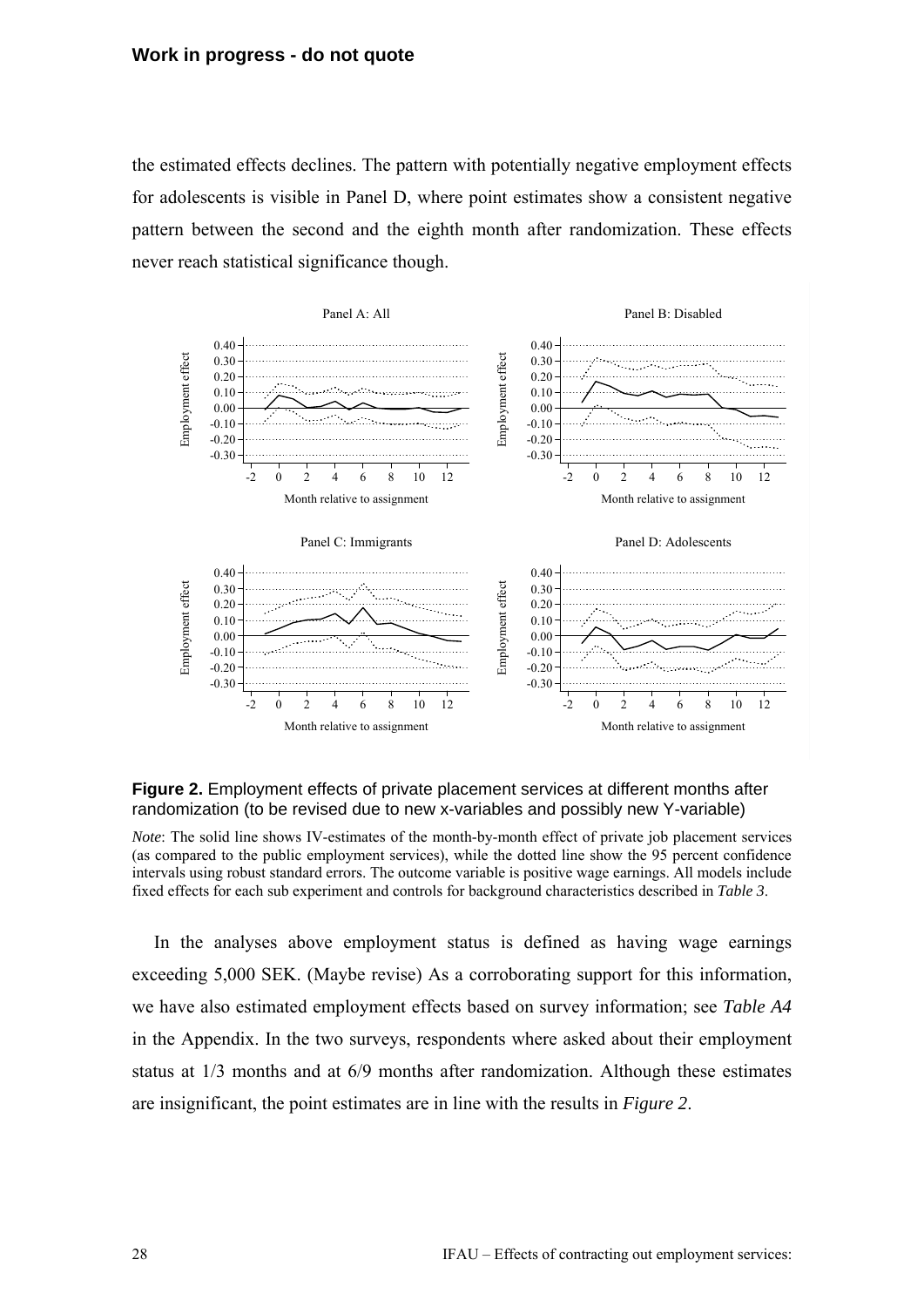#### *Wage earnings, hours worked and job satisfaction*

It is natural to evaluate the relative effectiveness of public and private employment services based on "employment" capturing the extensive margin of labour market participation; especially since private providers are remunerated based on successful placements. But to focus on employment as an outcome may also be restrictive in the sense that there are many other aspects of the matching between employers and job seekers that we think are important. We have therefore estimated effects on wage earnings, since we believe that earnings is a broader composite measure of labour market participation capturing also the quality of the match; both hours worked and whether the individual is at a job where his particular set of skills is more productive, thus generating a higher wage.

In *figure 3* we display the earnings effect—month-by-month—of being under treatment from a private job placement agency rather that the PES. The solid lines represent the earnings in SEK gained/lost a specific month caused by being at a private provider. Similar to the employment effect, Panel A show (s?) that the overall earnings effect from being at a private provider is negligible; both small in size and insignificant up to 13 months after randomization. This is in line with the results on the employment effect.

For disabled (Panel B) we find positive and quite substantial estimates on wage earning throughout the intervention period, but none of the effects are statistically significant. It is therefore difficult to make any conclusion on the effectiveness of private employment services for disabled.

The earnings effects for immigrants show a positive and increasing pattern throughout the intervention period; the pattern is similar to the employment effects, but is here even more pronounced. Panel C shows significant effects on wage earnings, for immigrant at private job placement agencies, already from the third month after randomization, with a peak at the end of the intervention period six months after randomization. Over time, however, the positive effect on wage earnings levels out and declines. (Maybe revise...)

Also for adolescents the wage earnings effect resembles the employment effect. In Panel D we see that the effects on earnings become strikingly negative five through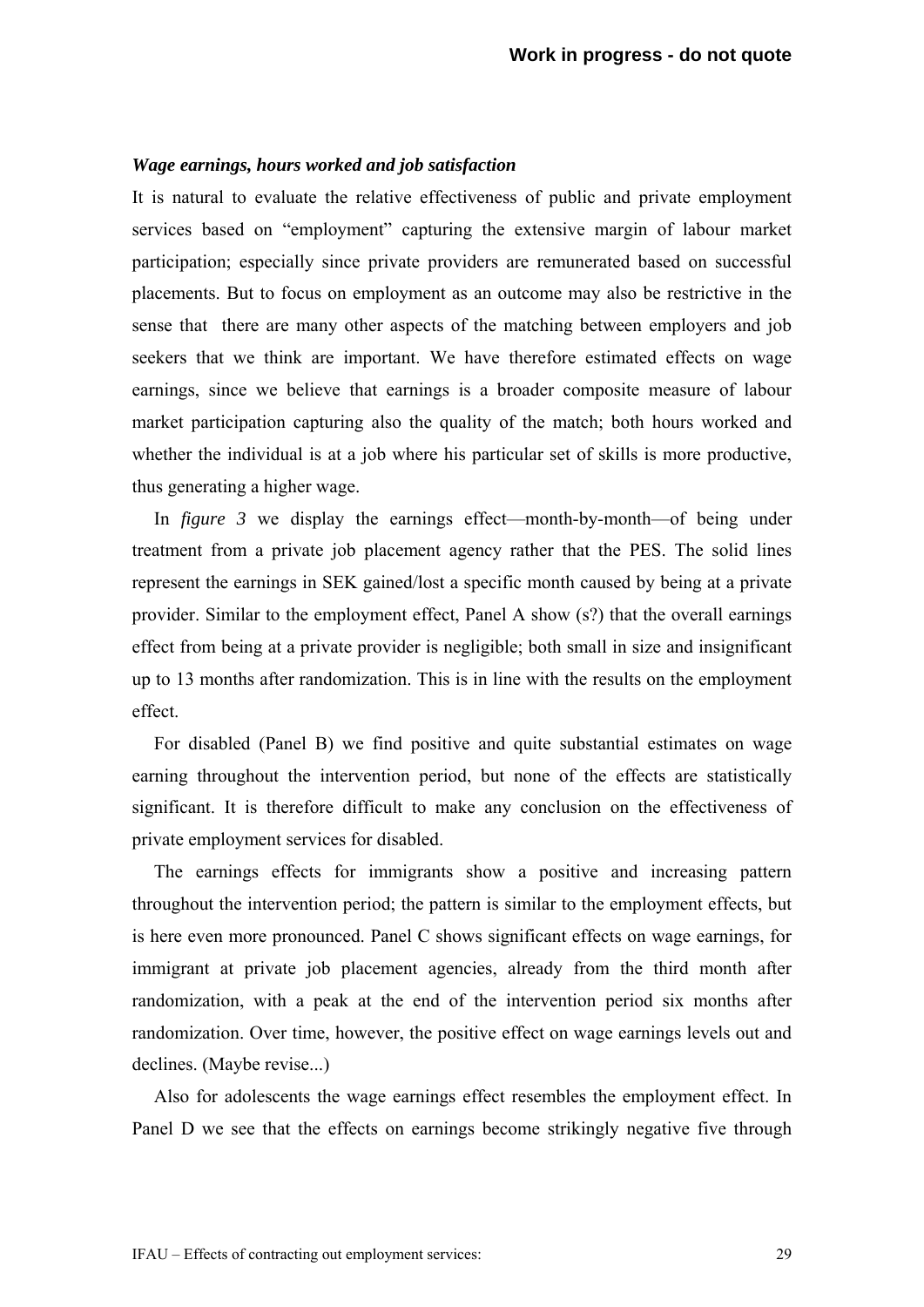#### **Work in progress - do not quote**

twelve months after randomization. It should be noted that for adolescents the intervention with private job placement agencies had only a duration of three months. Hence, while at the private provider there are no differences, but after the intervention has ended there may be detrimental effects for adolescents from having been at a private provider; in fact, the effect is significant eight months after randomization. (revise?)

It is notable that any effect on immigrants and adolescents declines over time; a year after the randomization any effect appears to have died off.



**Figure 3.** Earning effects of private placement services at different months after randomization

*Note*: The solid line shows IV-estimates of the month-by-month effect of private job placement services (as compared to the public employment services), while the dotted line show the 95 percent confidence intervals using robust standard errors. All models include fixed effects for each sub experiment and controls for background characteristics described in *Table 3*.

While *figure 3* shows the wage earning effects in specific months as well as displaying patterns over time, we would also like to measure the overall effect on earnings. We have therefore estimated the sum of wage earnings at different months after randomization.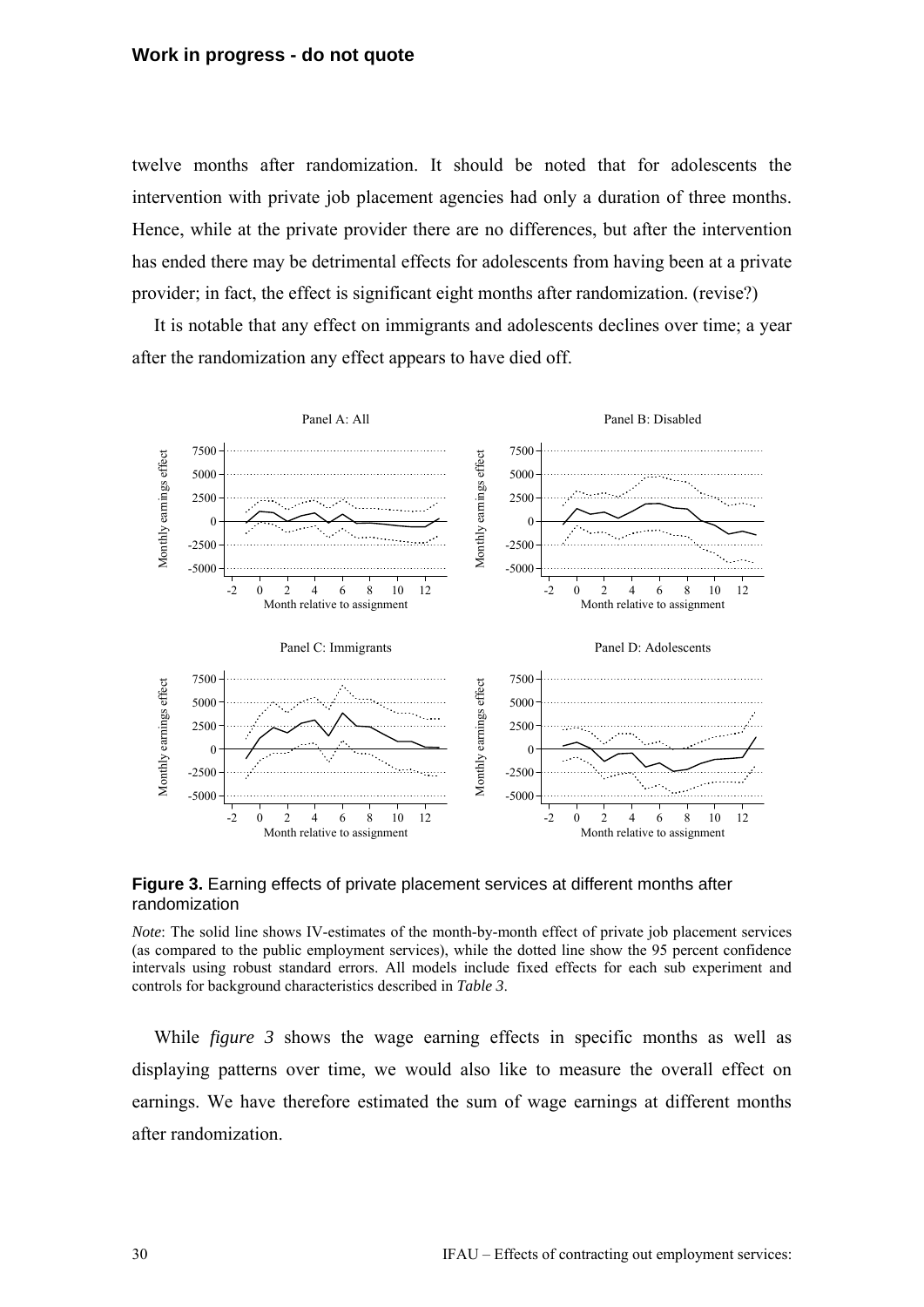In *Table 9* columns 1 to 4 we estimate the effects of private placement service on aggregated wage earnings 3/6/9/12 months after randomization, respectively. In panel A (columns 1 to 4) we see small and insignificant overall effects on aggregated earning for all time spans. The effect on aggregated earnings for disabled is much larger—6,000 SEK after 6 months as well as after 12 months—but since the sample size is small (only 13 percent of the experiment) estimates are statistically insignificant.

For immigrants (Panel C), on the other hand, we find positive and statistically significant effects on aggregated earnings for all time spans. After three months the benefit of being at a private provider, instead of the PES, is 7,900 SEK and after another three months the aggregated earnings effect has increased to 17,300 SEK. After twelve months, immigrants at a private job placement agency has gained 28,000 SEK compared their peers at the PES. Since the average aggregated wage earnings over the same time span at the PES is 58,700 SEK, this amount to an 48 percent increase in earnings.

The aggregated earnings effect for adolescents show a different pattern and are negative over all time spans from the randomization, but insignificant.

The results show that for immigrants there is a positive effect on earnings from being at a private provider, in particular in the later phase of the intervention period (3 to 6 months after randomization). In fact, as long as twelve months after randomization there is still a positive effect on aggregated earnings. For adolescents, results instead indicate a negative effect on wage earnings from being at a private provider. The estimates displayed in *figure 3* are negative for all month and is significant 7 months after randomization. (May need to be slightly revised after re-estimation of F3)

In addition to wage earnings, we try to capture other aspects of matching quality by using survey questions on the number of hours worked per week 6/9 months after the randomization. *Table 9* column 5 shows that there is a small overall reduction in the number of weekly hours worked when being at a private provider, but this reduction is not statistically significant. What is interesting though is that the estimated effect for immigrants is substantial while still being insignificant; the point estimate indicates that immigrants at a private provider works 4.2 hours more per week. This strengthens the hypothesis that the increase in aggregated earnings may, at least partially, be due to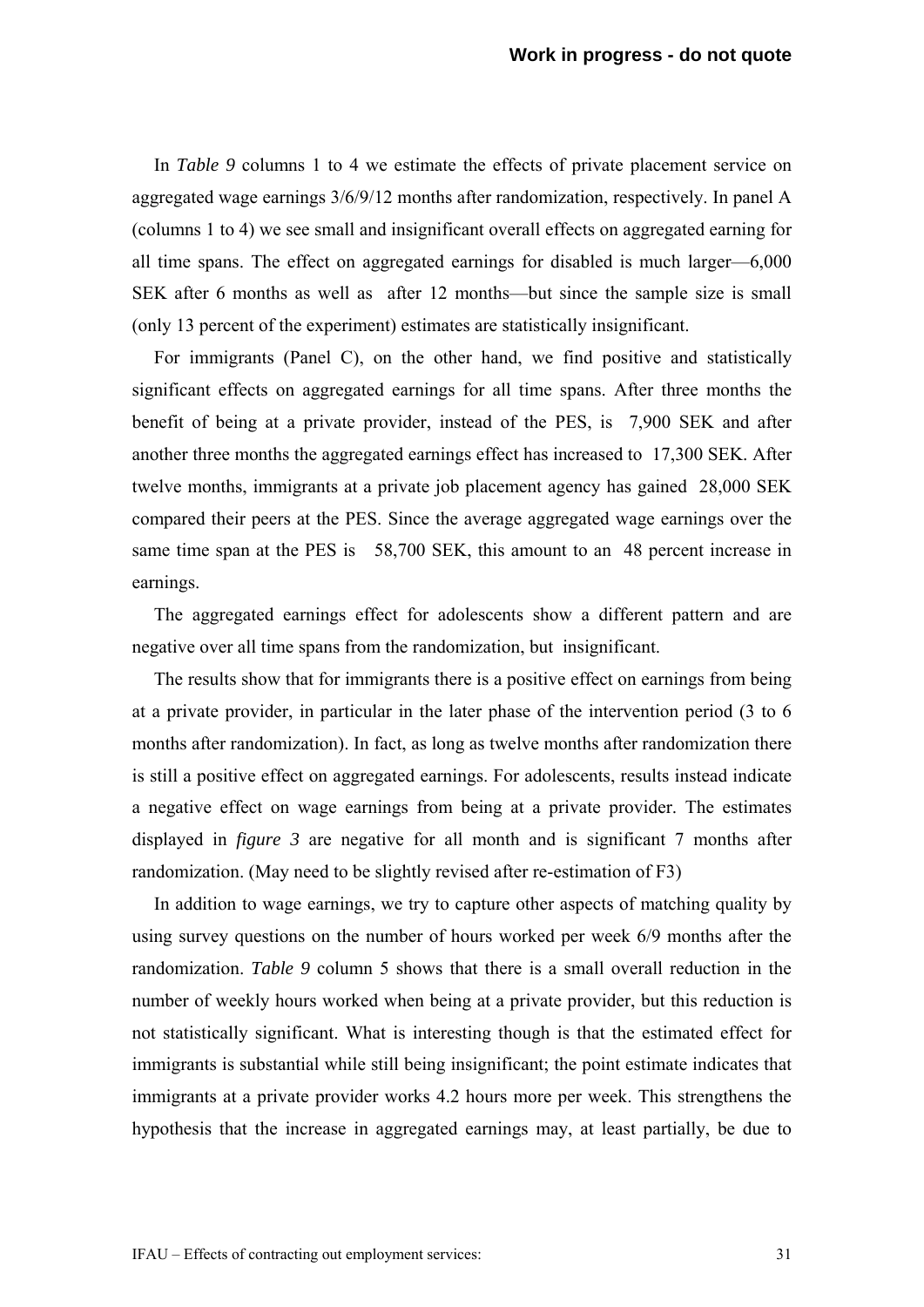### **Work in progress - do not quote**

more hours worked. For adolescents we find a negative and significant effect, indicating that adolescents at private providers work 5 hours less per week. This also indicates that the negative earnings pattern may partly be due to effects on the intensive margin.

In the last column of *Table 9* we use survey information 6/9 months after randomization to assess a more qualitative measure of matching quality; namely job satisfaction. We do not find any effect on job satisfaction from having been at a private job placement agency; neither an overall effect nor effects for the different subgroups.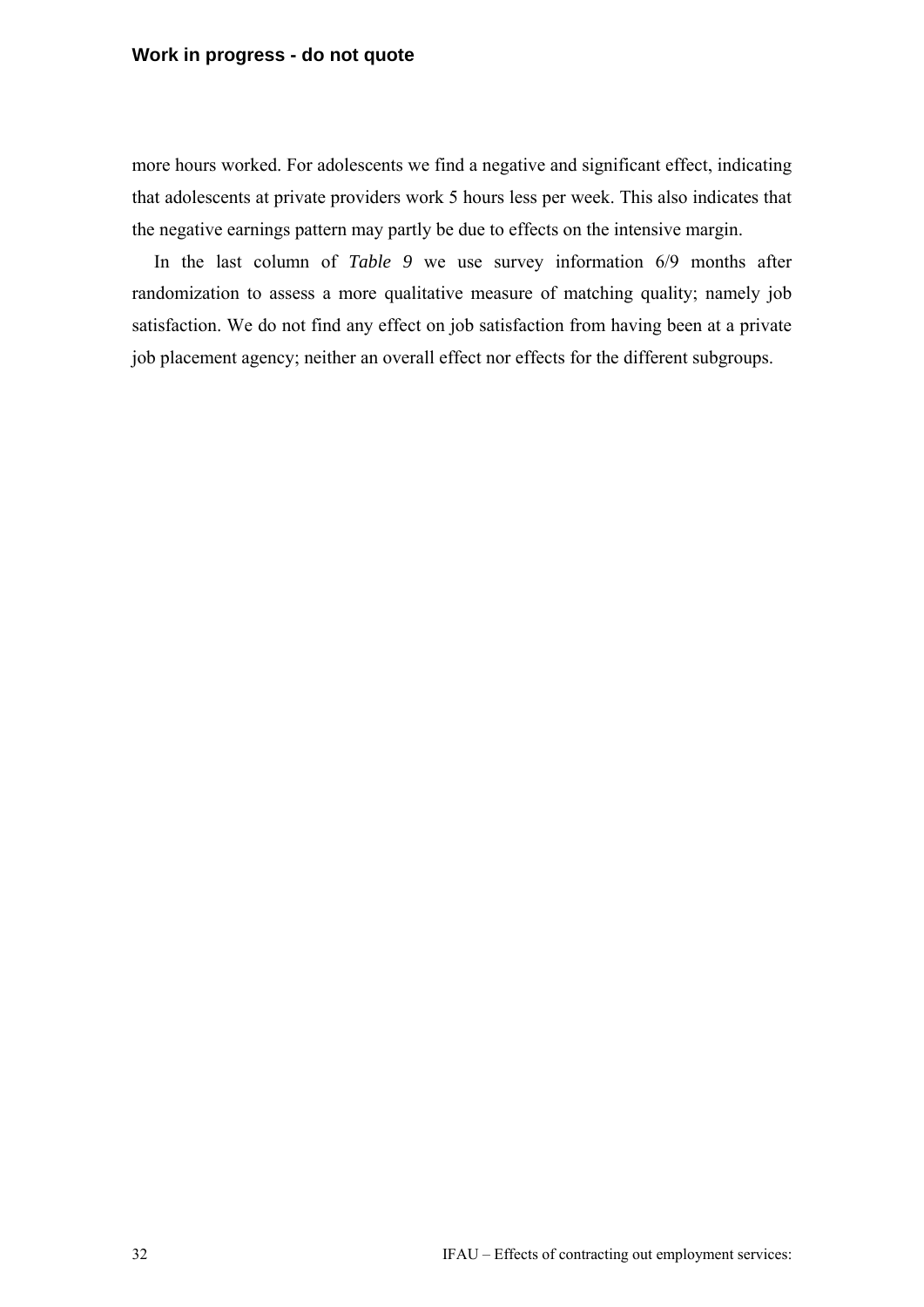| Aggregated earnings<br>3 months after<br>randomization | Aggregated earnings<br>6 months after<br>randomization | Aggregated earnings<br>9 months after<br>randomization | Aggregated earnings<br>12 months after<br>randomization | Hours worked 6/9<br>months after<br>randomization | Job satisfaction 6/9<br>months after<br>randomization |
|--------------------------------------------------------|--------------------------------------------------------|--------------------------------------------------------|---------------------------------------------------------|---------------------------------------------------|-------------------------------------------------------|
|                                                        |                                                        |                                                        | Panel A: All                                            |                                                   |                                                       |
| 1926                                                   | 3796                                                   | 3408                                                   | 2456                                                    | $-2.186$                                          | $-0.0414$                                             |
| (1646)                                                 | (3393)                                                 | (5233)                                                 | (7319)                                                  | (1.884)                                           | (0.0545)                                              |
|                                                        |                                                        |                                                        | Panel B: Disabled                                       |                                                   |                                                       |
| 1842                                                   | 6284                                                   | 9163                                                   | 6210                                                    | $-2.806$                                          | $-0.137$                                              |
| (2766)                                                 | (6012)                                                 | (9559)                                                 | (13122)                                                 | (3.659)                                           | (0.109)                                               |
|                                                        |                                                        |                                                        | <b>Panel C: Immigrants</b>                              |                                                   |                                                       |
| 7883***                                                | 17287***                                               | 24824***                                               | 27993**                                                 | 4.576                                             | 0.146                                                 |
| (2774)                                                 | (5815)                                                 | (9193)                                                 | (12611)                                                 | (3.179)                                           | (0.0897)                                              |
| <b>Panel D: Adolescents</b>                            |                                                        |                                                        |                                                         |                                                   |                                                       |
| $-1921$                                                | -5864                                                  | $-12028$                                               | $-18493$                                                | $-5.432*$                                         | $-0.111$                                              |
| (2499)                                                 | (5143)                                                 | (7834)                                                 | (11367)                                                 | (2.941)                                           | (0.0854)                                              |

**Table 9.** Effects of private placement services on aggregated earning at different months after randomization, hours worked and job satisfaction (reviderad)

*Note*: The table shows the IV-estimates of the effect of private job placement services (as compared to the public employment services). Each cell show the effect from a separate regression, with different outcomes across columns and different (sub)samples across lines. The outcome variable is indicated in the column heading. All models include fixed effects for each sub experiment and controls for background characteristics described in *Table 3*. Robust standard errors are in parentheses, \*/\*\*/\*\*\*\* indicates that the estimate is significantly different from zero at the 10/5/1 percent level of confidence.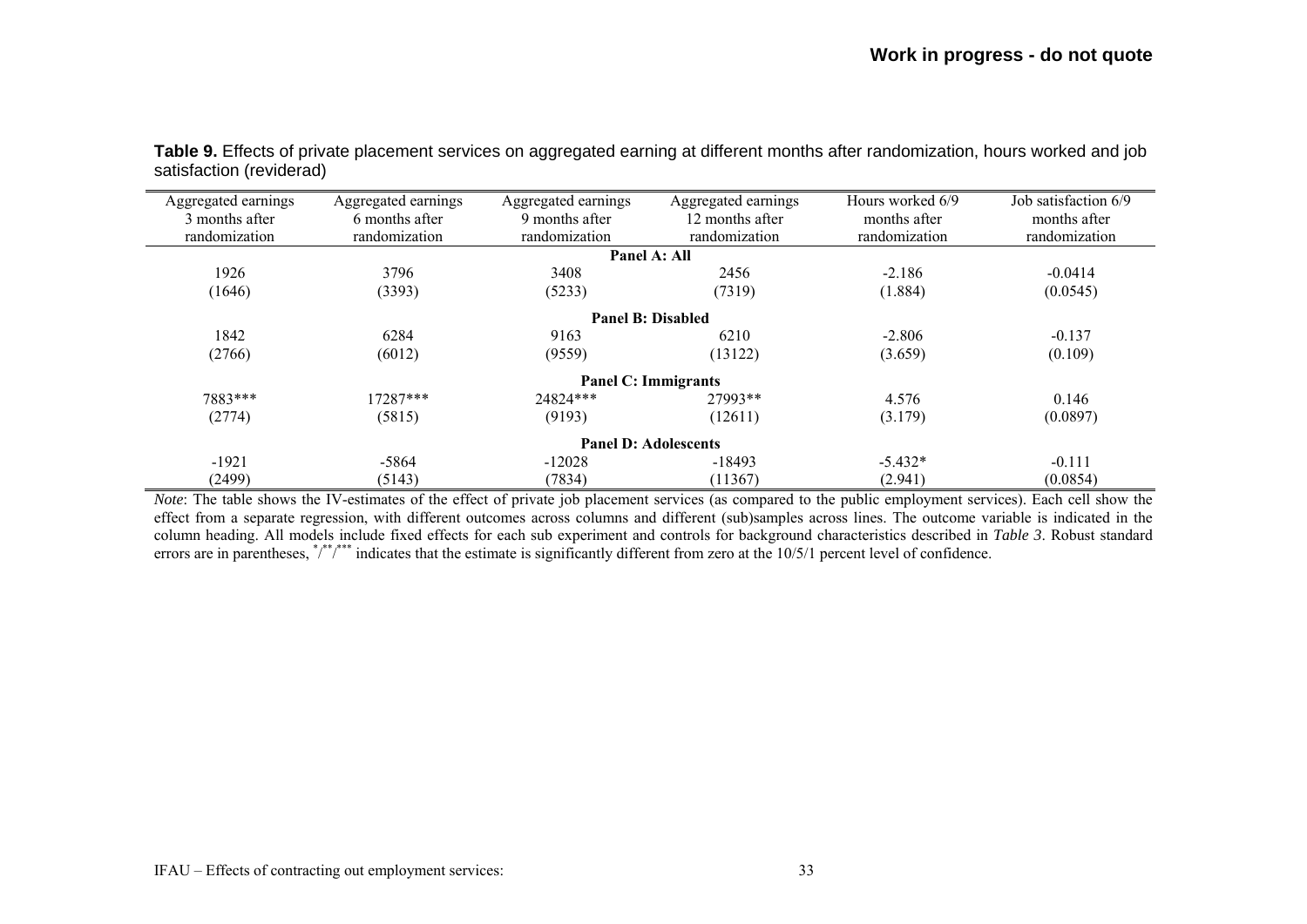#### *Wellbeing*

From the individuals perspective we are not only interested in whether an individual has a job; how many hours he works, or if he earns sufficient. These aspects of the working life can more be seen as intermediate measures. On a more general level, what we are interested in is whether an intervention affects a person's wellbeing. From this perspective we can view a person's self-perceived wellbeing as a broader measure of matching quality.

For this purpose we have asked a number of questions on individuals' self-perceived life situation 6/9 months after randomization; that is, they were surveyed three months after the end of the intervention period. *Table 10* shows the effects on the (selfperceived) life situation from being at a private provider instead of the PES, where positive effects indicate a better life situation. We do not find any overall effects on the life quality measures. However, we do find that disabled who were at private providers are feeling less active; feeling they have had a less interesting day, three months after the end of the trial period at private providers. It is difficult to know how to understand these effects, but one potential interpretation is that these individuals put great hope in that the private providers would be able to help them out of unemployment. When this did not materialize they were disappointed and despaired.

| Feeling happy and in a      | Feeling active and full<br>My day has been |             | Overall life satisfaction |  |  |
|-----------------------------|--------------------------------------------|-------------|---------------------------|--|--|
| good mood $(1-6)$           | interesting $(1-6)$<br>of energy $(1-6)$   |             | $(1-10)$                  |  |  |
| Panel A: All                |                                            |             |                           |  |  |
| $-0.134$                    | $-0.0265$                                  | $-0.0621$   | $-0.0227$                 |  |  |
| (0.154)                     | (0.160)                                    | (0.170)     | (0.294)                   |  |  |
| <b>Panel B: Disabled</b>    |                                            |             |                           |  |  |
| $-0.532$                    | $-0.723**$                                 | $-1.104***$ | $-0.859$                  |  |  |
| (0.330)                     | (0.350)                                    | (0.356)     | (0.643)                   |  |  |
| <b>Panel C: Immigrants</b>  |                                            |             |                           |  |  |
| 0.119                       | $-0.0305$                                  | 0.0878      | $-0.0196$                 |  |  |
| (0.297)                     | (0.296)                                    | (0.311)     | (0.586)                   |  |  |
| <b>Panel D: Adolescents</b> |                                            |             |                           |  |  |
| $-0.152$                    | 0.224                                      | 0.244       | 0.263                     |  |  |
| (0.219)                     | (0.232)                                    | (0.252)     | (0.407)                   |  |  |

**Table 10.** Effects of private placement services on individuals' life situation (reviderat)

*Note*: The table shows the IV-estimates of the effect of private job placement services (as compared to the public employment services). All outcome variables are measured on a scale where higher values indicate a better life situation. Each cell show the effect from a separate regression, with different outcomes across columns and different (sub)samples across lines. All models include fixed effects for each sub experiment and controls for background characteristics described in *Table 3*. Robust standard errors are in parentheses, \*/\*\*/\*\*\* indicates that the estimate is significantly different from zero at the 10/5/1 percent level of confidence.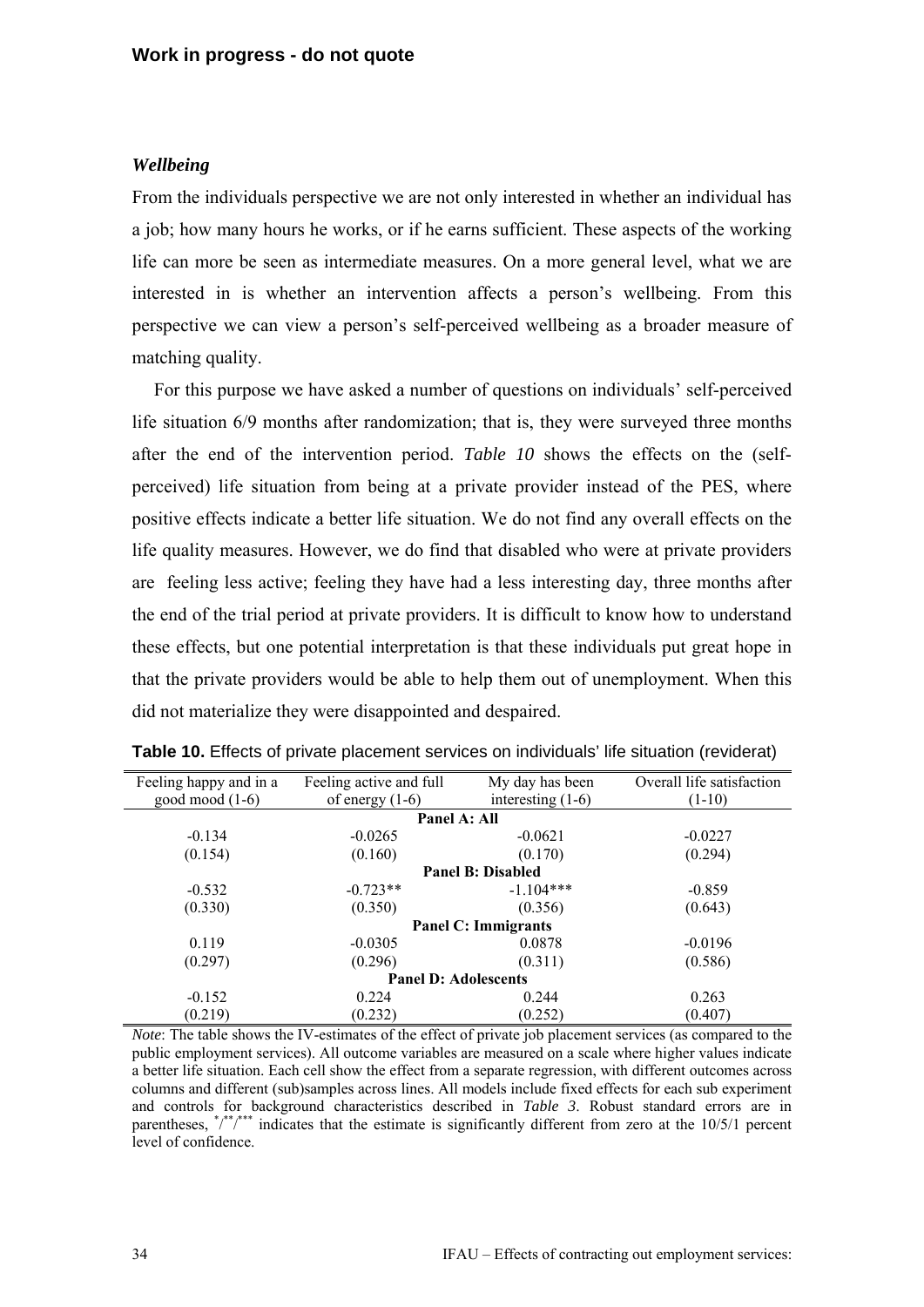# **5 Conclusions**

When a government should provide services in-house and when it should contract out provision is a central policy question. In this paper we have assessed the case for contracting out employment services to private job placement agencies in Sweden. The setting exhibits many of the ex-ante arguments for when the scope for private provision is likely to be large, as suggested by Grossman and Hart (1986), Hart and Moore (1990) and Hart (1995). In this setting, the service is well defined and contracts are highly incentivized; the extent of non-contractible quality is limited; there is a substantial competition for contracts; current performance may have consequences for future procurement; and there is a substantial capacity for innovation.

In order to identify the effects of private employment services we have generated experimental variation where unemployed adolescents, disabled, and immigrants were randomly given an opportunity to switch from the PES to a private job placement agency during the intervention period. Over 2,400 unemployed individuals were randomly allocated into an experimental group, of whom about a quarter decided to switch to a private provider. Almost 2,400 individuals were randomly assigned to a control group, who did not get the opporutnity to switch providers.

The results indicate that private job placement agencies innovate the business in the sense that they use a more labor intense technology when providing employment services; unemployed at private providers meet their case worker 1.5 times as often. They also felt that they received more help in improving their job search strategies and more help in finding vacancies, than those at the PES. In general, unemployed at private placement agencies were more satisfied with their case worker. This more frequent interaction with the case worker resulted in a higher job search intensity for adolescents at a private provider; they initiated more contacts with prospective employers, applied for more jobs, and were called to more interviews, than had they been at the PES. Adolescents at the PES, on the other hand, spent more time in job training at employers and internships. Thus, the higher job search intensity for unemployed youths at private providers may in part be driven by lower job search effort among program participants at PES (locking-in effects).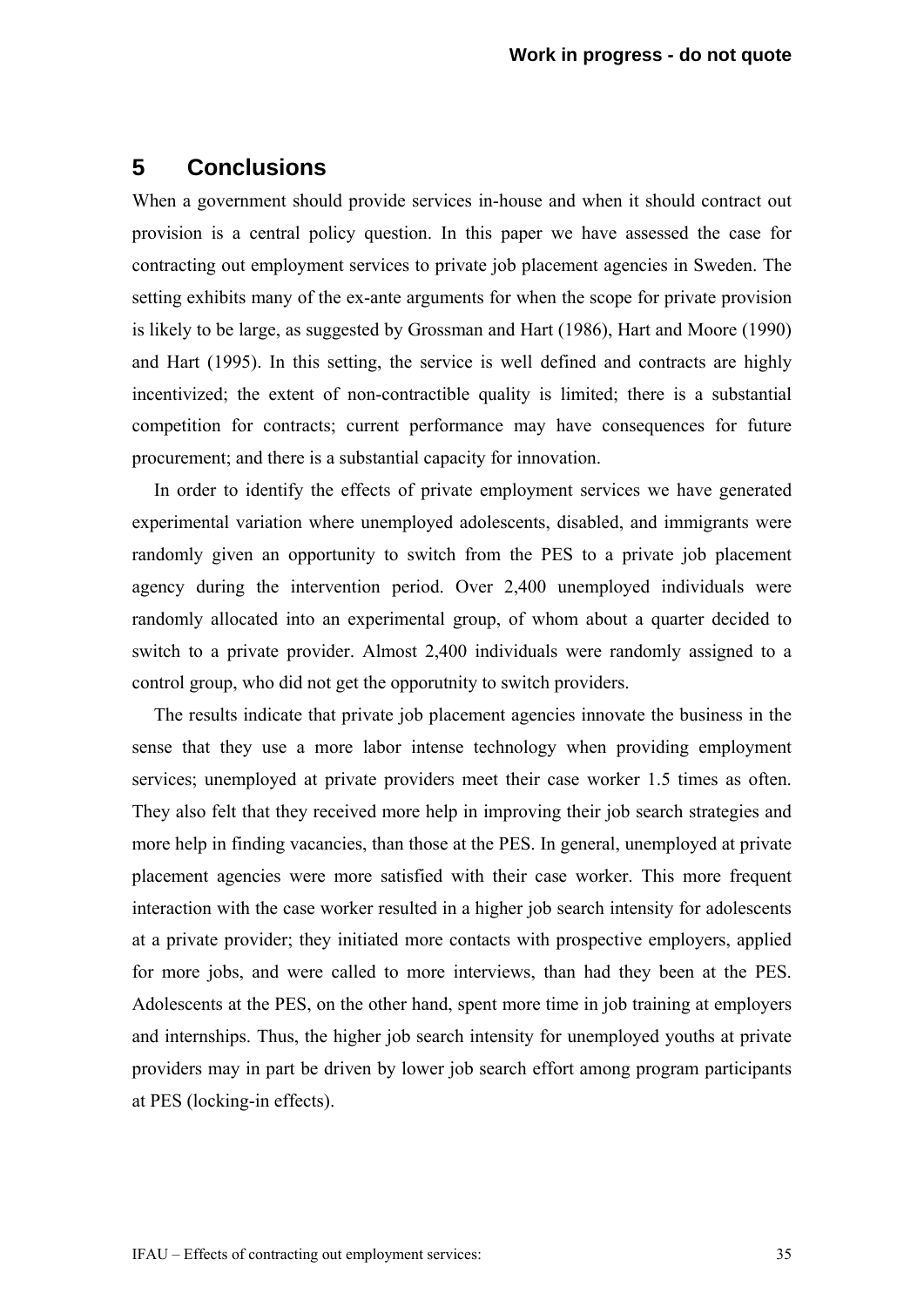This increased interaction with case workers did not improve the overall chances of finding a job for unemployed at private placement agencies. There are however important heterogeneities; private providers improved the chances of finding employment and increased earnings for immigrants. We also some support for private providers having a negative effect on earnings and hours worked for adolescents; in particularly after the end of the intervention period.

The positive effects of private placement services for immigrants is particularly large at the end of the intervention period (six first months after randomization) when contractors had strong incentives to find employment for the job seeker in order to obtain full payments. This may indicate that the marginal product of effort, from the placement agencies perspective, was highest for this group. Immigrants are at disadvantage, partly because they may be lacking necessary contacts on the Swedish labor market. In particular, such contacts may be exhausted when being unemployed. Since private providers work actively with helping job seekers to initiate contacts with employers, they may be particularly productive for immigrants.

The potentially negative effects on employment and wage earnings for adolescents at private placement agencies come despite the fact that they applied for more jobs and attended more job interviews. The way we can reconcile this apparent paradox, is that adolescents at the PES recieved more job training and had more internships, and that these may have generated the necessary interaction with employers to secure employment.

The general conclusion from our finding is that one size does not fit all. Even if the ex-ante case for contracting out employment services in the present setting is strong we do not find any overall effect of effectiveness. There is a substantial heterogeneity, however, which suggests that one has to be careful when deciding on which services to produce in-house and which to contract out.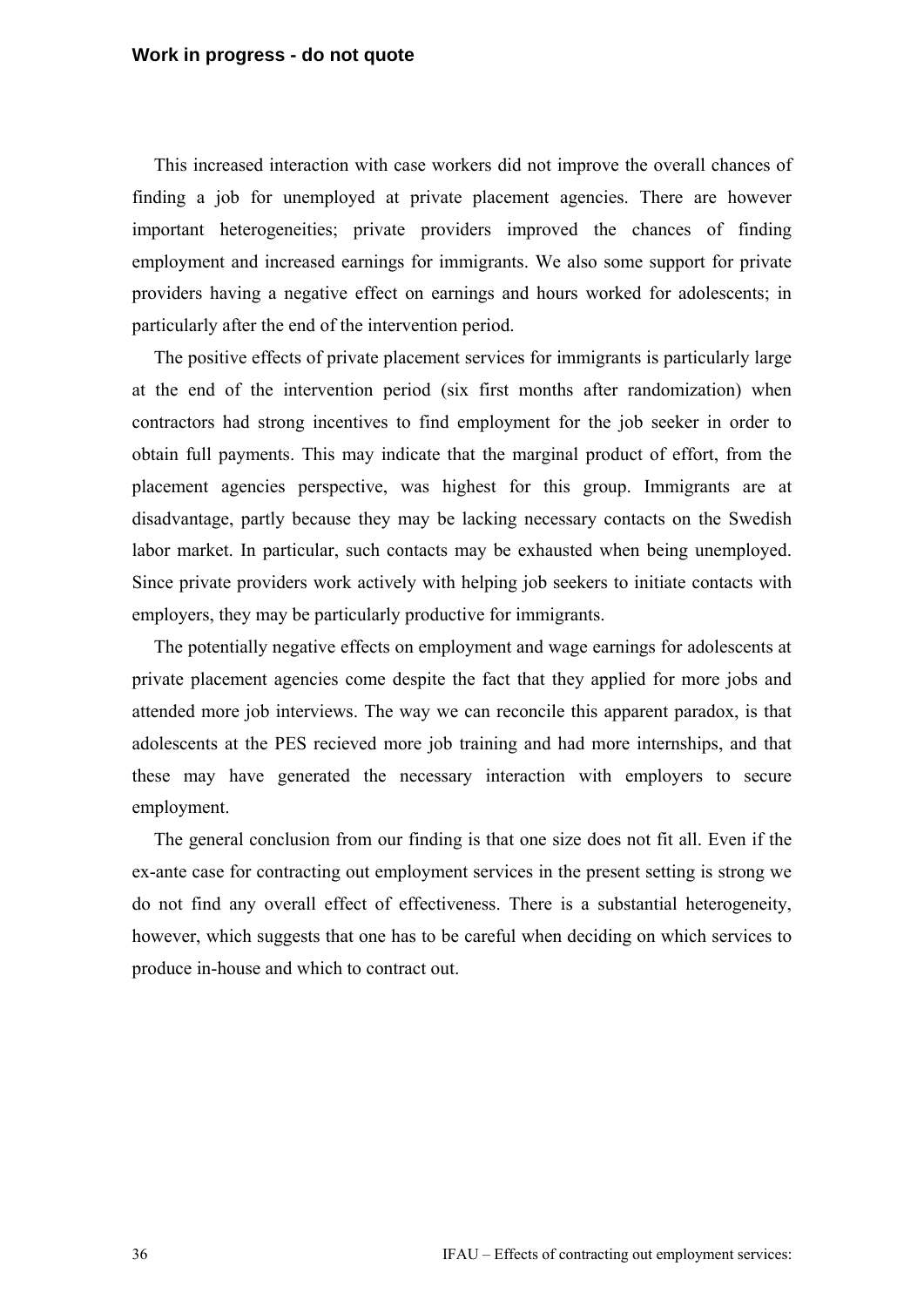# **References**

- Aizer, A, J Currie and E Moretti (2007), "Competition in Imperfect Markets: Does it Help California's Medicaid Mothers?", NBER working paper 10429.
- Angrist, T, G Imbens and D.B Rubin (1996) "Two-Stage Least Squares Estimation of Average Causal Effects in Models with Variable Treatment Intentensity", *Journal of the American Statistical Association*, 90(430), 431-442.
- Angrist, T and G Imbens (1992), "Average Causal Response with Variable Treatment Intensity", NBER technical working paper 127
- Bennmarker et al. (2000), "Dataproblem vid utvärderingen av arbetsmarknadspolitik" IFAU Stencilserie 2000:5Bernard, S and J Wolff (2008), "Contracting out placement services in Germany: Is assignment to private providers effective for needy jobseekers?", IAB Discussion Paper 5/2008.
- Besley, T and M Ghatak (2005) "Competition and Incentives with Motivated Agents", *American Economic Review*, 95(3), 616-636
- Bloom, E, et al. (2006) "Contracting for health: evidence from Cambodia". Mimeo Brookings Institution.
- Bredgaard, T and F Larsen (2007), "Implementing public employment policy: what happens when non-public agencies take over?", *International Journal of Sociology and Social Policy*, 27(7/8), 287-300.
- Bring and Carling (2000)…
- Bruttel, O (2005), "Are Employment Zones Successful?: Evidence from the First Four Years", *Local Economy,* 20(4), 389-403.
- Dewenter K. L. and P. H. Malatesta (2001) "State-Owned and Private Owned Firms: An Empirical Analysis of Profitability, Leverage, and Labor intensity", *American Economic Review*, 91(1), 320-334.
- Duggan, M (2004), "Does contracting out increase the efficiency of government programs? Evidence from Medicaid HMOs", *Journal of Public Economics*, 88(12), 2549-2572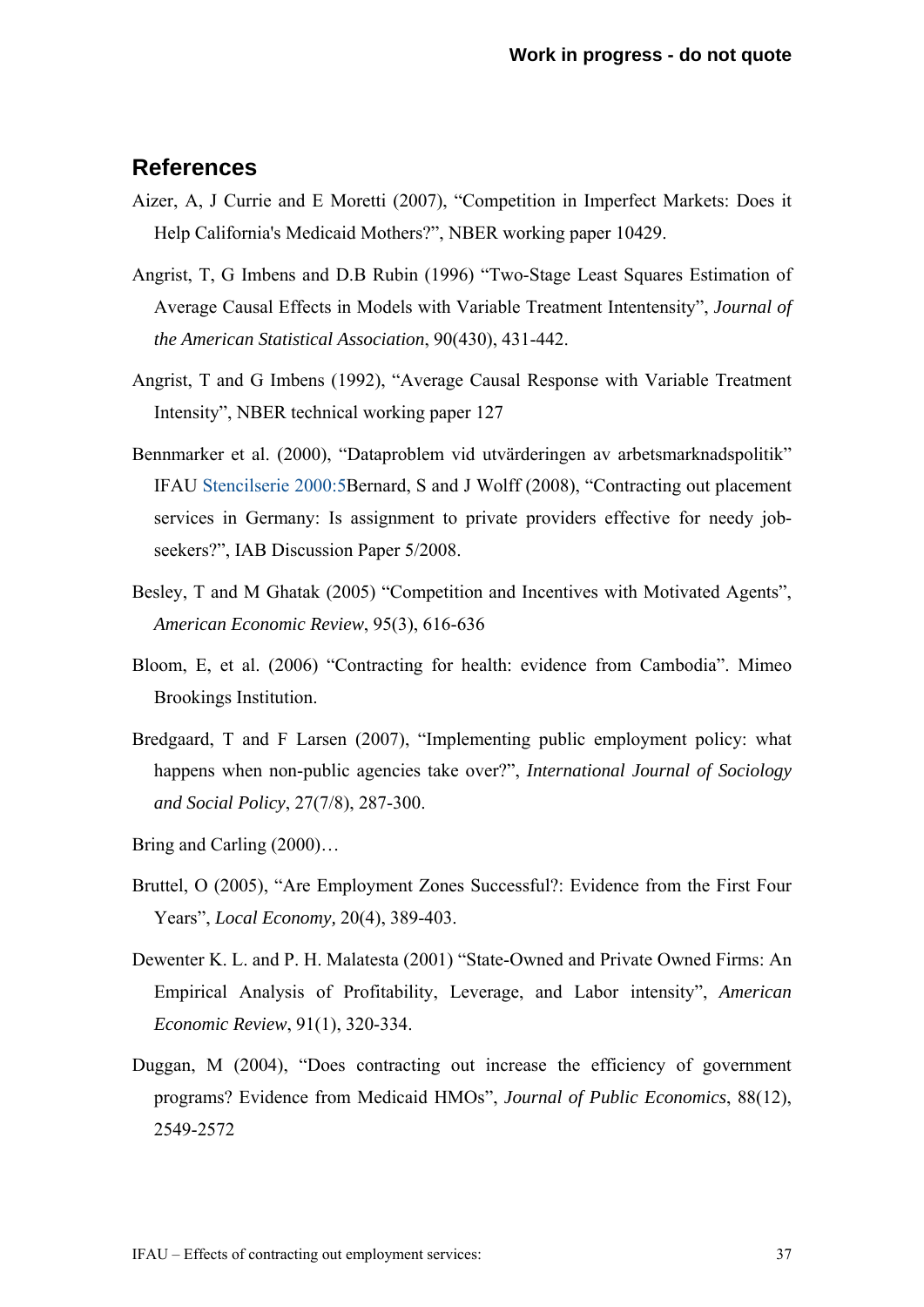- Finn, D (2008), "The British 'welfare market' Lessons from contracting out welfare to work programmes in Australia and the Netherlands", Joesph Rowntree Fundation.
- Grossman, S and O Hart (1986), "The Costs and Benefits of Ownership: A Theory of Vertical and Lateral Integration", *Journal of Political Economy,* 94, 691−719.
- Hart, O (1995), *Firms, Contracts, and Financial Structure,* Oxford University Press, Oxford.
- Hart, O and J Moore (1990), "Property Rights and the Nature of the Firm", *Journal of Political Economy,* 98, 1119–1158.
- Hart, O, A Shleifer and R Vishny (1997), "The Proper Scope of Government: Theory and an Application to Prisons", *Quarterly Journal of Economics,* 112, 1127–1161.
- Hasluck, C, P Elias and A E Green (2003), *The Wider Labour Market Impacts of Employment Zones*. Warwick Institute of Employment Research.
- Jahn, E and W Ochel (2007), "Contracting-out employment services: temporary agency work in Germany", *Journal of European Social Policy*, 17(2) , 125-138.
- Lindqvist, E (2008), "Privatization of Credence Goods: Theory and an Application to Residential Youth Care", IFN Working Paper No. 750.
- Olofsson, J and E Wadensjö, (2009) *Arbetsmarknadspolitik: Förändrade förutsättningar och nya aktörer*, SNS förlag, Stockholm.
- Regeringen (2007), "Regleringsbrev för budgetåret 2007 avseende Arbetsmarknadsstyrelsen (AMS) och anslag inom utgiftsområde 13 Arbetsmarknad" December 21, 2006
- Regeringen (2008), "Regleringsbrev för budgetåret 2008 avseende Arbetsförmedlingen och anslag inom utgiftsområde 13 Arbetsmarknad", December 19, 2007
- Riksrevisionen (2009), Omställningskraven i arbetslöshetsförsäkringen, Report 2009:13.
- Shleifer, A (1998), "State Versus Private Ownership", *Journal of Economic Perspectives*, 12 (4), 133−150.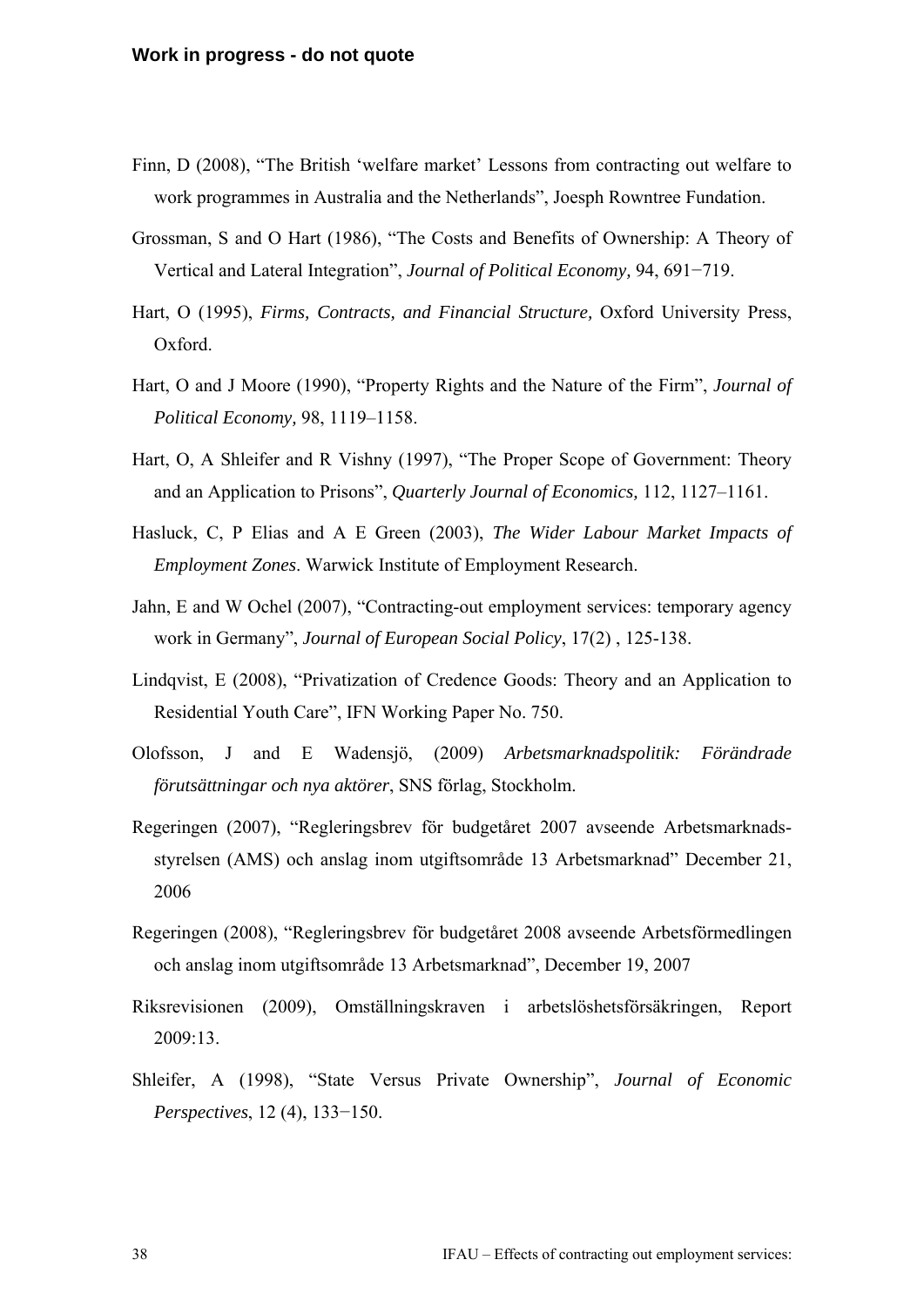Sibbmark, K (2008), "Arbetsmarknadspolitisk översikt 2007" IFAU Rapport 2008:21

- Struyven, L and G Steurs, G. (2005), ''Design and redesign of a quasi-market for the reintegration of jobseekers: empirical evidence from Australia and The Netherlands'', *Journal of European Social Policy*, 15(3), 211-29.
- Winterhager, H (2006), "Private Job Placement Services –A Microeconometric Evaluation for Germany", Discussion Paper No. 06-026
- Winterhager, H, A Heinze and A Spermann (2006), "Deregulating job placement in Europe: A microeconometric evaluation of an innovative voucher scheme in Germany", Labour Economics, 13, 505–517.
- Wright, S (2008), "Contracting out employment services: lessons from Australia, Denmark, Germany and the Netherlands", CPAG policy briefing: December 2008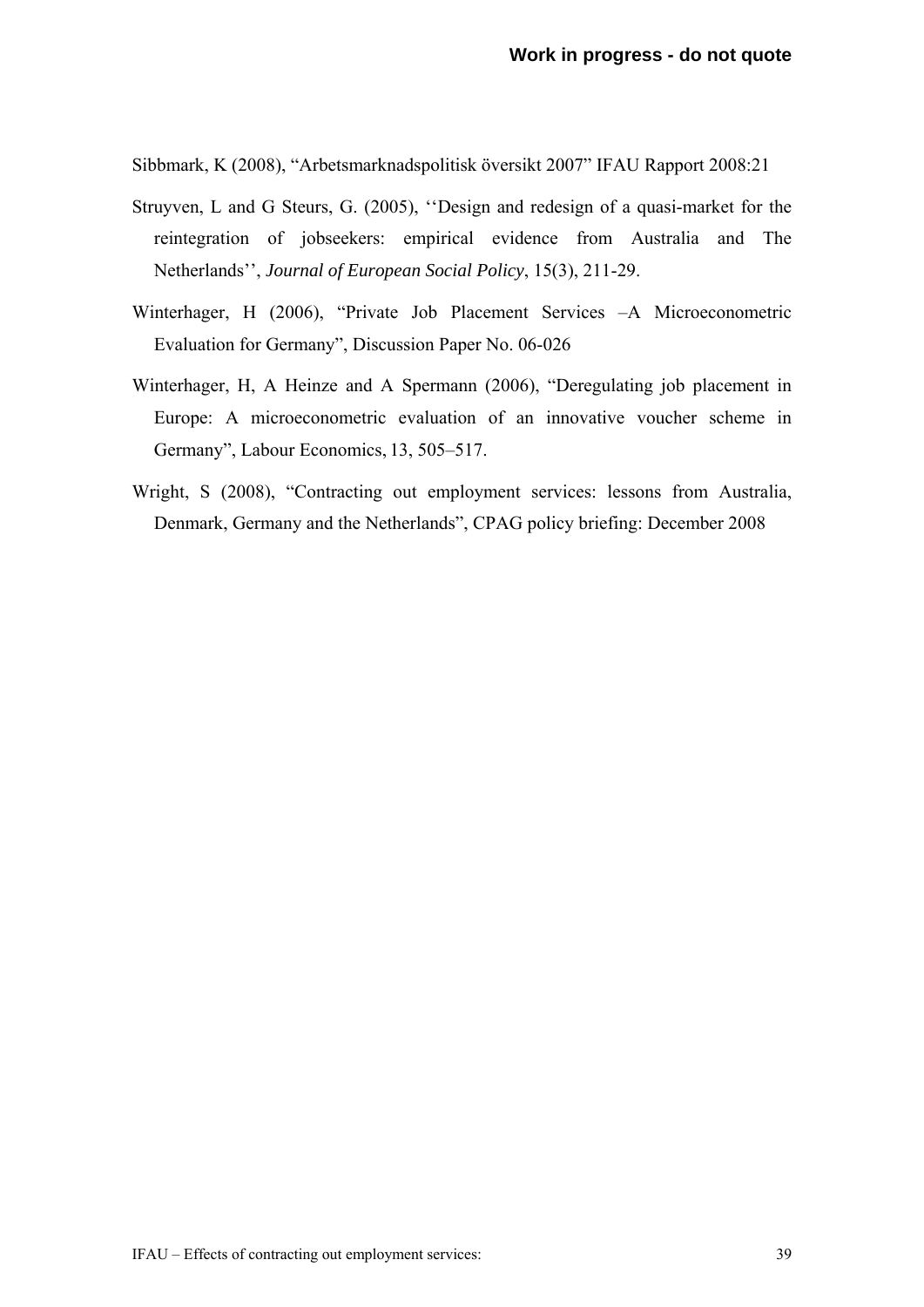# **Appendix**

| <b>Outcome variables</b>                                          | <b>Experimenal group</b> | Control group | <b>Number of observations</b> |
|-------------------------------------------------------------------|--------------------------|---------------|-------------------------------|
| Aggregated income 1-3 months (SEK)                                | 10552                    | 9740          | 4804                          |
| Aggregated income 1-6 months (SEK)                                | 24992                    | 23336         | 4804                          |
| Aggregated income 1-9 months (SEK)                                | 42404                    | 40505         | 4804                          |
| Aggregated income 1-12 months (SEK)                               | 60850                    | 58739         | 4452                          |
| Number of months employed 1-3 months                              | 0.720                    | 0.677         | 4804                          |
| Number of months employed 1-6 months                              | 1.633                    | 1.551         | 4804                          |
| Number of months employed 1-9 months                              | 2.755                    | 2.659         | 4804                          |
| Number of months employed 1-12 months                             | 3.948                    | 3.848         | 4452                          |
| Employment 1/3 months after randomization                         | 0.318                    | 0.306         | 2838                          |
| Employment 6/9 months after randomization                         | 0.411                    | 0.410         | 3415                          |
| Hours worked 6/9 months after randomization                       | 12.843                   | 13.112        | 3408                          |
| Job satisfaction 6/9 months after randomization                   | 0.358                    | 0.361         | 3347                          |
| In contact with case worker last week                             | 0.544                    | 0.345         | 1680                          |
| Case worker helped me to improve my job search                    | 0.191                    | 0.050         | 1680                          |
| Case worker provided information of vacancies                     | 0.222                    | 0.109         | 1680                          |
| Sufficient help from case workers to find a job                   | 0.555                    | 0.410         | 1553                          |
| Job search training the last 30 days                              | 0.379                    | 0.242         | 1680                          |
| Job training the last the 30 days                                 | 0.094                    | 0.122         | 1680                          |
| Job fair the last 30 days                                         | 0.205                    | 0.162         | 1678                          |
| Number of self initiated contacts with employers the last 30 days | 3.692                    | 2.979         | 1593                          |
| Number of jobs applied for the last 30 days                       | 8.736                    | 7.724         | 1621                          |
| Number of unannounced jobs applied for the last 30 days           | 3.284                    | 2.914         | 1589                          |
| Number of job interviews in the last 30 days                      | 0.770                    | 0.544         | 1621                          |
| Feeling happy and in a good mood $(1-6)$                          | 2.881                    | 2.861         | 3275                          |
| Feeling active and full of energy $(1-6)$                         | 2.943                    | 2.960         | 3257                          |
| My day have been interesting $(1-6)$                              | 3.127                    | 3.126         | 3254                          |
| Overall life satisfaction (1-10)                                  | 6.149                    | 6.111         | 3173                          |

**Table A1.** Descriptive statistics of outcome variables Ej reviderad ('Number of months employed' ska revideras om ny definition)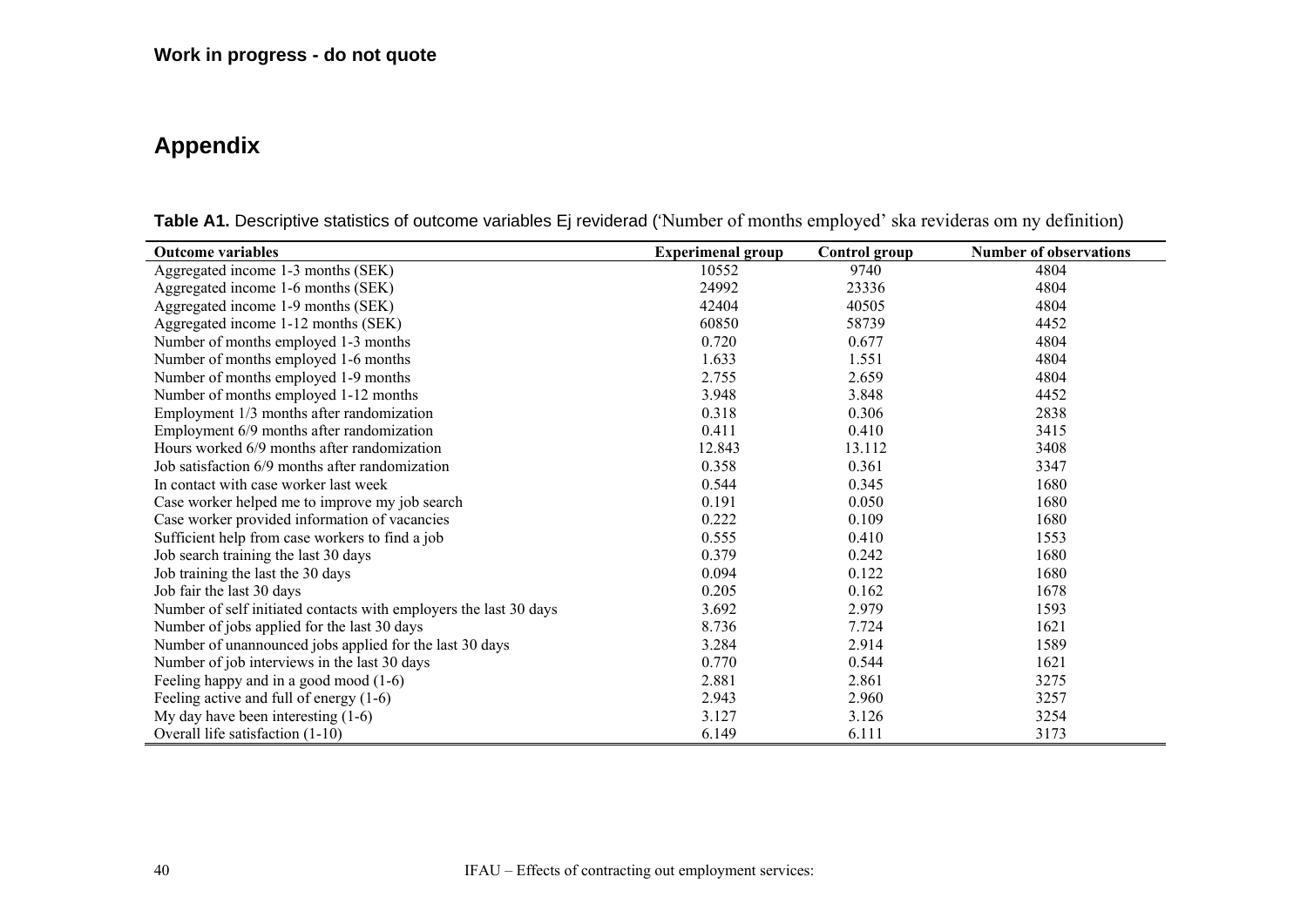|                             | $\overline{OLS}$ | <b>OLS</b> | First stage                         | Reduced    | IV         |
|-----------------------------|------------------|------------|-------------------------------------|------------|------------|
|                             | Exp              | All        |                                     | form       |            |
|                             |                  |            | Panel A: No individual controls     |            |            |
| Private employment service  | $-4555**$        | $-2658*$   |                                     |            | 5418       |
|                             | (1908)           | (1376)     |                                     |            | (3713)     |
| Experimental group          |                  |            | $0.277***$                          | 1501       |            |
|                             |                  |            | (0.0200)                            | (912.0)    |            |
|                             |                  |            | <b>Panel B: Individual controls</b> |            |            |
| Private employment service  | $-3257*$         | $-2036$    |                                     |            | 3796       |
|                             | (1635)           | (1246)     |                                     |            | (3393)     |
| Experimental group          |                  |            | $0.277***$                          | 1050       |            |
|                             |                  |            | (0.0199)                            | (810.4)    |            |
| Male                        | 2676*            | 2015*      | $-0.0228**$                         | 2085*      | 2171**     |
|                             | (1573)           | (1144)     | (0.0113)                            | (1141)     | (953.0)    |
| Age                         | $-60.63$         | $-132.0*$  | $0.00181*$                          | $-135.5*$  | $-142.3**$ |
|                             | (107.9)          | (71.07)    | (0.000948)                          | (69.98)    | (70.38)    |
| Unemployed, months          | $-331.3*$        | $-128.4$   | $0.00245*$                          | $-133.7$   | $-143.0$   |
|                             | (183.3)          | (104.5)    | (0.00142)                           | (105.8)    | (161.9)    |
| Education upper sec.        | 6288***          | 6517***    | 0.0166                              | 6461***    | 6398***    |
|                             | (1552)           | (1027)     | (0.0131)                            | (1026)     | (994.7)    |
| <b>Education University</b> | 15066***         | 15264***   | 0.0254                              | 15147***   | 15051***   |
|                             | (2905)           | (2292)     | (0.0250)                            | (2283)     | (1908)     |
| Non-Nordic citizen          | $-5671***$       | $-5115***$ | $-0.00144$                          | $-5121***$ | $-5116***$ |
|                             | (2028)           | (1266)     | (0.0144)                            | (1267)     | (1509)     |
| Unemployment insurance      | 206.8            | 1855       | $-0.00649$                          | 1871       | 1896       |
|                             | (1619)           | (1427)     | (0.0141)                            | (1424)     | (1312)     |
| Searching full time empl.   | 4225             | 4224**     | 0.0195                              | 4166**     | 4092**     |
|                             | (2866)           | (1673)     | (0.0247)                            | (1698)     | (1842)     |
| Extended search area        | 961.9            | 714.5      | $-0.00538$                          | 712.7      | 733.2      |
|                             | (1634)           | (895.0)    | (0.0113)                            | (888.2)    | (1037)     |
| Long term unemployed        | $-1935$          | $-1845$    | $-0.00985$                          | $-1812$    | $-1774$    |
|                             | (2344)           | (1726)     | (0.0140)                            | (1736)     | (1797)     |
| Pre-study income>0          | 7789***          | 7509***    | 0.00875                             | 7512***    | 7478 ***   |
|                             | (2212)           | (1681)     | (0.0135)                            | (1680)     | (1192)     |
| Monthly (12) pre-study inc. | Yes              | Yes        | Yes                                 | Yes        | Yes        |
| Observations                | 2410             | 4804       | 4804                                | 4804       | 4804       |
| # Groups                    | 44               | 51         | 51                                  | 51         | 51         |

**Table A2.** Effects of private placement services on income 6 months after randomization: OLS, reduced form and IV

Note: All models include an intercept and fixed effects of region×target group×experimental wave.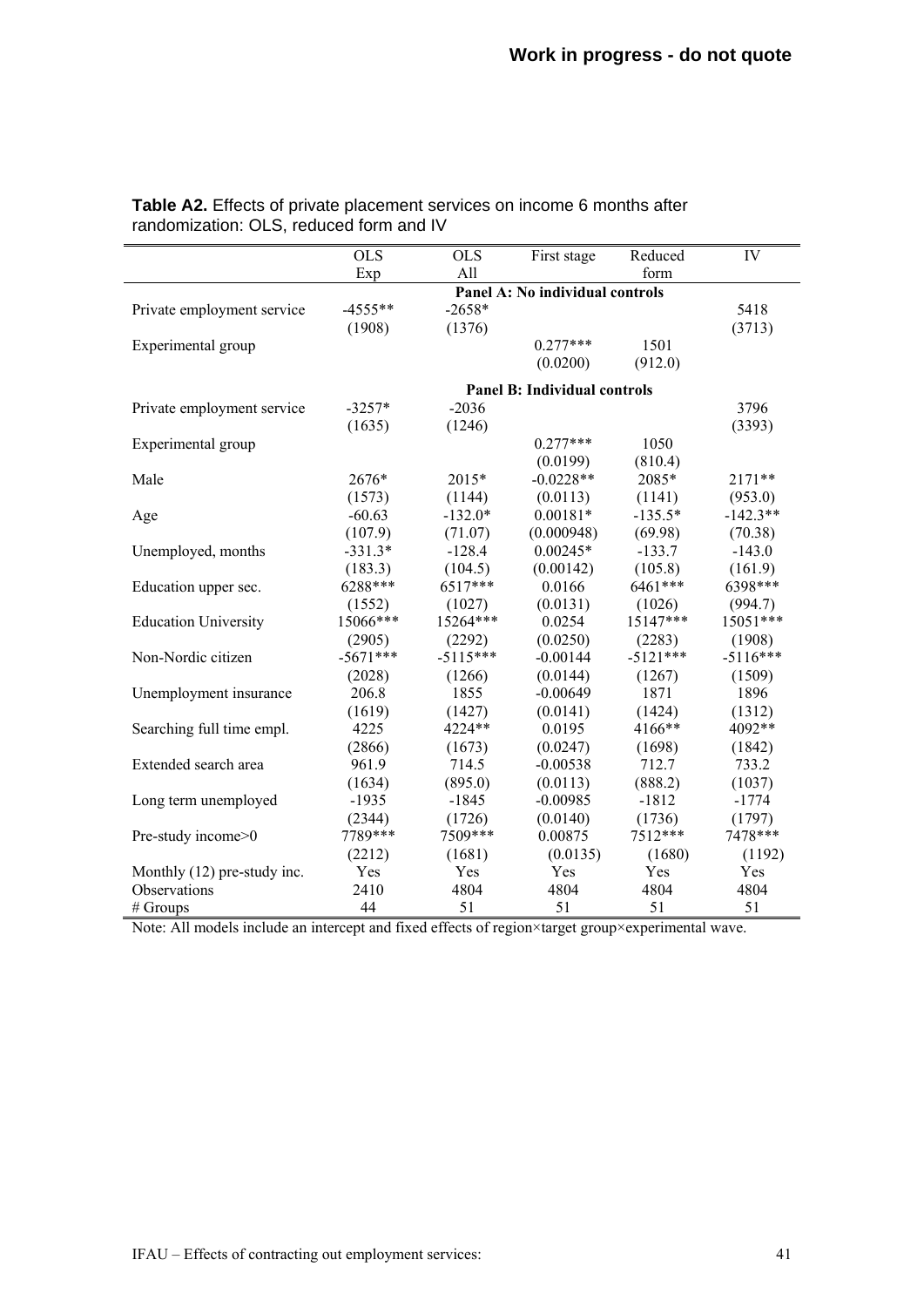|                            | OLS (Exp grp) | First stage                 | Reduced form | IV       |
|----------------------------|---------------|-----------------------------|--------------|----------|
|                            |               | Panel A: All                |              |          |
| Private employment service | $-3257*$      |                             |              | 3796     |
|                            | (1635)        |                             |              | (3393)   |
| Experimental group         |               | $0.277***$                  | 1050         |          |
|                            |               | (0.0199)                    | (810.4)      |          |
| Observations               | 2410          | 4804                        | 4804         | 4804     |
| $#$ Groups                 | 44            | 51                          | 51           | 51       |
|                            |               | <b>Panel B: Disabled</b>    |              |          |
| Private employment service | $-10774**$    |                             |              | 6284     |
|                            | (3993)        |                             |              | (6012)   |
| Experimental group         |               | $0.378***$                  | 2377         |          |
|                            |               | (0.0288)                    | (2084)       |          |
| Observations               | 308           | 613                         | 613          | 613      |
| $#$ Groups                 | 15            | 17                          | 17           | 17       |
|                            |               | <b>Panel C: Immigrants</b>  |              |          |
| Private employment service | $-2186$       |                             |              | 17287*** |
|                            | (3904)        |                             |              | (5815)   |
| Experimental group         |               | $0.316***$                  | 5463***      |          |
|                            |               | (0.0211)                    | (1520)       |          |
| Observations               | 642           | 1281                        | 1281         | 1281     |
| $#$ Groups                 | 13            | 14                          | 14           | 14       |
|                            |               | <b>Panel D: Adolescents</b> |              |          |
| Private employment service | $-1505$       |                             |              | $-5864$  |
|                            | (1711)        |                             |              | (5143)   |
| Experimental group         |               | $0.237***$                  | $-1388*$     |          |
|                            |               | (0.0250)                    | (681.2)      |          |
| Observations               | 1460          | 2910                        | 2910         | 2910     |
| $#$ Groups                 | 16            | 20                          | 20           | 20       |

**Table A3X.** Effects of private placement services on income 6 months after randomization: OLS, reduced form and IV, with individual controls

Note: All models include an intercept and fixed effects of region×target group×experimental wave.